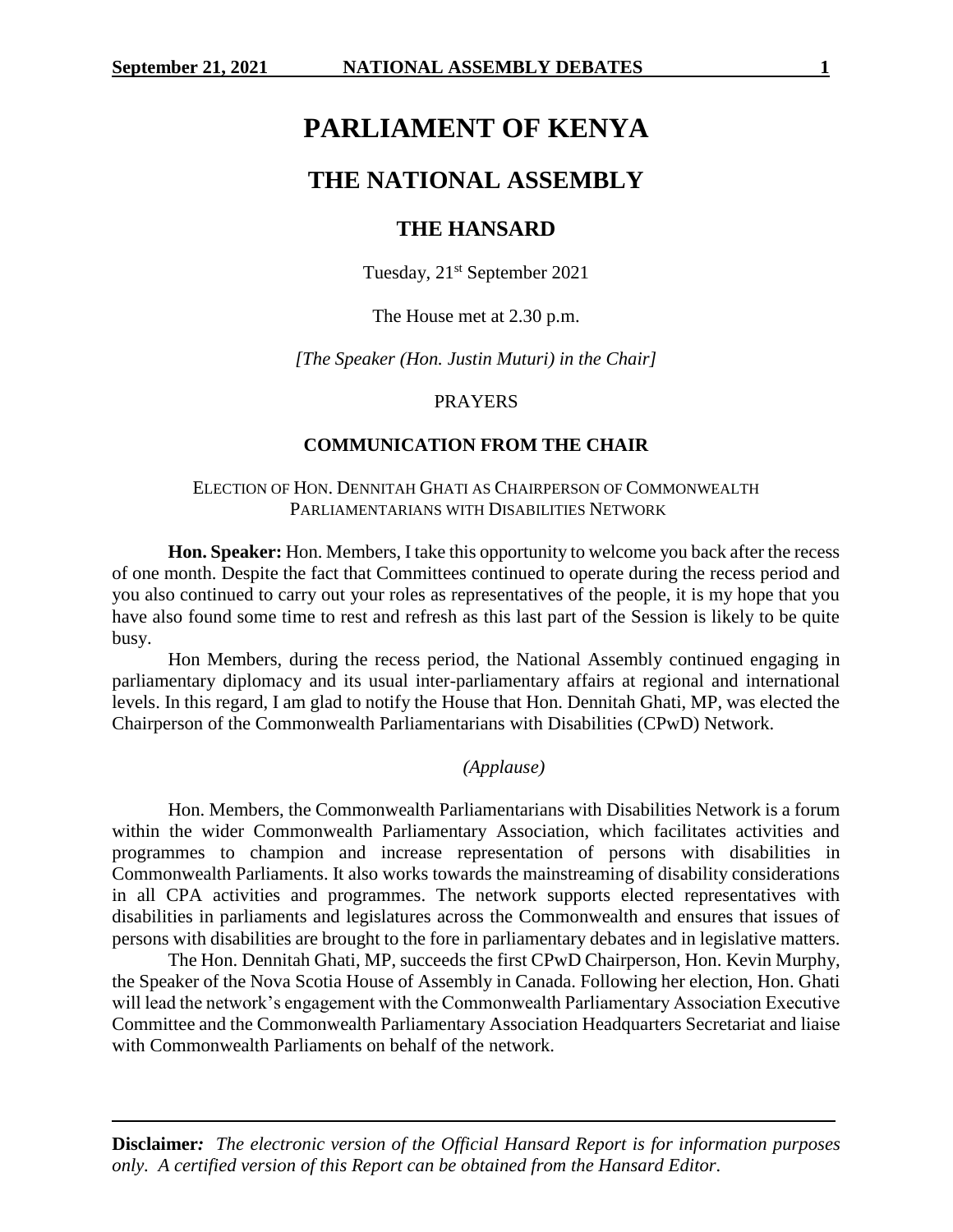On behalf of all Members and staff of the National Assembly and, indeed, on my own behalf, I wish to take this opportunity to congratulate Hon. Dennitah Ghati following her election and wish her the best as she takes up her new role.

On my part as the Chairperson of the Executive Committee of the Commonwealth Parliamentary Association (Africa Region), I reassure her of my commitment to supporting her and the activities of her new office, including the proposed Conference on Commonwealth Parliamentarians with Disability (Africa Region), which is scheduled to take place in Nairobi before the end of the year.

Congratulations Hon. Ghati.

#### *(Applause)*

It looks like somebody wants to say one or two words. Hon. Makali Mulu, the senior regional representative.

**Hon. Makali Mulu** (Kitui Central, WDM-K): Thank you very much, Hon. Speaker. I join you and the rest of the Members in congratulating Hon. Dennitah Ghati for this important appointment or election. I remember one time early in the year we also informed the House on our appointment as the champion for Africa Region. Most Members might be aware that we have nine regions. So, she has been appointed as a champion for the Africa Region. She is now the chair of the other nine champions, which is a big honour to this country. Bearing in mind, Hon. Speaker, that you are the Chairperson, Africa Region, I am a senior representative in the same organisation and now Hon. Dennitah Ghati is joining us at that high level. We wish her well and we will be supporting her in whatever she will try to do for the sake of Members of Parliaments with disabilities all over the world under the Commonwealth banner.

We wish her well and we rally behind her. Congratulations, once more. Thank you.

**Hon. Speaker:** Does that look like Hon. Pukose who wishes to say something?

**Hon. (Dr.) Robert Pukose** (Endebess, JP): Thank you, Hon. Speaker. I happen to be with Dennitah Ghati in the Special Funds Account Committee. As a colleague, I testify that she has what it takes to be the president of the association of people with disabilities within the Commonwealth. She is a very dedicated Member of the Committee, always contributing and always active even in the field. We go with her to many field excursions that involve the Committee. I am proud that she has been honoured by being given this position. I join my colleagues to wish her well in her new responsibilities.

Congratulations, Hon. Dennitah Ghati.

**Hon. Speaker:** Hon. King'ola.

**Hon. Patrick Makau** (Mavoko, WDM-K): Thank you, Hon. Speaker. Allow me to join my colleagues in congratulating Hon. Ghati. When I look at her, she reminds me that all ablebodied persons in this House are potential candidates of being PWDs. Her nature and stature are that of a serious debater. I know how she articulates issues. I have no doubt in my mind that she is going to do a great job at the Commonwealth. I am sure she is going to initiate legislation that is going to assist all PWDs. I wish her all the best. Congratulations. I know she is a great woman and a great leader. I know she is going places.

Thank you so much, Hon. Speaker.

**Hon. Speaker:** We could end it there, but let us listen to Hon. Gitonga Murugara.

**Hon. George Gitonga** (Tharaka, DP): Thank you very much, Hon. Speaker. Allow me to join the rest of the House in congratulating Hon. Dennitah Ghati. This is an honourable position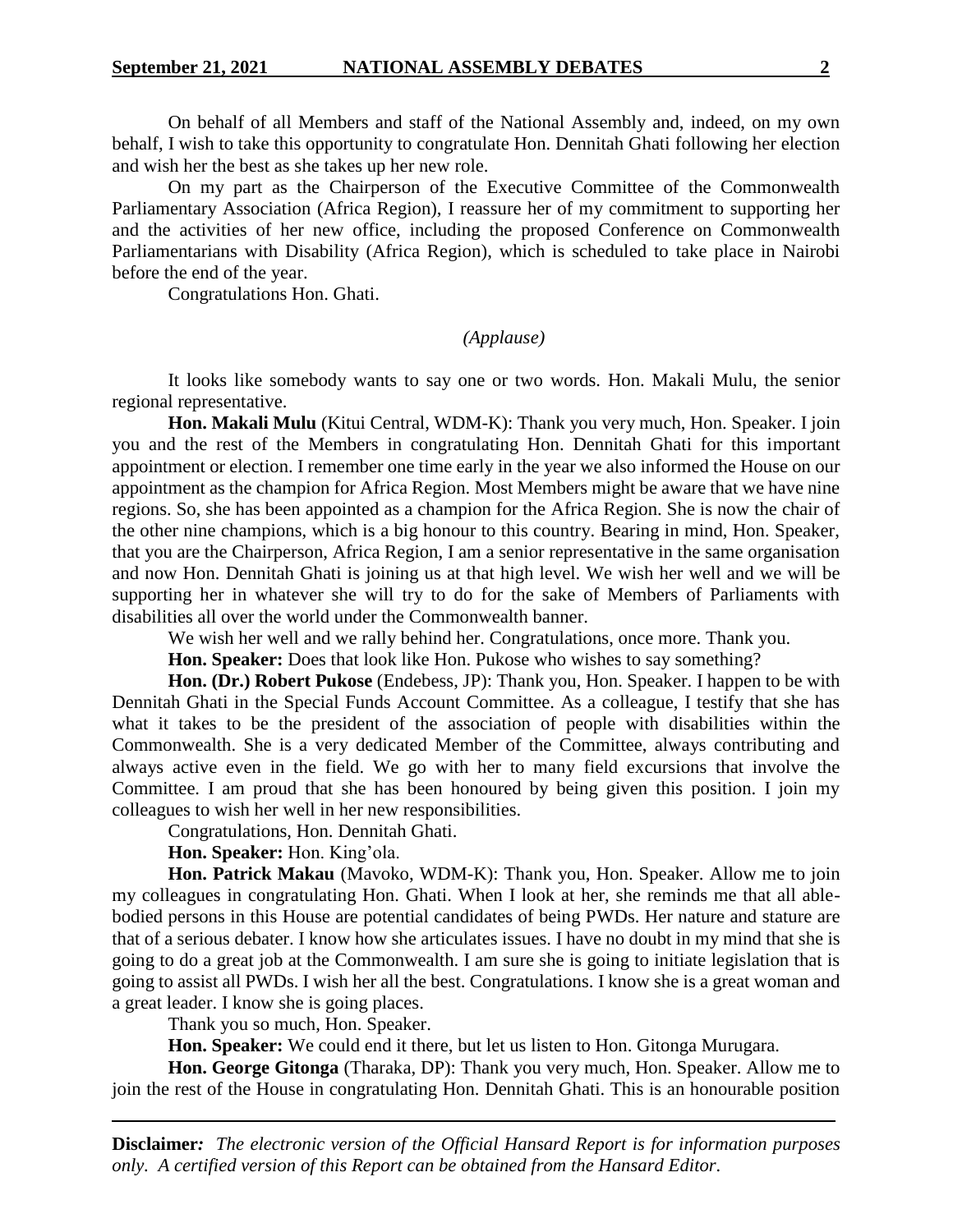she has won. She is one of possibly the best performing legislators we have in this House. In fact, if you listen to her debating, you would not think that she has any disability until you see her. This is evidence that disability is not inability and we must always strive to ensure that those of us who are disabled are accorded the very best of positions in the society. I congratulate her.

Thank you very much.

**Hon. Speaker:** Member for Alego Usonga.

**Hon. Samuel Atandi** (Alego-Usonga, ODM): Thank you, Hon. Speaker. I also join my colleagues in congratulating my sister, Hon. Dennitah Ghati, following her appointment as the president of the Commonwealth disability office. Hon. Dennitah Ghati is a very strong Member of the ODM Party Disability League, where she has outperformed herself and done tremendously well, even beyond our expectations as a party. I am confident that this new responsibility is going to push her ability and efforts forward and in a way that the Commonwealth body will appreciate her work.

She is also one of the Members of Parliament who have a strong voice on matters of disability. Unlike my friend, Hon. Sankok, who in most cases digresses to discuss matters that do not touch on disability, the arm that brought him to this Assembly, Hon. Dennitah Ghati focuses herself on fighting for the rights of PWDs in this country. I would like to urge my friend, Hon. Sankok, that in future, if you get another opportunity to be in this House, please, focus on the role you are assigned. Do not jump up and down, fighting for political irrelevancies.

Thank you, Hon. Speaker.

**Hon. Speaker:** Hon. Kubai Iringo.

**Hon. David ole Sankok** (Nominated, JP): Thank you very much, Hon. Speaker, for giving me this opportunity.

**Hon. Speaker:** Who is that? I meant Member for Igembe Central.

**Hon. Kubai Iringo** (Igembe Central, JP): Thank you, Hon. Speaker, for giving me this opportunity. Hon. Sankok, do not expect that because you have been mentioned, you have to respond immediately. You have to be patient.

Hon. Speaker, let me add my voice to this matter and congratulate my colleague, Hon. Dennitah Ghati for being elected as the president of the Commonwealth disability office. The selection panel picked the right person. I have known Hon. Ghati since we joined this Parliament in 2013, when she was normal before she got involved in an accident. She was astute, a very good debater and a serious legislator for that matter. Even after the accident, she did not lose focus or her mind, thank God. She continued to do her work diligently, fighting for the class she belongs to now. Currently, she has taken her position so seriously that she articulates issues of the disabled eloquently. She will not let us down. She will live up to our expectations.

Congratulations, *Mheshimiwa* Dennitah Ghati.

**Hon. Speaker:** We will leave it at that. Hon. Ghati, I saw you flying into the Chamber. Hon. Sankok, take one minute.

**Hon. David ole Sankok** (Nominated, JP): Thank you very much, Hon. Speaker, for giving me this opportunity. Let me start by congratulating my colleague in the disability movement for this important honour. I must thank you, Hon. Speaker, because it is you who identified her and made sure she was part of the Commonwealth Parliamentary group. She deserves that position. When she became a PWD through a road accident, I was a board member of the National Government Affirmative Action Fund while she was a Woman Representative and I interacted with her. I saw her zeal. Immediately she became a PWD, she accepted that disability and moved on to became an advocate of PWDs more than some of us.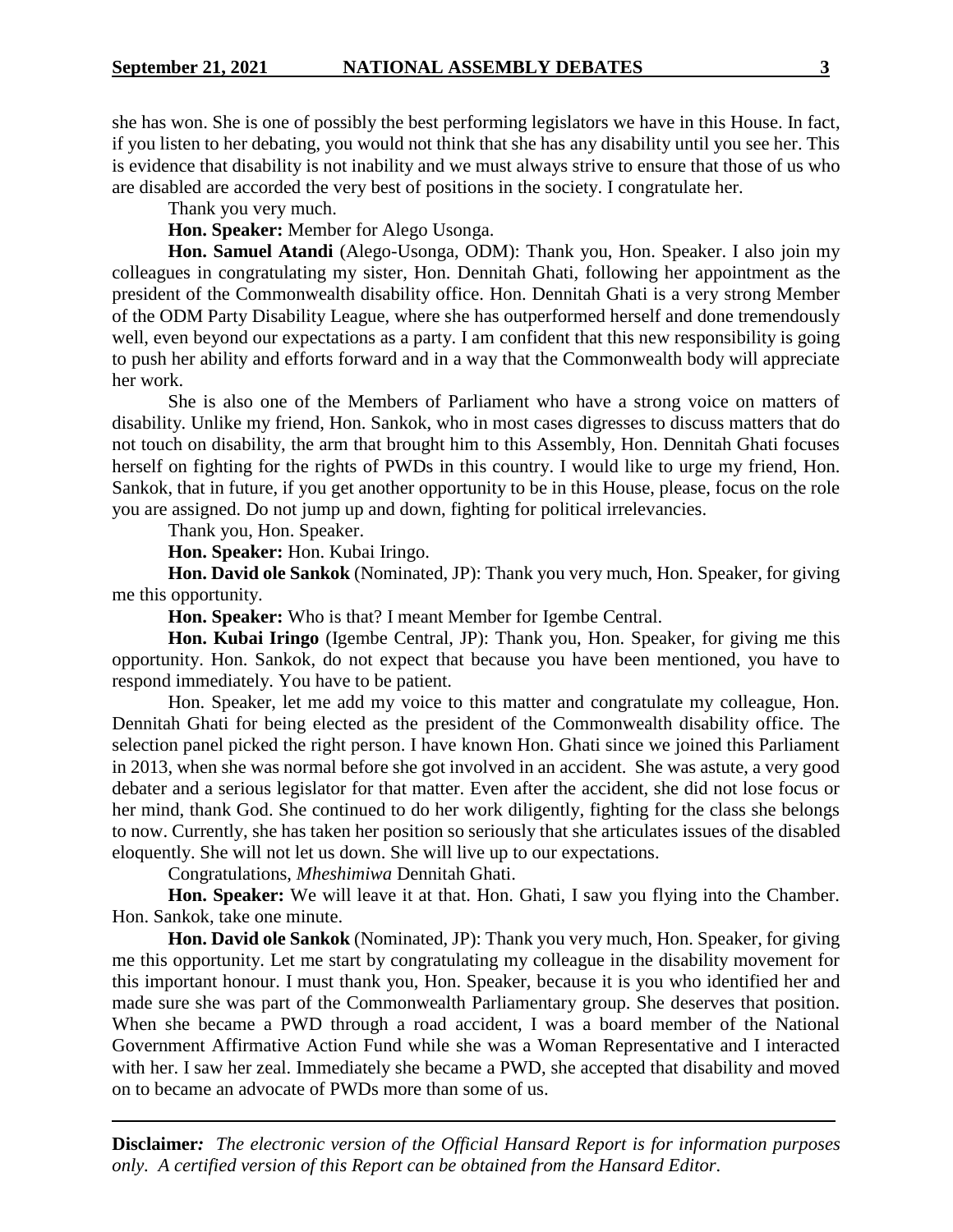Lastly, I will not respond to sideshows from people who are not PWDs and who divulge their ignorance to the disability movement. I thank you so much, Hon. Speaker, for giving me this opportunity.

Congratulations once again, my sister and colleague. **Hon. Speaker:** Next Order.

### **PETITIONS**

**Hon. Speaker:** Hon. Mule

#### REVIEW OF PETROLEUM PRICES IN THE COUNTRY

**Hon. Stephen Mule** (Matungulu, WDM-K): Thank you so much, Hon. Speaker. I rise to present Petition No.39 of 2021 regarding review of abnormal prices of petroleum and petroleum products in the country.

On behalf of all Kenyans who are consumers of fuel and other petroleum products across the country, I draw the attention of the House to the following:

THAT, the Energy and Petroleum Regulatory Authority (EPRA) and the Ministry of Energy acted excessively and insensitively in the recent historic increment of petroleum prices by between Kshs7 to Kshs12, and failed to safeguard the basic rights of Kenyans by ignoring the dire economic struggle that bedevils a majority of low-income earners who live below the poverty line and are still recuperating from the shock of COVID-19

THAT, the high fuel prices have infringed on the rights of every citizen to move freely, occasioning restrictive fare hikes by public service vehicles such as *matatus*, buses, motorbikes and taxis.

THAT, Kenyans have further been denied the right of access to adequate food of acceptable quality due to prohibitive cost of transport from the production point to markets and homes and, therefore, subjecting them to hunger and risk of starvation, which infringe on their right to life contrary to Article 26 of the Constitution in addition to the prevailing drought and famine facing several parts of the country.

THAT, the cost of medical services has skyrocketed beyond the acceptable parameters of universal health programme on account of rising energy cost, whereas the overburdening taxes on fuel and other petroleum products have contributed immensely to job cuts that have led investors to shift to neighbouring countries having favourable trade incentives.

THAT, it is ironical and illogical for the Government to set fuel prices at a higher rate than the neighbouring countries of Rwanda, Burundi, Ethiopia, Somalia, Eritrea, Tanzania and Uganda, some of which are landlocked and import their fuel through Kenya.

THAT, the skyrocketing energy costs in the country have reversed the initial gains that have been realised through the Government's Economic Stimulus Programme, and the Big Four Agenda, and has resulted in wastage of taxpayers' money that occur every five years.

THAT, efforts by the citizens through various groups and institutions, to have the escalating energy costs put under control by the national Government have been futile.

THAT, the matters raised in this Petition with regard to review of the abnormal fuel price increment ranging from Kshs7.58 per litre of super petrol, Kshs7.94 per litre of diesel and Kshs12.97 per litre of kerosene are not pending in any court of law in Kenya to the best of my knowledge.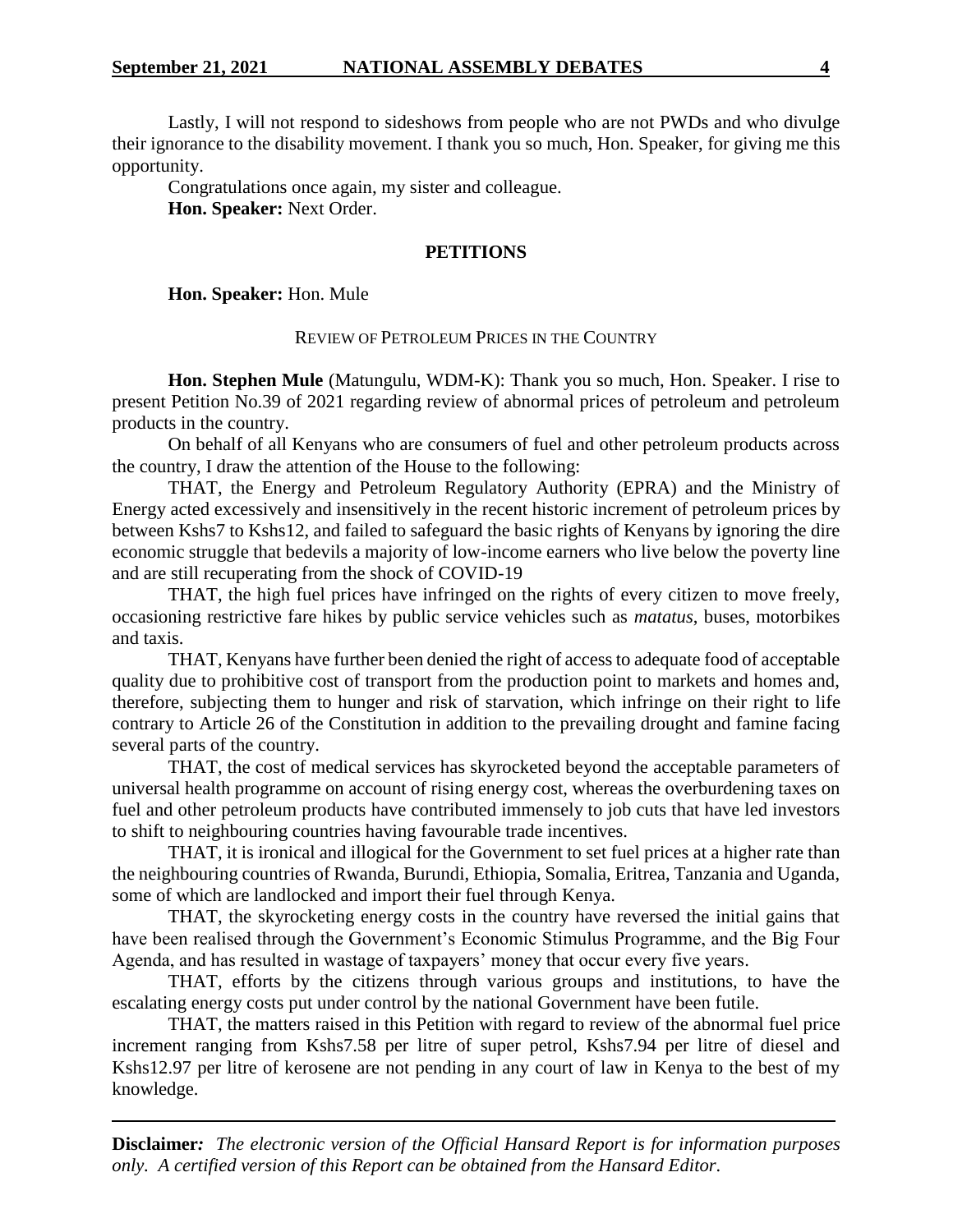Therefore, we humbly petition and pray that the National Assembly, through the Departmental Committee on Energy, does the following:

(i) Conducts a public inquiry into reasons behind the high increase of petroleum products in Kenya, including Liquefied Petroleum Gas (LPG) that includes the importation process, overhead refinery costs per litre/per barrel, volume of exported crude oil mined locally and amount of revenue collected from the petroleum products;

(ii) Urgently reviews the relevant laws to cause a reduction of the retail prices of petroleum and petroleum products, including the Value Added Tax law, the Income Tax law, the Tax Procedures Act and the Miscellaneous Fees and Levies Act, among other statutes;

(iii) Causes the relevant State agencies and the regulatory-making authorities to review the relevant regulations relating to petroleum products with a view to reduce the retail cost of petroleum and petroleum products, including that of LPG;

(iv) Consider annulling the relevant petroleum-related regulations until such a time the regulatory-making authorities complies with a view of bringing down the cost of fuel in the country; and

(v) Makes any other recommendations on legislative intervention aimed at reducing the retail price of fuel and LPG.

And your humble petitioners will ever pray.

# REPEAL OF FINANCE ACT 2018 TO ADDRESS INCREASES IN PRICES OF PETROLEUM PRODUCTS

**Hon. Speaker:** Hon. Members, as you all know, Standing Order 225(2)(b) requires the Speaker to report to the House any petition other than those presented by an Hon. Member. Further, Article 119 of the Constitution provides for the right of any person to petition Parliament to consider any matter within its authority, including petitioning the House to enact, amend or repeal any legislation.

In this regard, I wish to report to the House that my office has received a Petition from one Antony Manyara and one John Wangai of P. O. Box 17586, Nairobi, calling for urgent repeal of Section 13 of the Finance Act, 2018 in order to address drastic increases in prices of petroleum and petroleum products through abolition of the currently prescribed 8 per cent Value Added Tax.

Hon. Members, in their Petition, the petitioners decry the passage of Section 13 of the Finance Act, 2018, which amended Section 5(2) of the Value Added Tax, 2013, that introduced a Value Added Tax of 8 per cent on petroleum and petroleum products, which had previously been tax exempt. This taxation rate was pegged at the taxable value of petroleum and petroleum products exclusive of excise duty, fees and other charges.

The petitioners aver that all taxpayers and consumers of petroleum and petroleum products have been adversely impacted by the law which they term as "draconian."

The petitioners seek the intervention of this House to consider repealing Section 13 of the Finance Act, 2018 in order to address the sharp increase in prices of petroleum and petroleum products through abolition of the currently prescribed 8 per cent Value Added Tax. This is in view of its overarching and substantial impact on taxpayers and consumers of the said products, which they have listed as petroleum oils, oils from bituminous minerals, motor vehicle fuel, spirits, kerosene-based jet fuel, illuminating kerosene and natural gas in gaseous state.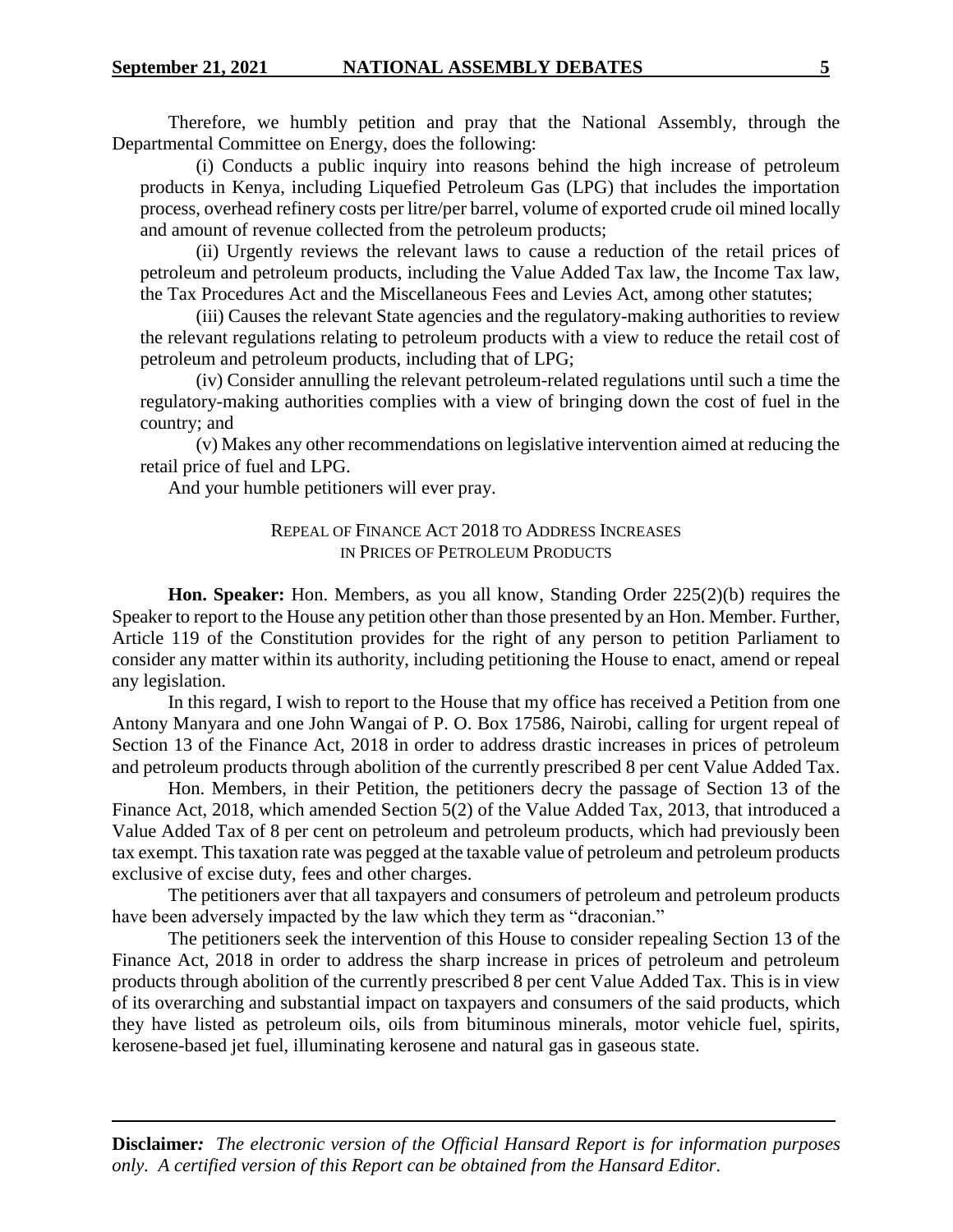Hon. Members, this is a matter that squarely and exclusively falls within the authority and mandate of the National Assembly as espoused in, at least, five provisions of the Constitution, the first of which is Article 95(2), which provides:

"The National Assembly deliberates on and resolves issues of concern to the people." Secondly, Article 119(1) states:

"Every person has a right to petition Parliament to consider any matter within its authority, including to enact, amend or repeal any legislation".

Further, Article 114(3)(a) mandates the National Assembly to enact laws pertaining to taxation, while Article 210(1) provides that:

"No tax or licensing fee may be imposed, waived or varied except as provided by legislation."

As, indeed, observed by the petitioners, both in their submissions as well as in their prayer, the legislative authority of the Republic, which is derived from the people, is exercised at the national level by Parliament in line with Article 94(1) of the Constitution.

Hon. Members, you will agree with me that this is a current matter which is of great concern to the people. Indeed, in addition to this Petition as well as a similar Petition by the Member for Matungulu, Hon. Stephen Mule Mutinda, I have received requests for Adjournment Motion from the Member for Dagoretti North, Hon. Simba Arati and Nominated Member, Hon. Wilson Sossion, seeking adjournment of the House so as to deliberate on this very issue.

I have determined that the best avenue for resolving it as indeed provided for in Article 95(2) is not a Motion for Adjournment under Standing Order 33, which as you all know is a debate that has no resolution, but rather to proceed by way of tackling the legislation. It is on the same basis that I have declined to approve requests for Statements and Questions from several other Members on this matter because this Petition, as prescribed, addresses the issues much more conclusively than could Questions and Statements.

Hon. Members, pursuant to the provisions of Standing Order No.227(1), this Petition stands committed to the Departmental Committee on Finance and National Planning for consideration, for it is the relevant committee which deals with matters to do with taxation.

In addressing the concerns and prayers of the petitioners, the Committee shall be expected to:

(i) table its report within 14 days in view of the urgency of the matter and in consideration of the effects it has on the populace, notwithstanding the period of 60 days prescribed under Standing Order No.227;

(ii) attach a draft Bill to the report for any approval for publication proposing legislative intervention by this House as sought by the petitioners; and

(iii) undertake general and targeted inquiry to confirm whether there exist other reasons beyond taxation leading to the drastic rise in the cost of petroleum and petroleum products with a view to proposing administrative and other legislative measures for addressing those concerns.

Hon. Members, although Hon. Stephen Mule requests that his Petition be referred to the Departmental Committee on Energy, you will all agree with me that the solution to the matter at hand lies in addressing the issue of taxation and related measures. Therefore, it is only prudent that we consolidate the efforts therein in one organ of the House. Subsequently, the Petition by Hon. Stephen Mule will also be considered by the Departmental Committee on Finance and National Planning.

*(Applause)*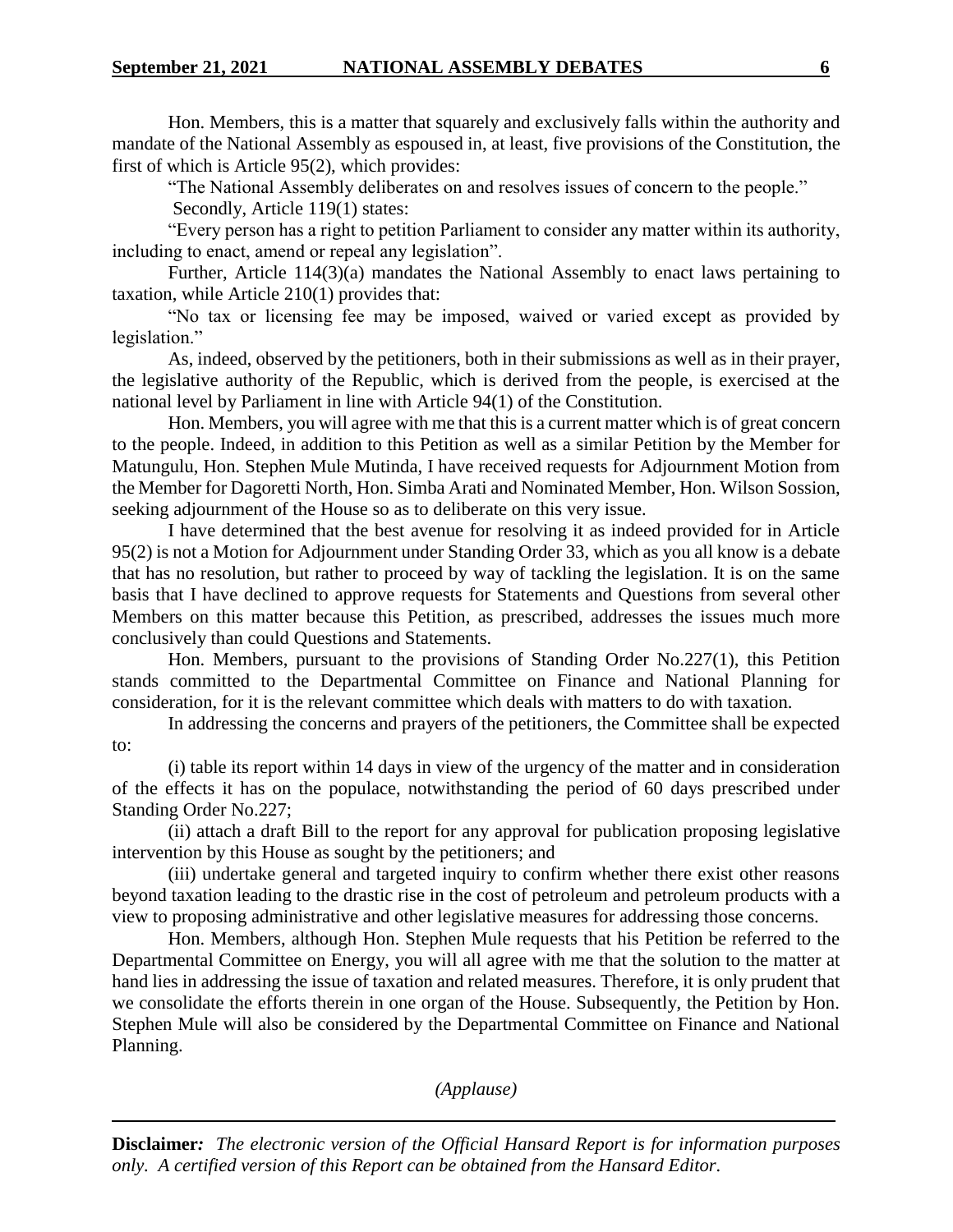Finally, pursuant to the provisions of Standing Order No.195(1), Members of the Departmental Committee on Energy and any other Member of this House are at liberty to attend the sittings of the Departmental Committee on Finance and National Planning and make their submissions on the matter as necessary.

I thank you, Hon. Members.

*(Applause)*

Hon. Members, in view of the obviously emotive nature that I have seen in addressing this matter, I will allow a period in excess of the prescribed 30 minutes so that, among others, Hon. Simba Arati and Hon. Sossion will have an opportunity to ventilate as they would have were the House to engage in the usual Motion for Adjournment, which will not have any resolution.

Let us have Hon. John Mbadi.

**Hon. John Mbadi** (Suba South, ODM): Thank you, Hon. Speaker. First, allow me to sincerely thank you very much for bringing the Petition that was forwarded to you by concerned Kenyans and also allowing Hon. Mule to bring a Petition. I thank Hon. Mule for taking up this matter. It is a clear demonstration that Hon. Mule knows what to do. I have seen many of my colleagues addressing this matter outside the precincts of Parliament even though we were on recess. The right place to deal with this matter is on the Floor of the National Assembly, not in funerals. Mourning and complaining with Kenyans is not helping them at all.

I want to say a few things regarding this matter. It is true that Kenyans are really overburdened. By the way, all of us who have some background in economics and finance know very well that the moment you touch energy costs, it has a spiral effect on the economy and the overall cost of living will go up. That is what Kenya is facing at the moment.

You are right to direct this matter to the Departmental Committee on Finance and National Planning as opposed to the Departmental Committee on Energy. The matters that we will deal with are about the pricing of the commodity which has a lot to do with some levies and taxes that go into it. I would like that Committee to be very careful and answer to certain issues.

When you just talk about taxation, many Kenyans and even the petitioners are attributing the rise in the cost of fuel to the Value Added Tax, which is just a small portion of the cost. If you look at what 8 per cent would contribute to the overall cost of one litre of fuel, it is not so much. It is 8 per cent of the cost of petroleum products less levies such as the Petroleum Development Levy, excise duty and others. You will find that the 8 per cent is just on a figure of about Kshs50 or Kshs40 per litre. Therefore, the Committee must answer as to why the prices of fuel have risen in recent days.

The VAT has been levied on petroleum products from 2018 to date. Therefore, the recent rise is attributable to other things. One of them is the depreciation of the shilling. The depreciation of the shilling has not been causing the rise because we have been supplementing or using the Petroleum Development Levy Fund, which has been like a reserve fund, to cushion consumers and it has been depleted. The question that Kenyans need to ask and this House will resolve is why we use the Petroleum Development Levy Fund to cushion Kenyans. Why not remove that levy from the cost of fuel, so that it is brought down? Those are the questions we expect the Committee to deal with.

The Committee should not be lazy in just looking at the superficial VAT. They should go deep into all the levies that go into the fuel products and see if we need all of them. Some are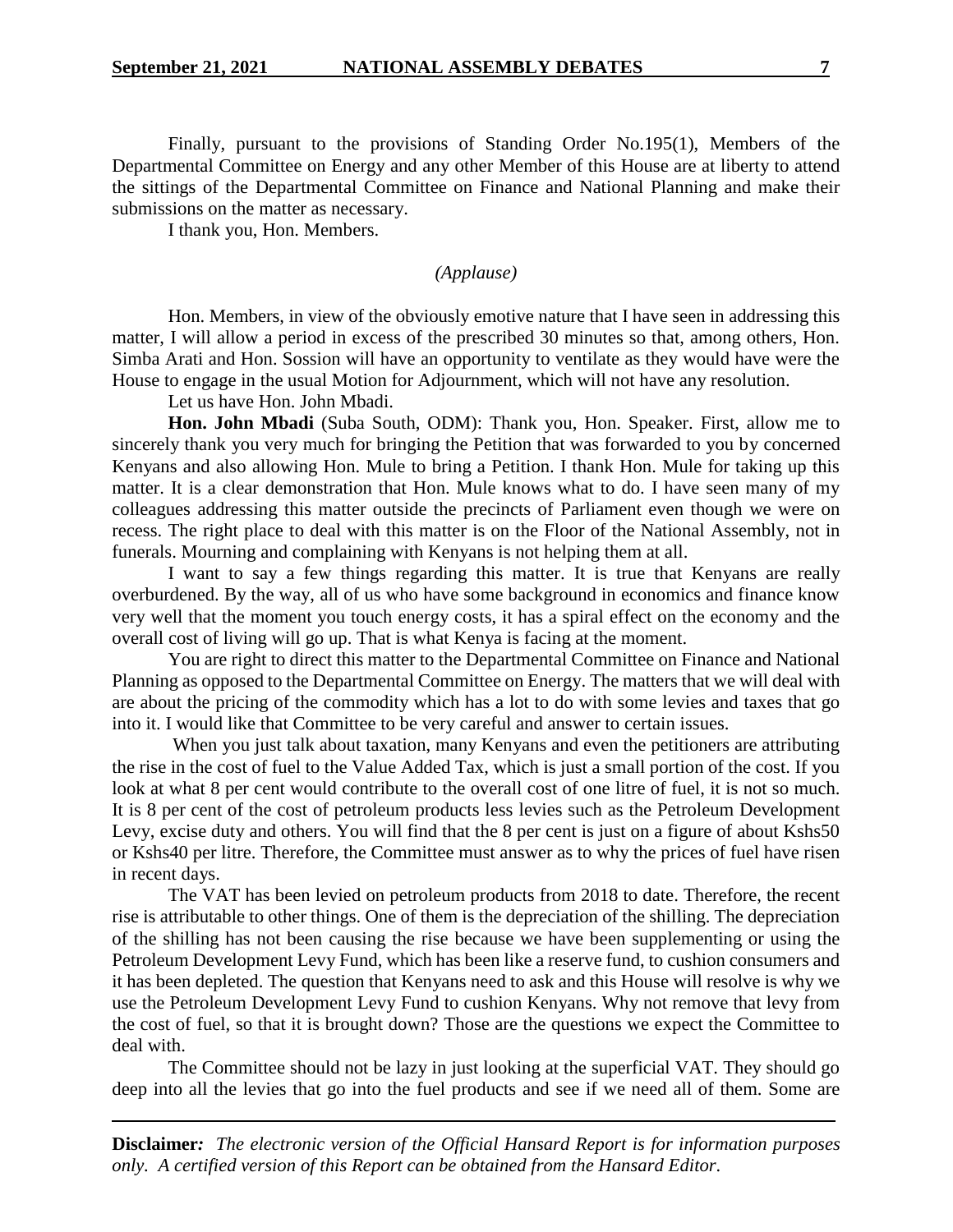necessary. We need them for the development of our roads. That is a fact. However, it could be that we are putting some petroleum levy funds somewhere to use when the fuel prices go up or the shilling is depreciating and the dollar is becoming stronger against our local currency. In that sense, the levy may not be necessary as part of or as a component of the cost of petroleum products.

Hon. Speaker, this is a matter which the Committee needs to deal with urgently, and bring the report to the House. If there will be any amendment, which I suppose will be there, we can deal with it, so that Kenyans are cushioned. They do not look at this House as an irresponsible people's representatives House.

Thank you, Hon. Speaker.

**Hon. Speaker:** Hon. Members, because I can see there is a lot of interest, I will have to limit the time. Let us have the Leader of the Majority Party.

**Hon. Amos Kimunya** (Kipipiri, JP): Thank you, Hon. Speaker. I thank the Members for raising the issues in the House and also thank you for having directed that this matter be looked at in a systematic way through the framework of the Committee that will be digesting the matters, so that we do not lose out the merits and demerits of the matter through politicking. It is a very emotive issue. We are also affected. We all have vehicles. We can feel the cost.

As the Committee looks at the matters, I would like them to look at the following items: First, I reassure the House that it is within our mandate to deliberate and impose any taxation. No Member needs to feel guilty as we have been made to feel on television shows and people out there trying to blame Parliament saying that we are insensitive and are the ones who pass these laws. No Member needs to feel uncomfortable because as Parliament, we are being bashed. Even as we work on the issues surrounding this matter, let the Committee not be driven by a feeling of guilt that Parliament imposed a tax and the solution is for Parliament to remove it to look popular.

First of all, I would like to ask the Committee to look at the global trends. Last year, when COVID-19 hit in March 2020, production ceased in China and other countries. Therefore, the cost of fuel per barrel globally fell to almost US\$9, the lowest ever in history. Even here, fuel costs fell almost to the floor and since last year, activities have been reinvigorated across the world. As of last month, the indicative cost per barrel was US\$73.

So, from US\$9 last year to US\$73, plus the decline in our exchange rates from Kshs101 to now Kshs111, the combination of all these means that the cost before you in my own estimate, is about Kshs86. There is nothing we can do about this. The balance is obviously the fuel levy which we use in our constituencies to do the roads. The Petroleum Development Levy is used to subsidise the VAT on fuel, which is projected to generate Kshs29 billion in the budget and the money has been allocated by this very House towards financing education, roads and other issues.

Even as the Committee looks into this, they also need to look at the impact of global prices which are escalating going forward. The projections are that pricing will go up anyway with or without us changing the VAT. Another thing that I want the Committee to look at and advise on is the impact of changing our taxation, especially VAT. When we remove Kshs29 billion from the budget, what other items will need to be sacrificed because this amount will be lost anyway?

The other thing is that in the last two reviews when fuel prices were going up and this was done by the authority set up by Parliament, the only reason why fuel prices were not so high is because the Petroleum Development Levy Fund was used to subsidise the cost. I have indication that there is active consideration for further subsidies going forward. Of course, this can only be done within the framework of the next review because this is what the law says. Petroleum pricing can only be done on 15<sup>th</sup>. We passed this law and the people dealing with petroleum are bound by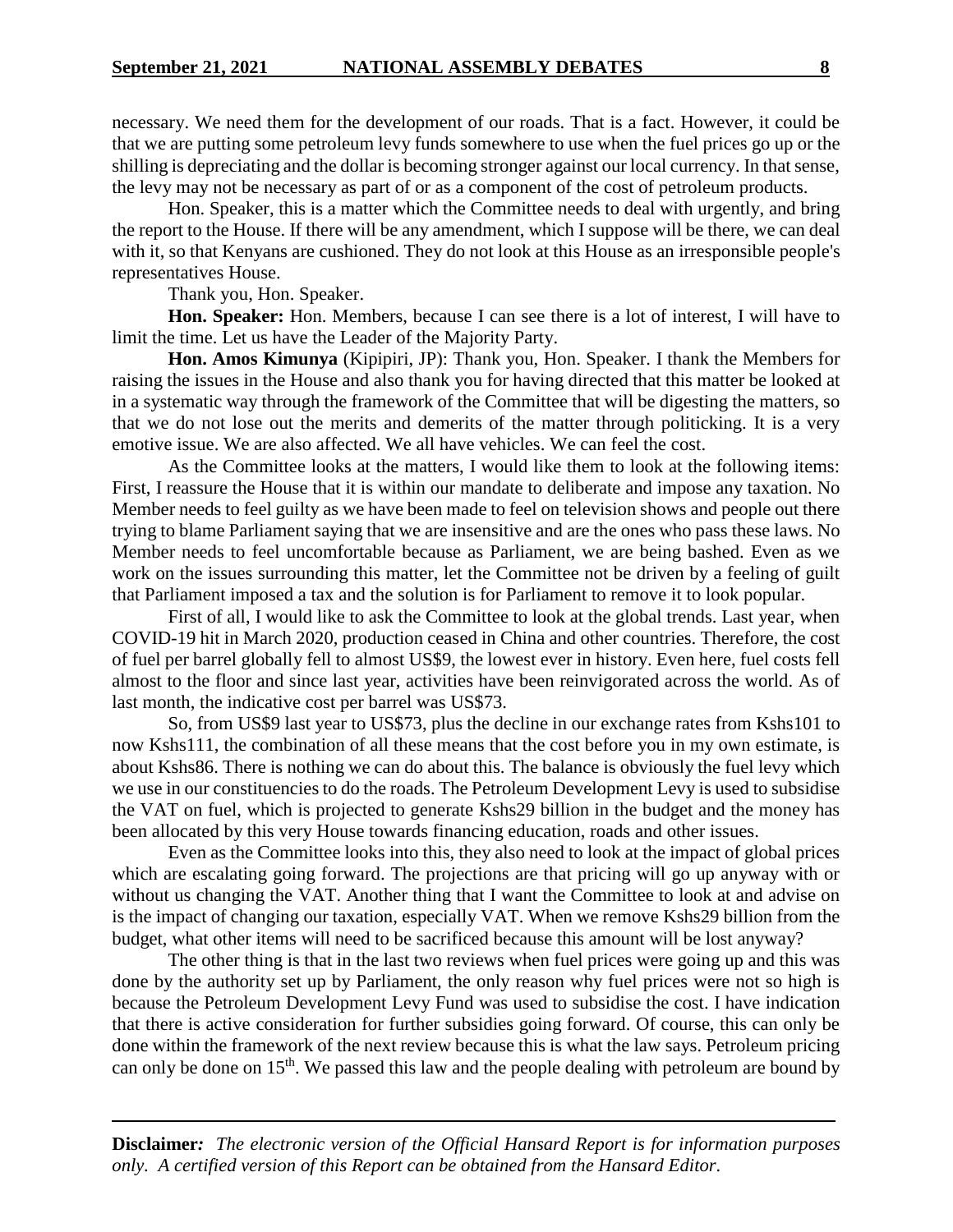it. At the next review, there could be possibilities of reintroducing some subsidy to cushion on a temporary basis while watching the global prices and the foreign exchange rate movement.

I would like them to look at this and also the impact on roads maintenance programme. Each of the constituencies through the Constituency Roads Committee have a certain budget already allocated to them for maintenance of their roads from the Road Maintenance Levy Fund. If we make any adjustments to the fuel levy, it means that the Kenya Roads Board will obviously receive less and every constituency will be allocated less money for maintenance of roads. The choice then has to be between driving on a dilapidated road and having cheaper fuel or having expensive fuel and a smoother road.

These are issues that I am asking the Committee to consider, and as we move forward, perhaps, they should look at the trends in other countries towards changing the energy mix. Progressively, it has become that fossil fuels are not sustainable and there is a drive towards electric cars and bicycles. This is happening even in Pakistan and Japan. Why can we not do this in Kenya? What policy incentives do we need, for example, to convert the two million motorbikes currently using fuel to battery power as is happening in Pakistan? The cost of a motorbike is exactly the same, but the operational costs are at 25 per cent.

Perhaps, the Committee should look through all these things, so that we do not look at a temporary situation with temporary solutions, but get a long-term solution because as long as the world continues demanding oil, the prices will continue rising. As long as the geopolitics within the other nations are the way they are, oil production will still be a challenge. By getting the right energy mix, we will shield our people especially the *boda boda* riders and farmers from the escalation going forward.

I just want to throw these issues to the Committee to consider, so that Parliament is not blamed for having passed VAT or the Government for executing what we passed as Parliament. I am looking forward in terms of other options to shield Kenyans from this global phenomenon.

Thank you, Hon. Speaker.

**Hon. Speaker**: Hon. Members, I can see the requests are very many. Do not raise your finger because it might seem like some political party symbol especially one finger only. Hon. Sossion, three minutes.

**Hon. Wilson Sossion** (Nominated, ODM): Thank you, Hon. Speaker. I wish to thank the petitioners, namely, Hon. Mule and a citizen, who has written to you. I also wish to thank you for giving a clear direction to the Departmental Committee on Finance and National Planning to investigate the matter and report within 14 days. This will give us a better opportunity to address this further.

There is no doubt that in this country, the recent fuel increases have caused a lot of uproar. Looking at the microeconomic levels, I agree with the Leader of the Majority Party and the caution from the Leader of the Minority Party on the need to be very cautious when treating this matter. It is common knowledge, and you do not need to be an economist in this country to know that revenue collection is so weak and very easy for the Executive and the Government to collect revenue by targeting fuel prices.

The Committee will have to be honest and look at a way of extricating Kenyans from the effects of fuel prices. Kenyans are aware that the fuel prices in the neighbouring countries like Uganda and the rest are far much lower than ours. What is the explanation? Indeed, there is need to review the prices downwards as we wait for the report. At the micro-level, as I stated, upon increase in prices, the *boda boda* industry and general transport system has almost collapsed. This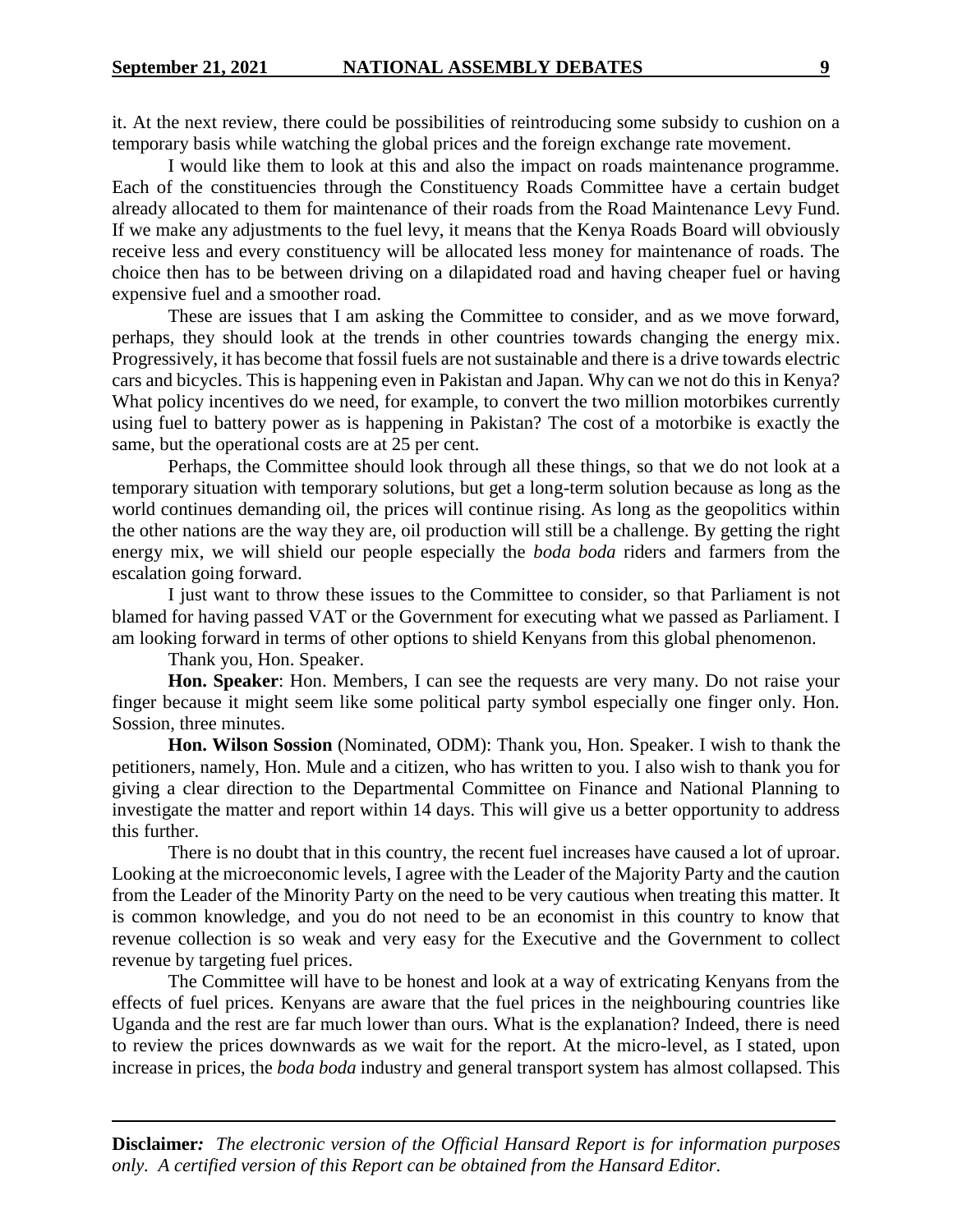might even call for review of workers' commuter allowances. It has caused a lot of economic burden to Kenyans.

It is also common knowledge that the cost of agriculture and farm inputs has gone up. It will be impossible for the Government to implement the Big Four Agenda in terms of food production and sustainability with the high prices. The high prices are not justifiable whatsoever and they need to be brought down to allow the economy to progress and also to allow the citizens of Kenya to have a decent living. The fuel prices have pushed up the cost of living not only for ordinary Kenyans but for all Kenyans. So, the Departmental Committee on Finance and National Planning should table a report that should resolve the fuel prices and address the cost of living once and for all.

### **Hon. Speaker:** Hon. Kanyuithia.

**Hon. John Mutunga** (Tigania West, JP): Thank you, Hon. Speaker, for the opportunity to add my voice to this issue of fuel price rises. I wish to thank Hon. Mule for bringing it to this House as a Petition and also for your guidance in response to the petitions brought to you by Kenyan citizens. A rise in fuel prices, including kerosene which has actually increased even more than all the others, is punitive to the Kenyans. It is not just costly but it will increase the costs of living across the board. It will increase the cost of transportation and the cost of travelling or commuter cost. It will also increase the cost of land preparation for farmers and all the other implements that are trailed by tractors. It will disable the small businesspeople who are using *boda boda* and others. It will be punitive to this country and it is at the wrong time. Everyone is aware that this country, among others, has suffered as a result of COVID-19 and businesses have not been fully opened. The sources of living are limited.

Therefore, I would like to spot the direction that you have given that this matter be transferred to the Departmental Committee on Finance and National Planning so that it can be given the correct attention. Even as we look at this particular issue, we should look at alternative means of raising revenue. We should not focus on the easiest way which is just fuel. Even if it is development, in a situation where there is crisis like now, we should not look at how much more we can pressurise the people. We should look at how we can relieve the people by looking at alternatives. I do not think it is really wise for us to go to the direction of increasing the fuel prices but we should look at the other alternatives. We could also look at what can be stayed or staggered and what we can do on long term instead of rushing to increase the prices of fuel at a point when Kenyans are suffering as a result of COVID-19 and others. We even have drought. People are suffering from hunger. People are dying. Therefore, they cannot even move. This is going to create a crisis in this country and it should be opposed in the highest level. Thank you, Hon. Speaker.

**Hon. Speaker:** As I had indicated, Hon. Simba Arati had written to request for adjournment of the House. So, I give him a chance.

**Hon. Simba Arati** (Dagoretti North, ODM): Thank you, Hon. Speaker. Hon. Speaker, you know when I wrote to you yesterday on this issue of an Adjournment Motion, I got overwhelming calls from all over from people asking us to throw away this thing. My worry was what we are throwing away. If you remember very well, this is an Act that we enacted in Parliament in 2018 and we should not have had a blame game. This is because I saw some of my colleagues saying it is *Kieleweke* or *Tangatanga*. It is not about *Kieleweke* or *Tangatanga*. It is about our people. If it is a blame, it should be a blame for all of us as a country.

Hon. Speaker, the high prices have badly damaged the image of Parliament and how I wish it was to be seven days and not 14. This is because the 14 days can even be a whole month and then EPRA will again announce another increase or decrease. Therefore, if it were possible for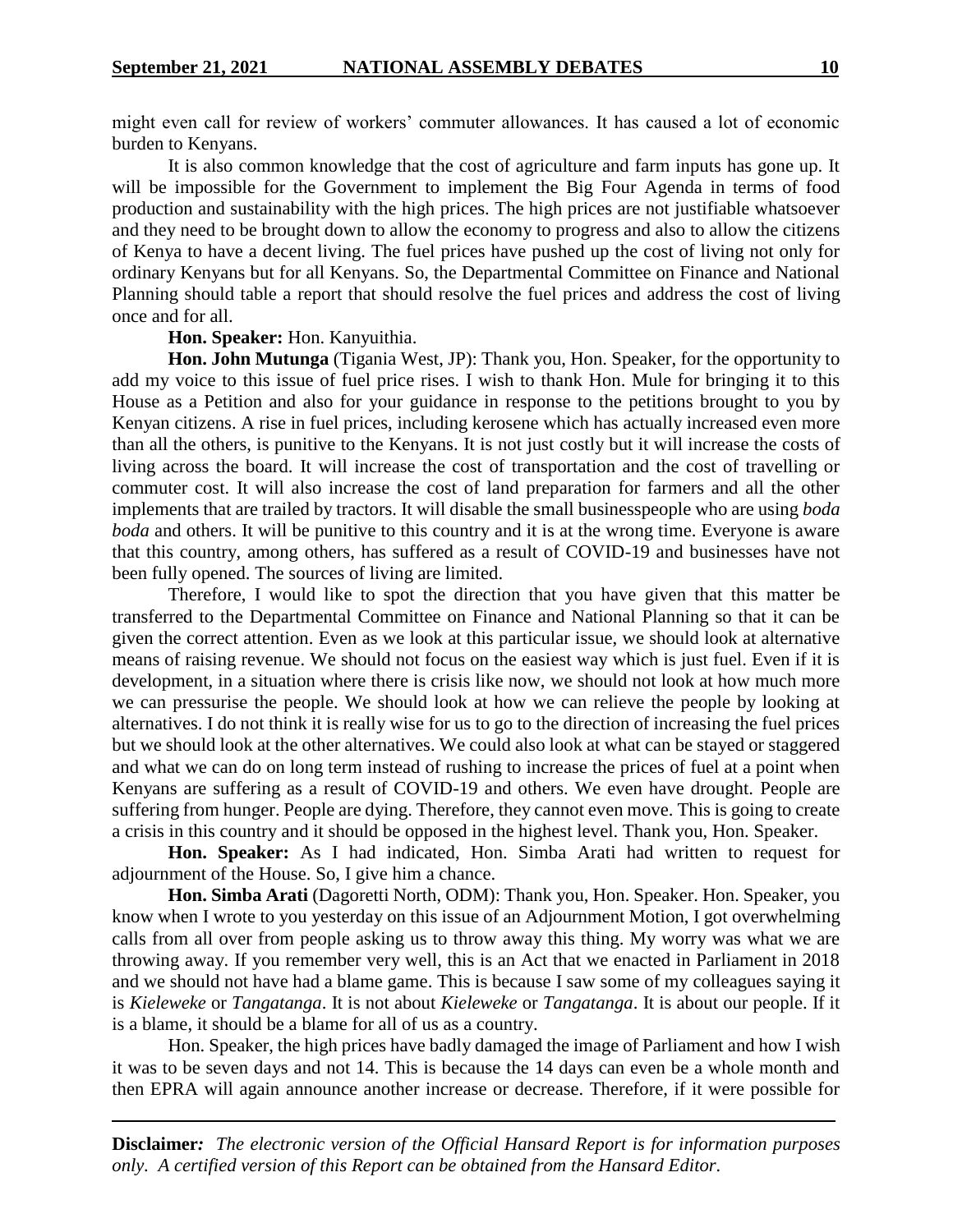Parliament, we could have this business done within seven days because it is what we have here. The Departmental Committee on Finance and National Planning should sit down and look into it and then deliberation will be done. There is what was introduced in 2016 as *Mwananchi* Gas Project. I am particular on this issue that in another one week, I will be bringing a petition to cushion those poor *mamas* in *kibandas* in Kawangware and everywhere, especially in Nairobi. It is unbearable. All the *boda boda* boys in Kawangware have nowhere to run to. My people in my constituency are not hustlers. They are only hardworking Kenyans. Somebody was distracting you a bit there. My plea is that I wish it could have been seven days. We would have saved the country. This is because in another seven or 10 days EPRA will either increase or decrease the prices. Therefore, they will beat us in our own game. It is my plea that you give direction that within seven days this Committee has to come up…

#### **Hon. Speaker:** Member for Mwea.

**Hon. Josphat Kabinga** (Mwea, JP): Thank you, Hon. Speaker, for giving me a chance to contribute to these very important petitions, the petition by Hon. Mule and the petition that was brought through you by the Kenyan citizens. These petitions are very important. They are coming at a time when this country is already suffering from other pandemics and any increase to the fuel will have a spill over to other areas and thus increasing the burden that is already with Kenyans.

Last weekend, I was with some youth group in a place called Viva and they had a serious cry over the increases of fuel especially the *boda boda* operators. Because we have discussed this issue over time, the ruling you have given today could never have come at a better time. It is high time the Committee came up with a report that will comprehensively look at why the cost of fuel goes up and down every time. We have been given reasons especially on the international cost. We have been given reasons on VAT but if you look at the cost of fuel in other countries especially the neighbouring countries, you realise that this could not have been the actual problem. It is high time this Committee now goes deeper to look at the real reasons and come up with recommendations and out of those recommendations, we now look at a possibility of having some subsidy or some fund that could be used any time there is an attempt by EPRA to increase the cost of fuel. It will be very important that the Committee acts very fast. Fourteen days are sufficient. We should not have an increase of even a day so that our people who are watching out there may now start having hope in this House. Let them believe that whenever we have this kind of an issue, we can take it seriously and come up with recommendations that should also be implemented immediately by the Executive.

Above all, now that we are already there, we hope that the Executive can look at alternative ways of subsidising the young men who are now going to lock down their *boda boda* business because of this cost of fuel. I submit.

**Hon. Speaker:** I do not seem to see the Chairperson of the Departmental Committee on Finance and National Planning. The Vice-Chair is there. Hon. Waihenya, not now. I just wanted to confirm. It is good because there are a lot of issues that are coming up from the contributions and I think it is only fair that at least the Chair or the Vice-Chair are present to take them on board. Next is Hon. Sharif Nassir.

**Hon. Abdullswamad Nassir** (Mvita, ODM): Thank you very much, Hon. Speaker. On 25th March this year, I raised this matter in this House. When I raised it, the fuel then had shot to a nine year high of Ksh122. I raised this matter and every single Member who was here applauded in one way or the other in support because the cost of transport, manufacturing, food and every other aspect of life had gone up. You gave a ruling that the Committee on Delegated Legislation together with the Departmental Committee on Energy, provides a report within 30 days. From that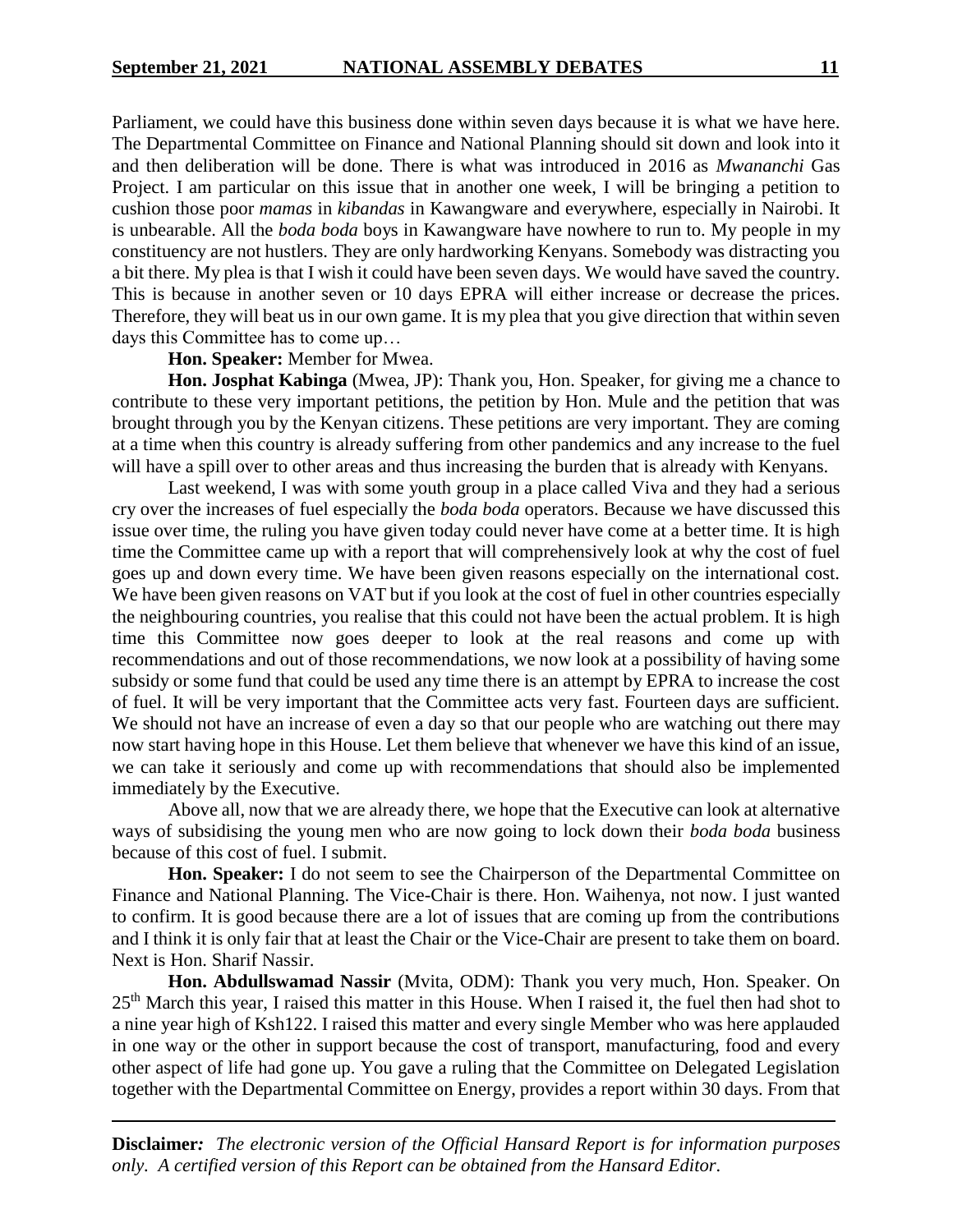day, the only time that I was called for an online meeting was on  $13<sup>th</sup>$  April this year. March, April, May, June, July, August and September; seven months, and now we are back to the drawing board because the price has risen up to Kshs132.46 in Mombasa and Kshs134.72 in Nairobi. These are the prices that have been set aside by EPRA.

Let us not call a spade a big spoon. Hon. Speaker, I will request you to indulge me because this is something that I had raised. The Leader of the Majority Party has indicated that the problem is the cost of fuel worldwide. In this country, when fuel prices were at Kshs122, the excise duty on petrol was at Kshs12.95; kerosene and diesel were at Kshs11.37 and about Kshs18.00 was for the Road Maintenance Levy Fund. An amount of Kshs5.40 was for the Petroleum Development Levy Fund, Kshs0.25 for the Petroleum Regulatory Levy and Kshs0.95 for the Railway Development Levy.

#### **Hon. Speaker:** Hon. Pukose.

**Hon. (Dr.) Robert Pukose** (Endebess, JP): Nashukuru, Mhe. Spika, kwa kunipa fursa hii ili niweze kuchangia Ombi hili ambalo limeletwa na Mhe. Mule na wale Wakenya wenzetu.

Hili jambo la bei ya mafuta kupanda linakera Wakenya wengi sana. Gharama ya maisha inaenda juu. Ukilinganisha bei ya mafuta katika nchi yetu ya Kenya na nchi jirani kama Uganda, Tanzania na Rwanda, iko juu sana hapa nchini. Nilimsikiza Kiongozi wa Walio Wengi akiongea na nilitaka kujua kwa nini bei ya mafuta Kenya iko juu kuliko bei ya mafuta katika nchi zingine. Inamaanisha kuwa nchi zile zingine hazina ushuru ama wao wanafanya nini? Tunatoa mafuta mahali pamoja. Hayo mafuta yanapitia Kenya yakipelekwa Uganda. Uganda inatumia gharama ya juu kupeleka mafuta nchini mwao kutoka Kenya. Kwa nini bei ya mafuta Uganda iwe chini kuliko bei ya mafuta hapa Kenya? Kule Uganda, lita moja inauzwa Ksh110 wakati lita moja hapa Kenya inauzwa Ksh135. Hilo ndilo swali ambalo watu wanajiuliza. Kwa hivyo, vile ulivyotoa amri, tunataka Kamati ambayo inaongozwa na Mhe. Wanga, ingawa hayuko hapa, na ninatarajia mahali alipo anafuatilia mjadala huu, ilete ripoti katika wiki mbili ambazo umewapa na Bunge hili liweze kujadili ili tuone kama tunasimama na Wakenya ama la. Wakenya wanalia sana. Walituchagua ili tuwawakilishe. Sisi kama wawakilishi wa Wakenya ni lazima tupate suluhisho ambalo litaleta gharama hii chini ili Mkenya wa kawaida aweze kuendelea na maisha yake ya kawaida.

La muhimu zaidi ni sisi kama Bunge hili tufanye uamuzi wa busara ambao utatupeleka mbele kama Wakenya.

Asante Bw. Spika, nashukuru.

**Hon. Speaker:** Member for Makueni.

**Hon. Daniel Maanzo** (Makueni, WDM-K): Thank you, Hon. Speaker for giving me an opportunity to support the two Petitions. The EPRA, being one of the regulating bodies, must follow the Constitution of Kenya and the Statutory Instruments Act when making regulations.

In the last about four months, EPRA had not increased the prices of fuel and no reasons were given at all. The day these prices were raised, there was a quick consultation with a few suppliers and within an hour or so, a decision was made. That was an attempt of public participation which is mandatory in the Constitution. I believe every other time EPRA increases fuel prices, it must consult a few Kenyans who are the consumers and generally get a view from the experts on the best thing to do on behalf of Kenyans. From this Petition, this did not happen. I believe EPRA must consult and even make an announcement publicly so that people can write to them and give their views. I am sure the country has sufficient experts who can advise them appropriately such that no sector suffers.

I want to agree with the petitioners that this is a matter that this House must resolve in one way or the other and direct EPRA on how it should be dealt with. I believe they can reduce the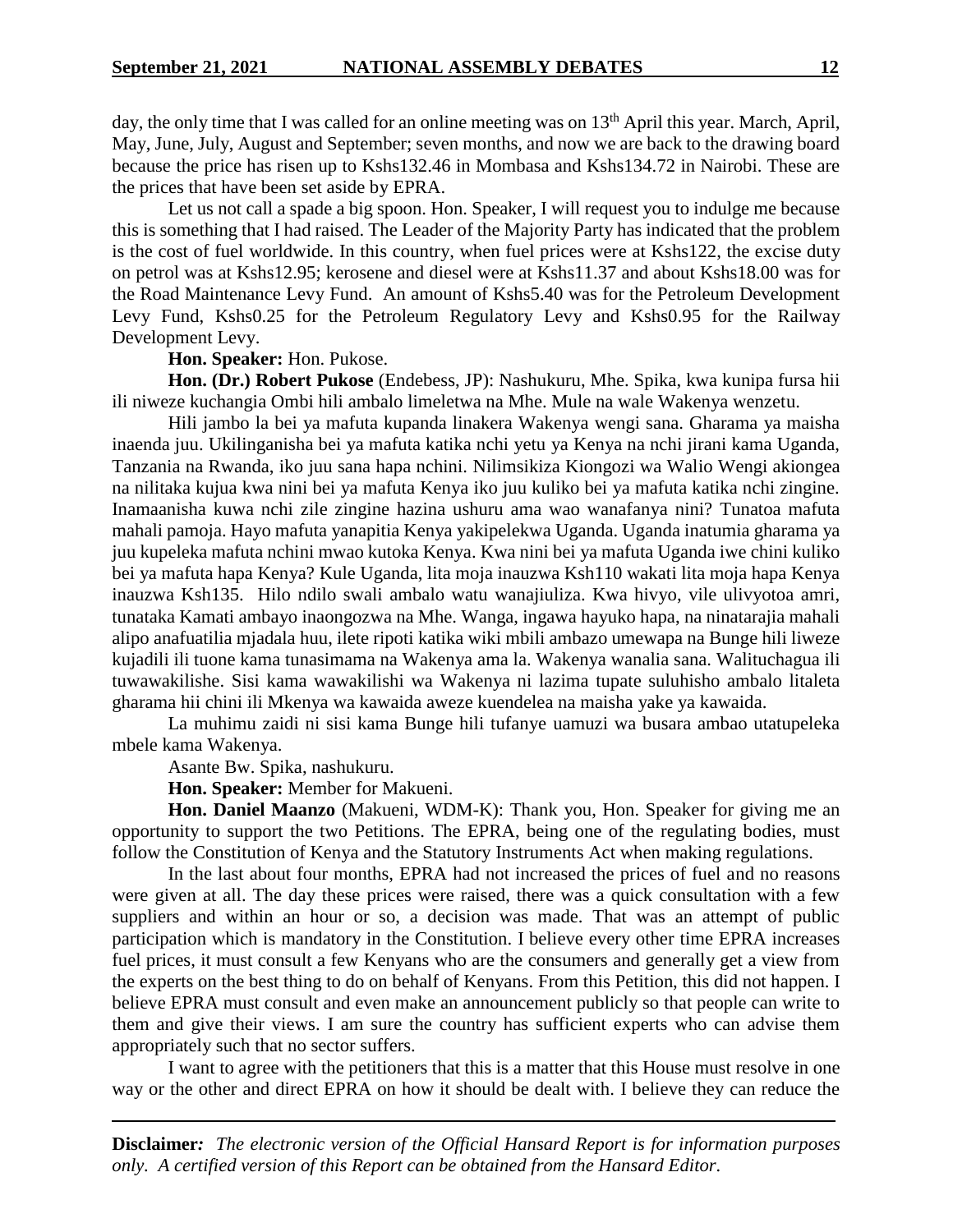prices accordingly having reviewed the situation. It is within their capacity while this House acts and deals with the matter as you have directed. I believe a solution will be found and they have to bear in mind the consequences of what they have already done. I am sure they can re-assess the situation, listen to the cries of Kenyans and balance the matter and we could have a way forward even before the House does its business. At the same time, I believe the Committee will also conduct a quick public participation because of the duration you have given. I believe, in your wisdom, you found it appropriate to give two weeks. It should be sufficient because of public participation so that experts in this sector can advise and Kenyans and Parliament can come up with the best solution.

I thank you, Hon. Speaker.

**Hon. Speaker:** Member for North Imenti.

**Hon. Rahim Dawood** (North Imenti, JP): Thank you, Hon. Speaker. I want to join the petitioners, Hon. Mule from Matungulu and the other petitioners. I remember the issue of prices of fuel came to the Departmental Committee on Finance and National Planning when I was a Member of the Committee, and as a Committee we had declined the 16 per cent VAT. We had said that it should have been zero-rated. Due to a memorandum, it was reduced from 16 per cent to 8 per cent. We need to rethink the memorandums that are brought to this House because we cannot overturn any law. Getting two-thirds is very difficult. We only got two-thirds when we were voting for the Building Bridges Initiative. Otherwise, we have never been able to do anything prior to that.

On 14th October 1968, the price of fuel was Kshs15 for five gallons. That time, we did not have fuel in the country. We do not have it now because what we are getting from our oil fields cannot be commercially extracted. I think the money we have put into Tullow Oil is a waste. If that oil cannot be extracted to get fuel, then there is no point in having it. We need to bring the taxes down. You have given an order that within 14 days, the Departmental Committee on Finance and National Planning should bring a report, and a draft Bill, to the House. After bringing a draft Bill to the House, it will still have to go through public participation. So, it will not assist what we are doing. We need to ask the National Treasury, together with the Ministry of Energy, to use the Petroleum Levy Fund to compensate and reduce the fuel prices. We also need to ask the National Treasury not to implement the Excise Duty coming at the end of this month which will again raise the prices of fuel. We need to move fast before the end of this month because the 14 days will end in two weeks and, at that time, the Kenya Revenue Authority (KRA) will implement the Excise Duty on fuel. The fuel prices will go up again and whatever we are talking about today will come to naught. We need to reduce the price of fuel as soon as tomorrow.

**Hon. Speaker:** Let us have the Member for Emuhaya.

**Hon. Omboko Milemba** (Emuhaya, ANC): Thank you, Hon. Speaker for giving me this chance. I rise to support the two Petitions. What has happened in terms of the increase in prices of fuel is a very serious matter that will require both immediate and temporary solutions as we work on a permanent solution.

The increase in the prices of fuel and petroleum products is actually comparable to the spiralling increase in prices in France in 1779 during the French Revolution. This is an extremely serious matter because it affects the common *mwananchi* - the local person. It can lead to a revolution. Even those in Government should not be happy as we speak about this. People are getting agitated every hour and every minute because it has a multiplier effect on the prices of food in the country. Therefore, we need to move with speed like you have directed. I support your direction that within 14 days, this matter should be addressed in form of a Bill.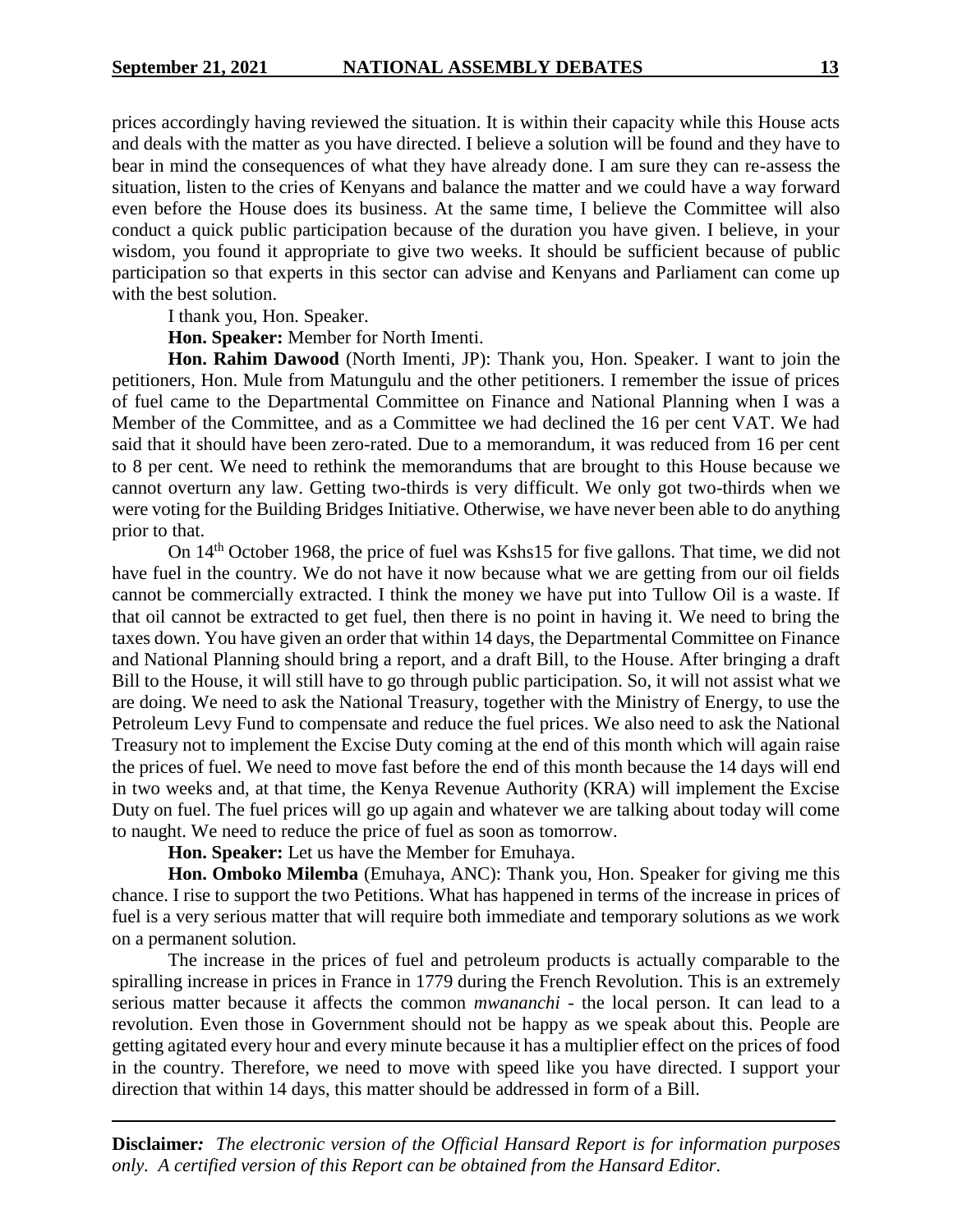As the Committee looks at this, there are two levies. The first is the Petroleum Development Levy. This was supposed to have been a buffer that cushions Kenyans any time there are fluctuations in the prices of petroleum products in the world market. The second one is the Fuel Levy that the Leader of the Majority Party has talked about, and which we generally use to maintain our roads. The immediate levy that must be removed is the Petroleum Development Levy because, whereas it was supposed to cushion prices, it is not doing so. Why do we still have it when, at the same time, it cannot cushion Kenyans? That is one area that the Committee should address and remove that particular levy immediately as an immediate measure, so that the prices can go down.

Otherwise, as it is now, the country is resting on a very small margin because people are affected by COVID-19, hunger and drought and yet, we are now increasing the fuel prices. I support the Petitions.

**Hon. Speaker:** Let us have the Member for Samburu East.

**Hon. Jackson Lekumontare** (Samburu East, KANU): Thank you, Hon. Speaker for giving me this opportunity to add my voice to these Petitions.

Kenyans are really suffering. Prices of fuel in other parts of the country are very high. I hear Members talking about Kshs131 but in some parts of Kenya, the fuel price is Kshs140. The direction you have given will really help the people because the country is almost coming to a standstill. It is high time that we save the people because they are crying.

Look at the *boda boda* and *matatu* people. Those who want to travel are not able to do so because the prices of fuel and fare have gone up and people have nowhere to go.

The Committee should look at the Petitions because this is a serious issue. Everybody can see that it is an issue which affects everybody. People are not even able to purchase goods because they have lost their purchasing power.

These are very important Petitions. I support them. We have to take serious measures to deal with this.

**Hon. Speaker:** Let us have Hon. Godfrey Osotsi.

**Hon. Godfrey Osotsi** (Nominated, ANC): Thank you, Hon. Speaker for giving me this opportunity to also support the two Petitions.

The issue of increasing the fuel prices is serious because it will directly affect many parameters in the economy. I thank you for forwarding this matter to the Departmental Committee on Finance and National Planning, so that they can extensively look at it and give proper directions to this House.

One of the major contributing factors for the fuel price increase is the many levies that are put on fuel. We have the Excise Duty, Value Added Tax (VAT), Road Maintenance Levy, Petroleum Development Levy, Petroleum Regulatory Levy, Railway Development Levy, Anti-Adulteration Levy, Merchant Shipping Levy and Import Declaration Fee. That is excessive. That is what we call multiple-taxation! When the Committee members sits down, they need to look at all those levies and determine their value addition, so that those which do not make sense such as the Anti-Adulteration Levy are removed. That is the function of the Energy and Petroleum Regulatory Authority (EPRA). They cannot go on charging levies and, at the same time, they also charge the Petroleum Regulatory Levy. The Committee has a lot of work to do.

Most importantly, I have had the benefit of working for the Energy Regulatory Commission in my employment before they took over the petroleum docket. With the introduction of petroleum as a docket to EPRA, there is a lot of information which needs to come out on how they calculate the pricing of fuel. The Committee should look into this in detail to determine what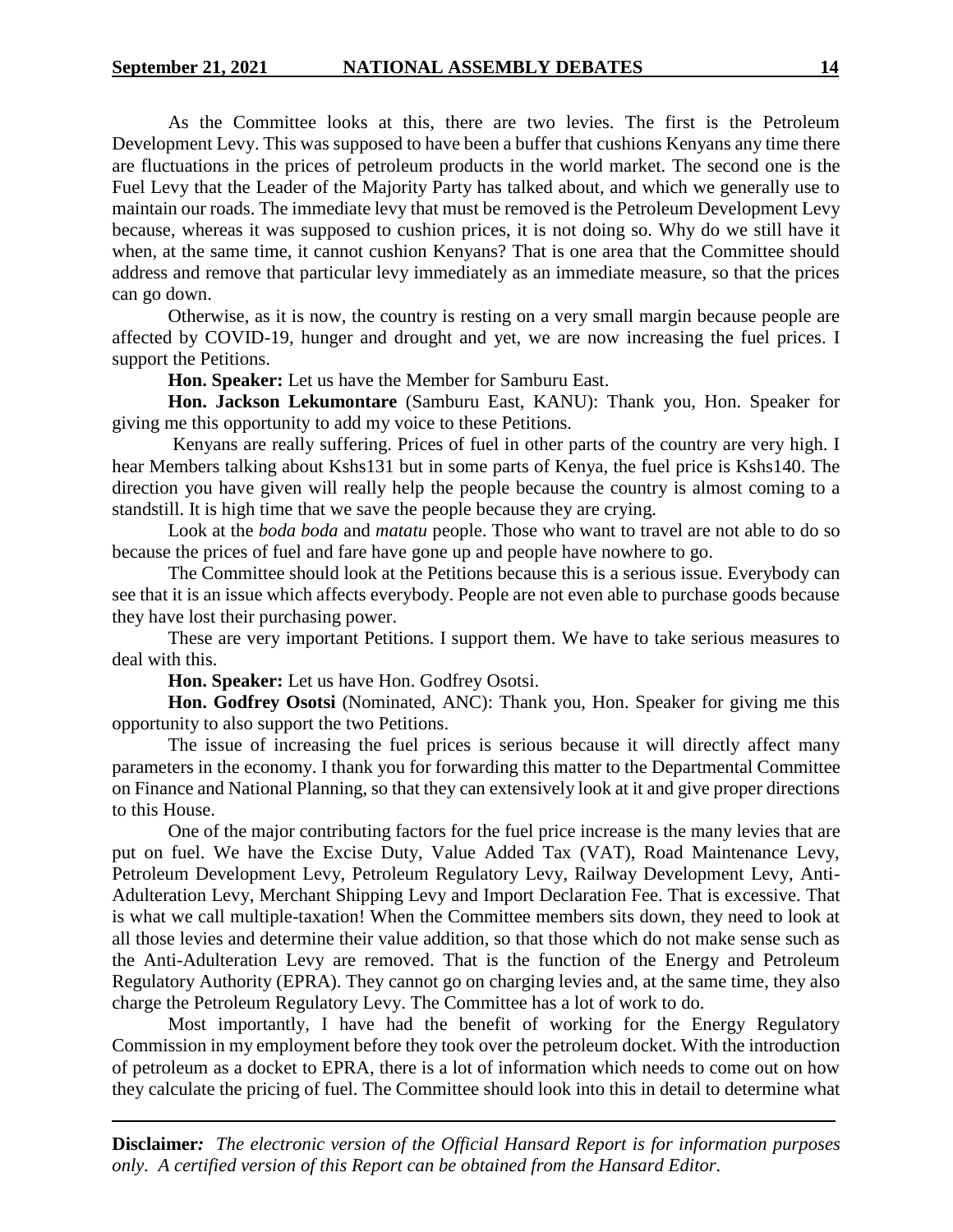happens because this opaque and unpredictable manner of setting fuel prices is unacceptable. We expect the Committee to tell us about the whole process of coming up with fuel prices and also the international component, namely, fuel price fluctuations which also affect the pricing of fuel and the Stabilisation Fund. At a time like this when we have the Corona virus and all those challenges, it was the moment for them to lift the Stabilisation Fund so that they can cushion Kenyans from high fuel price increases which they did not. A lot has to be done.

**Hon. Speaker:** Let us have the Member for Tharaka.

**Hon. George Gitonga** (Tharaka, DP): Thank you, Hon. Speaker. I also rise to support the two Petitions and agree with my colleagues that the 14 days given may be relatively more than what we need as a matter of urgency. Maybe, seven days should have been sufficient for us to address the problem at hand which threatens to cripple our country.

We must also have an investigation into why the price of fuel has suddenly gone up in spite of the fact that the VAT at 16 per cent was passed in 2018, is now being implemented and no explanation whatsoever has been given. We recently possibly agreed on the Petroleum Development Levy rising slightly to cushion inflation. However, that cannot be the reason why we have such a high price coming up at a time when the country is reeling from the effects of COVID-19, drought and other pandemics that we need to look into.

The Fuel Levy has always been there. Therefore, the Leader of the Majority Party should not tell us that if we remove some of those levies, we will not get money to maintain our roads. It is not true. The Fuel Levy is there. That is where we get our money through the roads boards to maintain our roads. Therefore, we should be thinking of what urgent measures we should take into consideration to ensure that the price of fuel goes down, citizens are relieved and we are able to help those ones down there - we call them hustlers - who have difficulties in getting their daily livelihoods. If we continue to burden them, what are we doing for the country? What value is this to anyone in the country? As we look at this, we are told the country is reeling in debt. Possibly, this has a correlation and must be looked into, whether there is a problem with our debt and whether we are looking at fuel as part of the money we need to service the debt.

I support.

#### **Hon. Speaker:** Hon. Makalu Mulu.

**Hon. Makali Mulu** (Kitui Central, WDM-K): Thank you, Hon. Speaker. I appreciate your direction on this matter because it is very serious.

The Committee has a job well cut out for them. They need to move with speed so that they look at pricing of petroleum products. It has been said - and I do not need to repeat - that the pricing is a function of many variables and VAT is just one of them. Actually, the levies are more than the VAT. What we need to do is let the Committee take time and looks at specific levies and sees which ones make sense and the ones that do not; more so, bearing in mind the current situation that we are in. It is unfortunate that the prices are increased when we have COVID-19 in town; when we have drought in most parts of the country, when people are dying of hunger and when many other things are not working as they should be.

To cushion Kenyans against what is happening, the Committee needs to work very fast. I like your proposal, Hon. Speaker, that even as they bring their report to this House, where possible, let them have a draft Bill on what needs to be changed so that, as a House, we can immediately work on this matter and have it behind us. We represent the people and we know what they are going through.

I plead with the Vice-Chairman, who is here and I hope he is taking notes, and Members of the Committee that the matters that have been raised by Hon. Members in this House are taken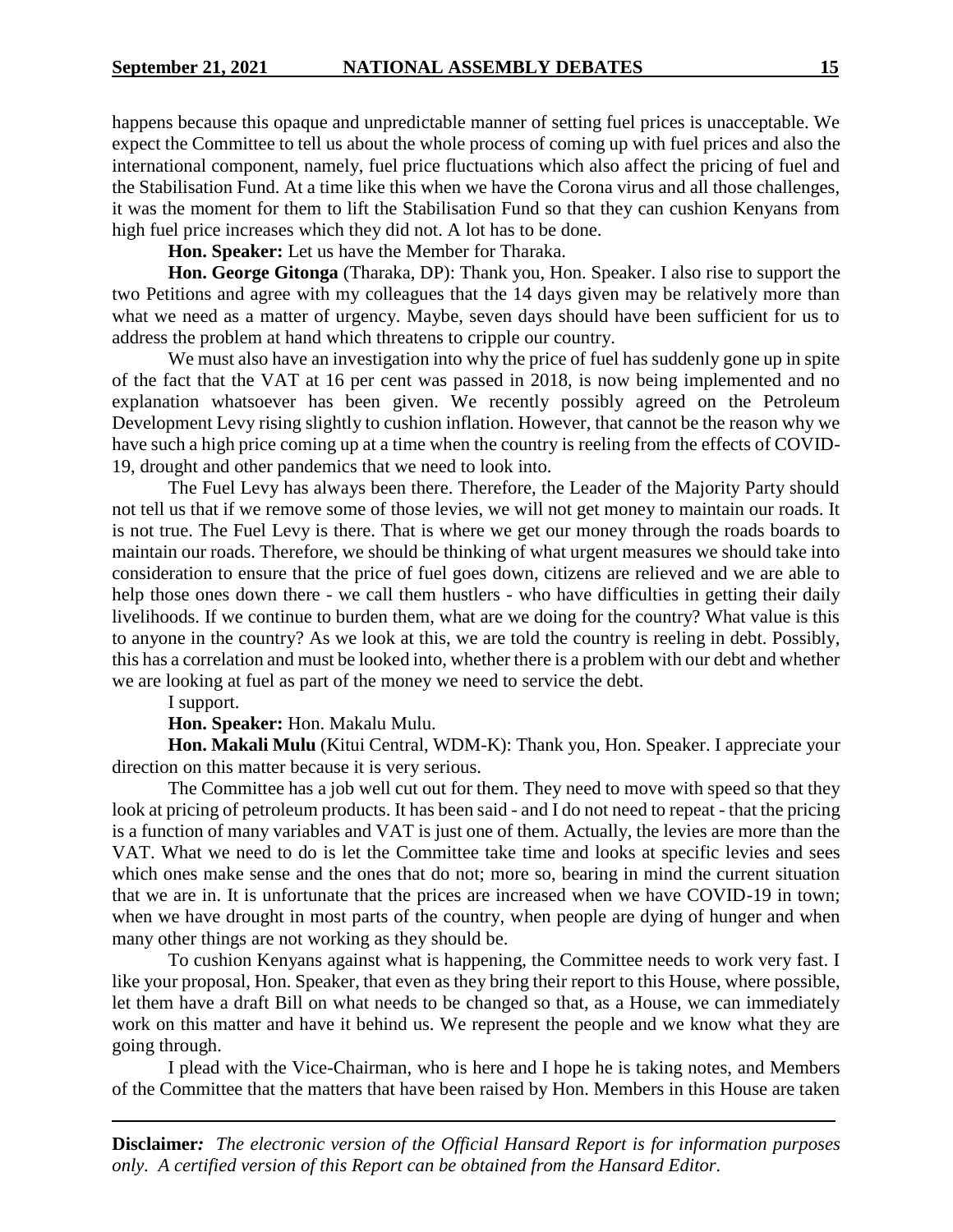into consideration as they do their report. I will be looking forward to the report to be tabled in the House as soon as possible so that we do justice for the benefit of Kenyans.

Thank you, Hon. Speaker.

**Hon. Speaker:** Hon. Sankok.

**Hon. David ole Sankok** (Nominated, JP): Thank you very much Hon. Speaker for giving me this opportunity. Let me start by thanking you because you are a true *mtetezi wa wanyonge.*  You directed us that we should not debate in burials and *barazas* but bring the Motion in the right place and we have done that. You directed that we should not do it as a Motion of Adjournment but as a Petition that will be addressed as soon as possible. The 14 days period is a lot. We need to make it seven. Hon. Speaker, no wonder, you are a presidential candidate and ahead of most of the other characters.

### *(Laughter)*

We should not at all, in this time when we have COVID-19, when we have drought and when we have problems as a country, justify with anything the suffering of Kenyans. The Departmental Committee on Finance and National Planning should examine the landing cost plus the transport cost of petroleum. If it is Kshs60, let us charge it to Kenyans for the next six months or one year to cushion them because we have cash transfers to the vulnerable where we are cushioning Kenyans from the effects of COVID-19. If there is something that will cushion Kenyans, it is the reduction of the price of petroleum products.

As a House, we should go further and look at the corruption that happens. Probably, the wastage of public funds might have brought this issue. I heard my President saying that corruption had reduced in his second term. I beg to differ. I think the "eyes" that normally point out corruption - the Opposition - are in the pocket and, therefore, they are no longer pointing at corruption in this country. Corruption in the country has brought the problem of increase of prices, especially of fuel.

I do not know what happened to the oil in Turkana. I do not know if it was cooking oil or fuel for our vehicles. If it is for vehicles, then we should be seeing reduction in prices, lower than Uganda which ships its products through Kenya. Their transport cost is higher than ours. Wastage of taxes in non-priority areas like the Building Bridges Initiative should be looked into so that we channel money into proper use.

Thank you, I support.

**Hon. Speaker:** Member for Kinangop.

**Hon. Zachary Thuku** (Kinangop, JP): Thank you Hon. Speaker for giving me this opportunity to give my thoughts on the two Petitions. First of all, I thank you for your wisdom in committing them to the Departmental Committee on Finance and National Planning with a timeline of 14 days because many Petitions have been brought to this House, but we have never known what becomes of them because they are not time bound. On this one, it is very specific and I salute your wisdom.

Petroleum prices is a serious national crisis and of concern to us as Members of Parliament. Indeed, it should be known by the National Treasury that they should not just go for easy targets when they want to raise revenue. I listened to the Leader of the Majority Party and he tried to justify the taxation to be maintained. I believe that there is a time we need to be very sensitive not just to what we have planned or what we want to achieve as a Government in development, but we have to put into consideration the lives of the millions of Kenyans who are taxpayers and many of them who live on less than a dollar in a day. Increasing petroleum prices has a serious impact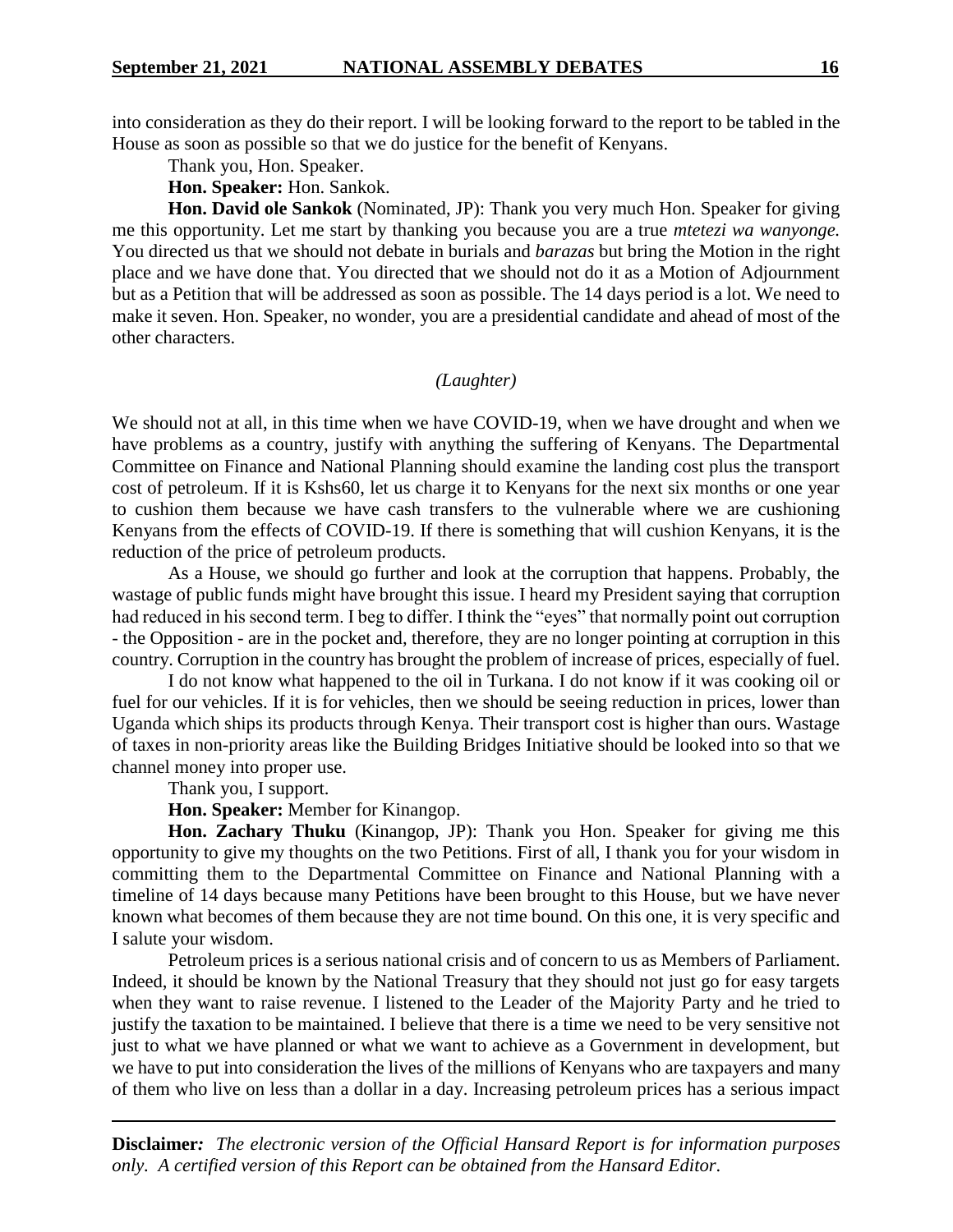on the people. We know the fortunes of the people we represent are dwindling every day because of the non-performing economy.

Given the kind of debt we have as a country, it is high time we sat down as a House and got into business and consider the kind of loans we get from China and elsewhere, whereby a lot of money that we borrow does not trickle down to the economy. It goes back to China. We should consider some of these issues as a House and pronounce ourselves on them and even re-evaluate the Finance Bills that are presented to this House so that at the point we debate and pass them, we should not be under any duress or undue influence to pass Bills that are very punitive to our people.

I support the two Petitions. I pray that the relevant Committee will expedite them and come up with a Bill that will reverse the taxes that are imposed on petroleum products so that our people can continue to enjoy their lives. Thank you, Hon. Speaker.

**Hon. Speaker:** Member for Rarieda.

**Hon. (Dr.) Otiende Amollo** (Rarieda, ODM): Thank you, Hon. Speaker. I join my colleagues in commending Hon. Mule and other public spirited Kenyans who have brought the petitions. I also agree that the question of prices of petroleum products is a very weighty matter and it is properly on the Floor of this House. As you pointed out, Hon. Speaker, under Article 95(2), this House must not just deliberate on issues of concern, but it must deliberate and resolve. I urge the Committee, as they take upon this weighty matter, to have focus on the resolution that will not be just for present purposes, but also for future purposes.

When the Energy and Petroleum Regulatory Authority (EPRA) was formed, it was supposed to protect the citizens from the dealers but now, we have come to a situation where, as the protector, the citizens must be protected from EPRA itself, and that is a very delicate and dangerous situation to be in. I accept your guidance of 14 days to the Committee. I urge the Committee to treat the 14 days not as the mandatory period they must take, but as the outside limit so that, as some Members have said, if they are able to prosecute this and return to us in three of four days, it is much better.

As they prosecute the matter, I urge the Committee to use its wisdom. I am alive to the fact that the Senate has commenced a parallel and similar inquiry through their Committee on Energy. Properly speaking, this is the kind of matter that squarely sits in this House, and not in the Senate. To the extent that the Senate has chosen to prosecute it at the same time, the Committee must be wise enough to ensure that, that does not become a reason for delaying the inquiry. I think we must find ways of working together.

Lastly, it is important to understand that we put the regulatory framework in place. The prices were not adjusted despite that framework. So, the fact that the prices have suddenly shot up means it is not about the law. It is some policy decision that must be examined and reversed. It is not about blame games. We all must take the blame where necessary and resolve the issues for the sake of the people of Kenya.

Thank you, Hon. Speaker.

**Hon. Speaker:** Member for Kitui South.

**Hon. (Ms.) Rachel Nyamai** (Kitui South, JP): Thank you, Hon. Speaker, for giving me the opportunity to also make a comment on this Petition. First of all, let me thank Hon. Mule and the other two Kenyans who have brought a Petition to the House through you.

Matters fuel affects all sectors of the economy, from the common *wananchi* in our constituencies to the macro and micro economies all over the country. There is so much hue and cry in our constituencies because *matatu* fares have already gone up. The *boda boda* sector is also feeling the heat. We can also feel it through lighting our houses, to the level of a bigger economy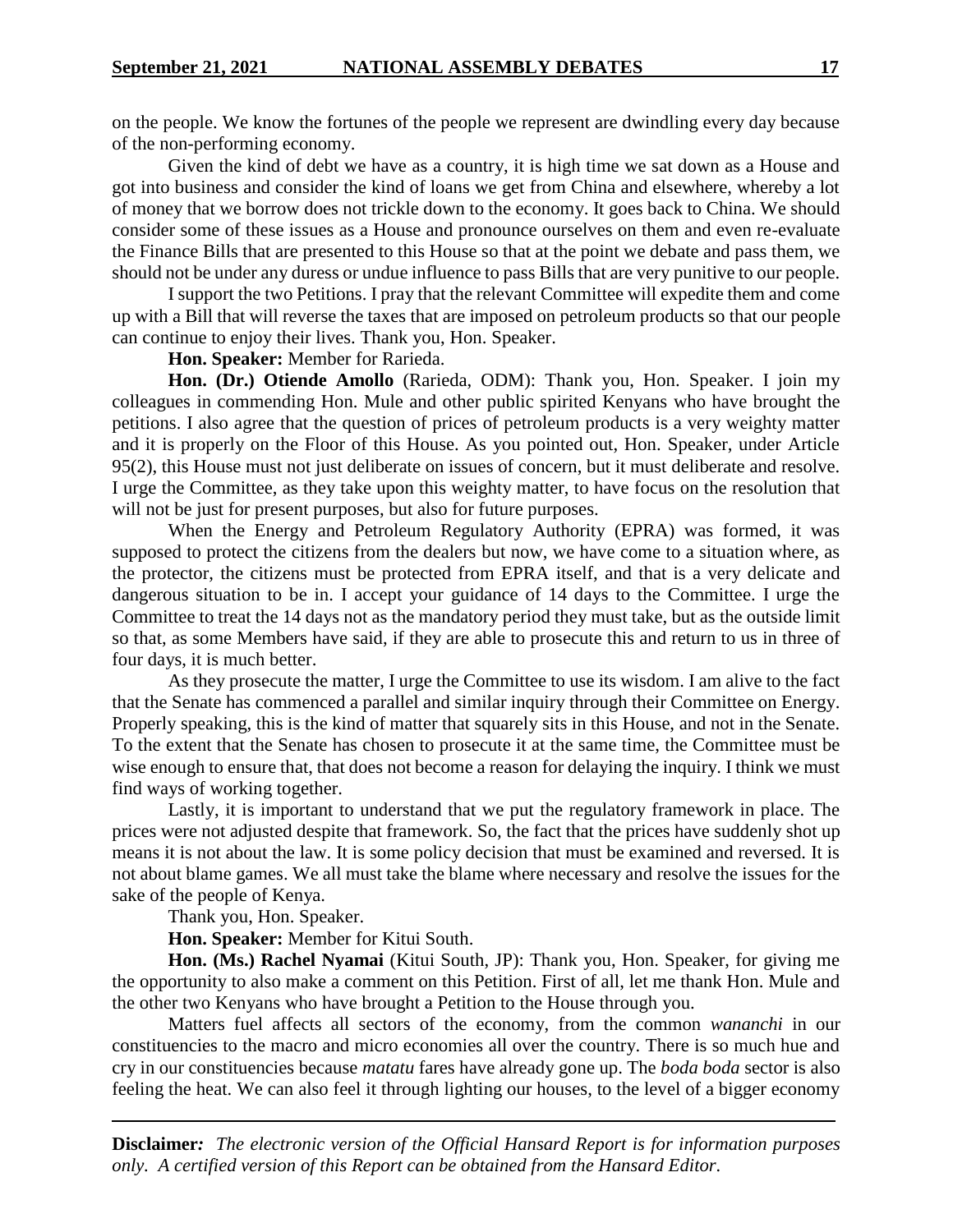where we are talking about operation of factories. We also feel the impact at the level of the food that we put on our tables. This affects all Kenyans at all levels. This matter must be addressed with the urgency that you have directed.

Hon. Speaker, I would like to thank you very much for the guidance that you have given that this matter does not go before the Departmental Committee on Energy, where they would deliberate and invite so many stakeholders, but would not give us the solution we are looking for. You have also guided the Departmental Committee on Finance and National Planning to make sure that, as they bring a report to this House, they also attach a proposal for the House to pass. So, we would like to thank you very much for your wisdom in the direction that you have given.

Our country gets a bad image. Normally, it is others coming to Kenya but now it is Kenyans near the borders that run outside the country to get fuel at lower prices. This matter needs to be handled because we need our image. We are the bigger brother within the region. As Hon. Nassir enumerated, the Committee needs to go through all the stated levies and identify the unnecessary ones so that Kenyans can be shielded from the impact that we feel right now. This is the solution that this august House can provide to Kenyans.

Thank you so much, Hon. Speaker.

**Hon. Speaker:** Member for Kikuyu.

**Hon. Kimani Ichung'wah** (Kikuyu, JP): Thank you, Hon. Speaker. I rise to also support the Petition by Hon. Mule and the one by the other petitioners, although I do not want to join in the chorus of giving excuses for ourselves. First, we must begin by asking ourselves as a House whether it is not time to amend Article 115(4) of the Constitution that gives the President the powers to legislate through the backdoor. You remember it is on record in the *Hansard* that this House voted to defeat the infamous 8 per cent and 16 per cent VAT on fuel.

However, through veto powers that the President enjoys under Article 115(4), that vote was defeated because we could not raise the two-thirds majority. We must begin to ask ourselves whether it is not time to amend that Article of the Constitution so that, at least, on matters that touch on the people that we represent, the President cannot legislate. A simple majority should suffice to defeat his memorandum.

I have listened to submissions by the Leader of the Majority Party. He served in the Kibaki regime. In July 2008, when Hon. Kimunya was in the Kibaki regime, he knows that was the time when the price of crude oil was at the highest in the history of the world — at \$147 per barrel. Fuel in Kenya then was at Kshs71 to Kshs73 per litre. Today, the cost per barrel is only \$72 while fuel in Nairobi is at Kshs135 per litre. That tells you it is not a question of the cost per barrel but other underlying factors. We need to ask ourselves: Why is it that EPRA is even setting margins that oil marketers should enjoy? We must get back to a regime where competitive or free-market economy is operational. We must begin asking ourselves: Is it not time the Committee suspends the operationalisation of Road Levy, Road Maintenance Levy, VAT and Excise Duty on fuel? Probably through legislation, this House should consider reducing the levies.

**Hon. Speaker:** Hon. Members, you know we are not an island. We know that veto powers do exist in very many jurisdictions. We should ask ourselves: Why is it that, where the Constitution has given this House the leeway to override a veto, we are unable to raise 233 of ourselves out of 349? Remember you are 349; I am not part of the membership. You are the ones who vote. You are 349 but you cannot raise 233. Even today when we are discussing this issue, let me not castigate a particular class of the membership, but it is obvious that, other than Hon. Rachel Nyamai, going by the requests, there are people who represent whole counties and they are not making requests to speak. So, who do they represent?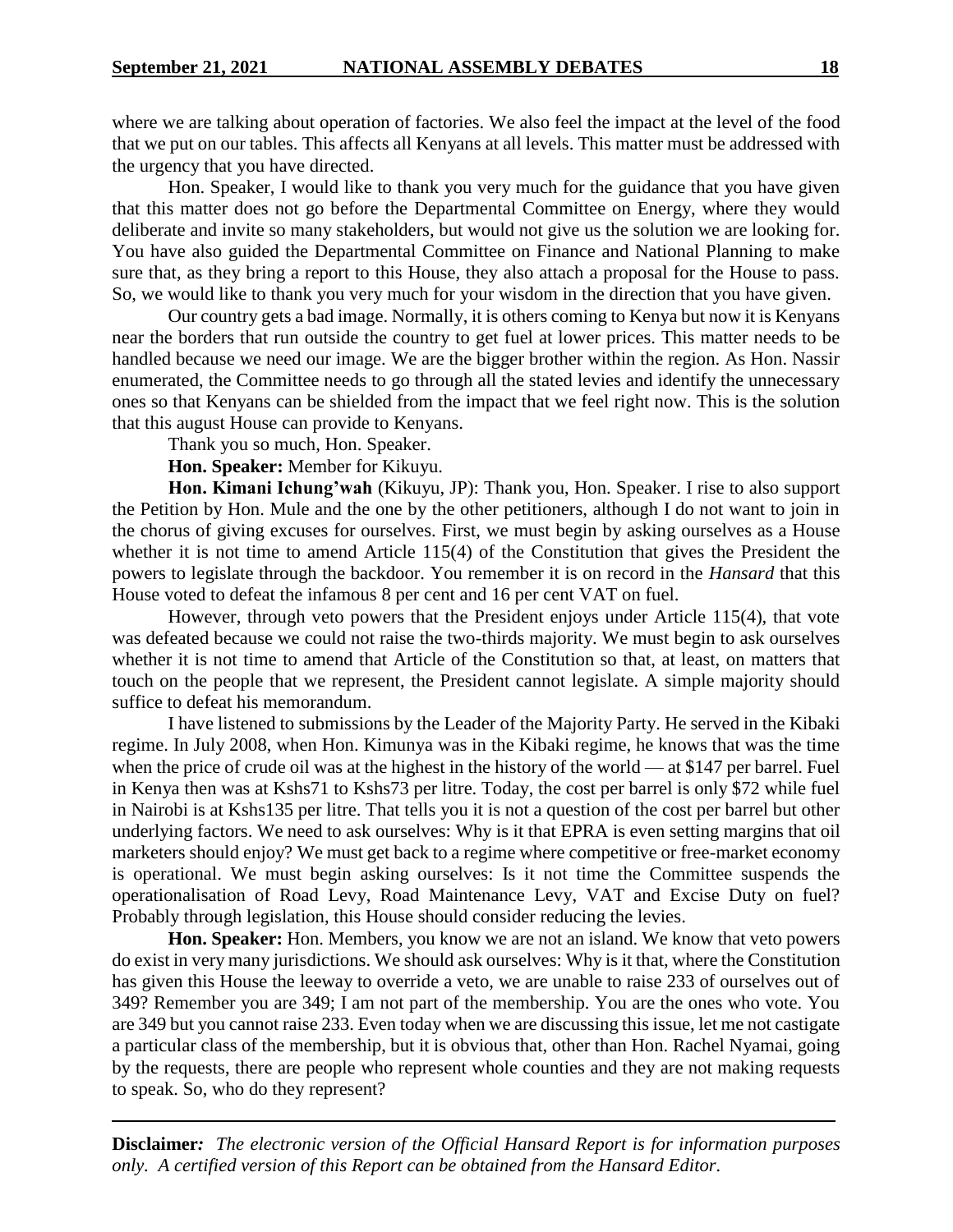Hon. Ogolla, Member for Bondo.

**Hon. Gideon Ochanda** (Bondo, ODM): Thank you, Hon. Speaker. We are at a time when as a country we may have to look at how a single commodity can be taxed 100 per cent. Could the Committee check again which other commodities are taxed to this level? That is what is going to help us as a country. What is happening in the energy sector that there are problems with power, gas, gasoline and many other products? What is happening that the whole target is only the energy sector? As the Committee looks at this matter as you have directed, I want to believe that the Committee may want to check what other commodities are taxed this much. What is the effect of these other commodities on the economy compared to energy or fuel? We need to compare the effects of increasing fuel prices with the effects of increasing prices of other commodities that would attract closer tax as that of fuel. I think the Committee needs to go beyond what you have directed so that it helps this House in checking the extent to which other commodities can also be considered for taxation. So, there is quite a bit that the Committee needs to do for purposes of making sure that we bring this country back to its feet.

Thank you.

### **Hon. Speaker:** Hon. Duale.

**Hon. Aden Duale** (Garissa Township, JP): Hon. Speaker, thank you very much. This House must rise to the occasion. Let me be very clear and tell the country that this House rejected the increase in price and imposition of VAT on petroleum products, but the President used his powers under Article 115.

Hon. Speaker, that is provided for in the Constitution in order for the President to protect the Constitution from possible excesses of the Legislature. I have looked at other jurisdictions and realised that the former President of the United States of America (USA), Mr. Barrack Obama, during his eight-year tenure, used the veto power four times. President Kenyatta has used it more than any other President – a total of over 35 times. The country must know that it is not Parliament. In fact, we need to go to Judges Odunga and Joan Ngugi for them to interpret for us Article 115 of the Constitution.

On the matter of fuel, for every litre of petrol you buy, Kshs78 goes to taxation. I want to tell the House that Excise Duty is Kshs15 per litre; Kshs18 goes to the Road Maintenance Levy Fund; Kshs7 goes to the Petroleum Development Fund and Kshs2 goes to the Petroleum Levy Fund. Value Added Tax (VAT) is Kshs12 for every litre of petrol and Kshs8 for every litre of diesel. Cumulatively, out of the Kshs145 you pay for a litre of petrol, Kshs78 goes to taxation. It is factual. It is in the books. This House must rise to the occasion. We must bring a Bill. You have the powers. Give us that waiver. You want to become a candidate in the next election and this is good for you. Let us not wait for Hon. Wanga and the Chairperson of the Departmental Committee on Energy. The House was on recess. She should have prepared a Bill. The President cannot use Article 115 to harass Kenyans. The whole thing is about IMF, who said we must charge VAT. The President is using his powers to make innocent hustlers in Kenya suffer.

# *(Applause)*

This House cannot just sit and debate. Please, allow a private Member to bring a Bill tomorrow. Allow him a waiver on the pre-publication period so that by Tuesday next week, the Bill goes to the President for assent. If he vetoes it, we raise the two-third majority and disagree with him. Each and every Member here must rise to the occasion. It should not be business as usual. We must reduce the Kshs78 taxation on a litre of petrol and other levies.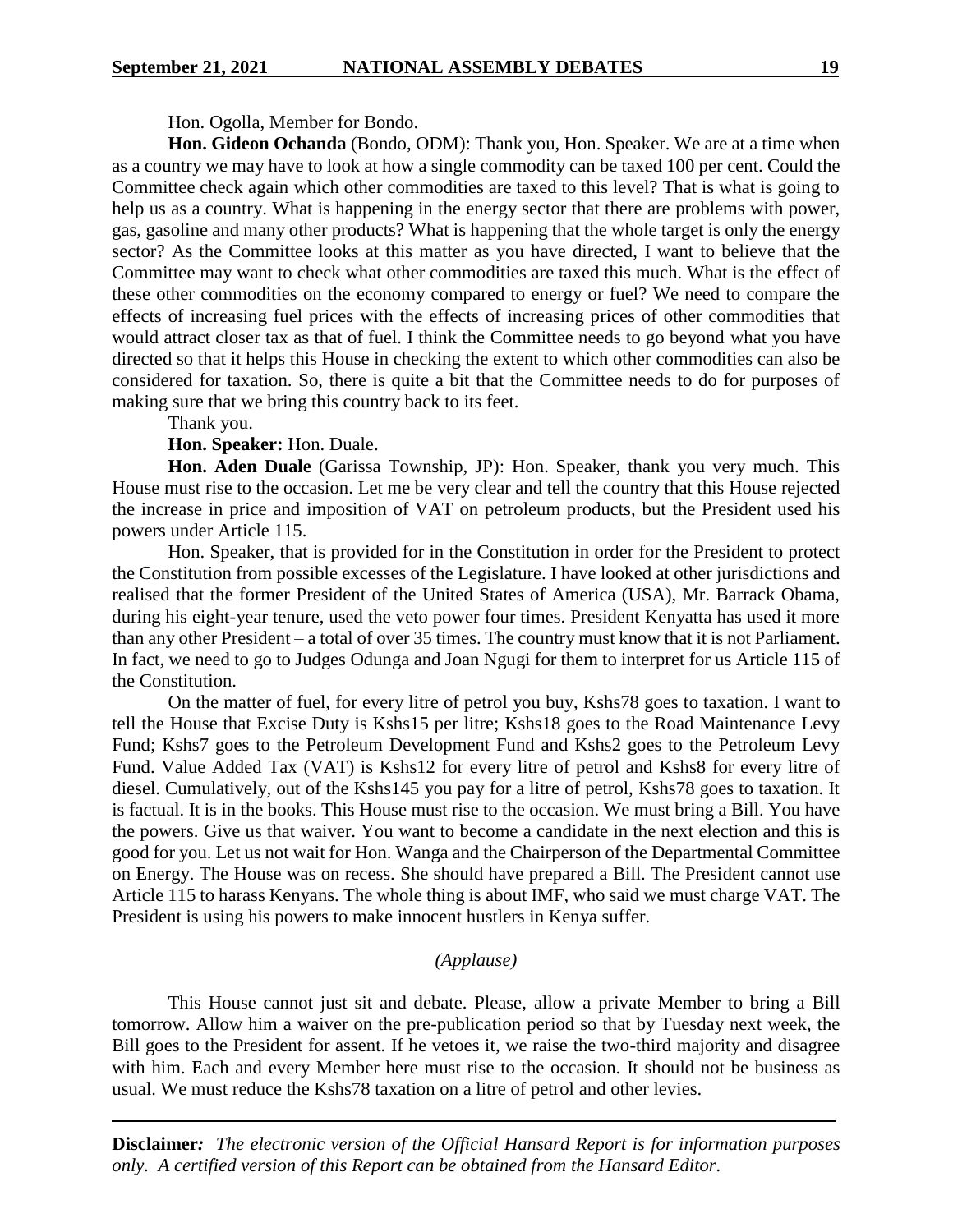**Hon. Speaker:** Hon. Nyikal, Member for Seme.

**Hon. (Dr.) James Nyikal** (Seme, ODM): Thank you, Hon. Speaker for giving me this opportunity.

Let me thank Hon. Mule for bringing this Petition, and Hon. Arati for asking for a Motion of Adjournment. That signifies the importance of this matter. I also thank you, Hon. Speaker, for directing on three things – that the Petition goes to the Departmental Committee of Finance and Planning, they look at the reasons for the rise other than taxation and come up with a Bill so that we move forward and make a difference. They should also look at the Energy Petroleum Regulatory Authority (EPRA). I know the Authority has the mandate to regulate the prices. The Authority's role is only regulating the prices using some formula to arrive at figures and publish them without looking at the impact of those prices on the economy and advising the Government accordingly. Ordinarily, if the Authority finds that the formula and the policy it is using are hurting the system, it would be its duty to also advise the Government – that, at this rate, we will go to this level of pricing and this will be the impact. Do we do it or not? I think we also need to look at the role of EPRA and if we need to amend some laws to give it that mandate, so be it. They are the first people to come into contact with the increase. There are some days of the month when dealers decline to sell their stocks of petroleum products in anticipation of price increases. Sometimes, they even seem to know in advance the new prices that are coming.

Another thing that EPRA should do is to regulate the pump prices against the landing costs. However, in between, nothing happens. What has happened to small businesses in the petroleum sector? The importers of petroleum products, who are multi-national corporations and other big companies, actually deny the small businesses any profit margin so as to create monopolies in the petroleum industry to ensure that only the big operators thrive. The big operator monopolies tend to control the system in all sorts of ways. If EPRA could also regulate the retail prices so that we have a large number of retailers, it would also be important. We need to look at EPRA's mandate. If they do not have a proper mandate, we will give it to them.

Lastly, let me also comment on the issue of the presidential veto powers. The buck stops with us. We need 233 Members, which we can raise. I am surprised that Hon. Duale can actually now say the things that he has said. When those many things were going on, he was the Leader of the Majority Party.

### *(Loud consultations)*

**Hon. Speaker:** Member for Samburu North.

**Hon. Alois Lentoimaga** (Samburu North, JP): Thank you, Hon. Speaker for giving me this opportunity. Today I am very happy that we are making noise and raising many complaints because of the high prices of fuel. For us in northern Kenya, this is a usual thing. As we speak, the price of diesel has gone up to Kshs135 per litre. In Baragoi, a litre of petrol retails at Kshs150. Beyond Baragoi, it retails at Kshs160 and yet, we are being ravaged by drought, COVID-19 and banditry. So, the price of every item on the market is very high in that part of the country.

Secondly, there is no competition in that area when it comes to transport services provided by *matatu* operators, motorcycle operators and people who sell food commodities. The pricing of those services are not determined by competition at all. We, in northern Kenya, are happy that today other Kenyans, including Members of Parliament, are making a lot of noise about the increase in the prices of petroleum products. I look forward to the Committee rescuing those of us who have for long been considered to be non-Kenyans. Kenyans in that region go to Uganda,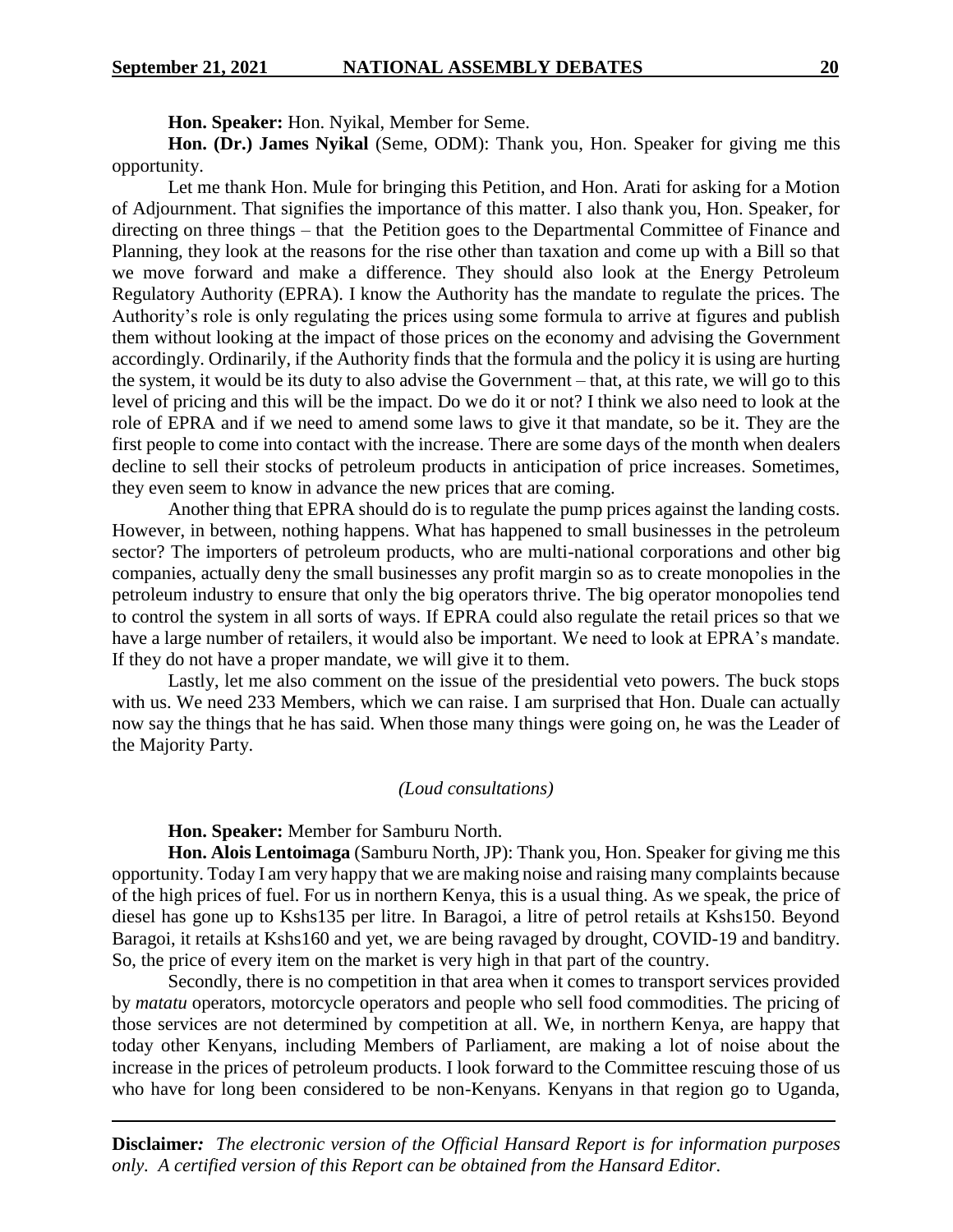Ethiopia and Somalia to buy fuel and foodstuffs because those commodities are very expensive in the Kenyan side of that region. So, as the Committee looks at these issues, I would also like them to find a way of regulating the prices of fuel across the country, and not just in Nairobi and other big cities, leaving greedy merchants to exploit Kenyans in other parts of the country. Everything, including school fees, has gone up as a result of the high cost of fuel. Parents are unable to pay school fees.

Hon. Speaker, I thank you for bringing this matter up to speed even though I think the period for consideration of the Petition by the Committee should have been seven days and not 14 days. However, since we have put 14 days in the Standing Orders, so be it. We need to carry out amendments to the relevant laws to reduce the cost of fuel. It is also fair, if we are going to invite other people to come and make presentations before the Committee, to at least give them a sevenday notice.

So, even as we talk about three or four days, we would not want to set up ourselves for failure.

# **Hon. Speaker:** Member for Gichugu.

**Hon. Gichimu Githinji** (Gichugu, JP): Thank you, Hon. Speaker for giving me an opportunity. Let me add my voice in support of the petitions. One of the problems we are facing in Kenya is that we have the highest fuel prices in the region. Kenyans are asking why. Is it only in Kenya where we incur high costs of landing of petroleum products, considering the global market of petroleum products? These price increases have badly affected our citizenry and, more so, at the village level. The high cost of fuel has not just affected *matatu* operators and *boda boda* riders. It has also affected the *mama mboga* who, at the end of the day, has to buy kerosene to prepare a meal for her family. Every other Kenyan is affected, including us parliamentarians. I am happy that we now have an opportunity as parliamentarians, as we had indicated. Our voices during the recess were also necessary to show Kenyans that we are also concerned. We promised to address this matter once when we come back to Parliament.

I support that the Petroleum Development Levy that was passed by this House be used to cushion Kenyans against any price increases at the global level. Additionally, the regulations that give EPRA the powers to unilaterally increase the prices should be amended. We shall do that as Parliament so that any change in prices that affects Kenyans financially and negatively should be brought before the House through the relevant Committee for debate, so that we can scrutinise it, pass any increases in prices and protect the Kenyans that we represent in this House.

The period of increment of those prices should not be monthly. Six months would be better, so that we do not have an increase in prices every month.

Hon. Speaker, I support the petitions.

**Hon. Speaker:** Let us have the Member for Wajir East.

**Hon. Rashid Kassim** (Wajir East, WDM-K): Thank you, Hon. Speaker for giving me an opportunity to give my input to the Petition by Hon. Mule. Thank you very much for your address over the weekend where you challenged Members of Parliament to rise to the occasion and challenge the increase of the cost of fuel in the country. That is very commendable and true to your word, you have allowed this session to continue, so that we can debate on this matter. Thank you very much.

The rise of the cost of fuel is as a result of the increased levies which have been imposed on Kenyans. Kenya happens to be the country with the highest taxation rate in the world. If you compare regionally in terms of fuel prices, we have much higher prices than Tanzania and Uganda and yet Kenya - which is still a transit point for fuel to Uganda and Tanzania - still happens to have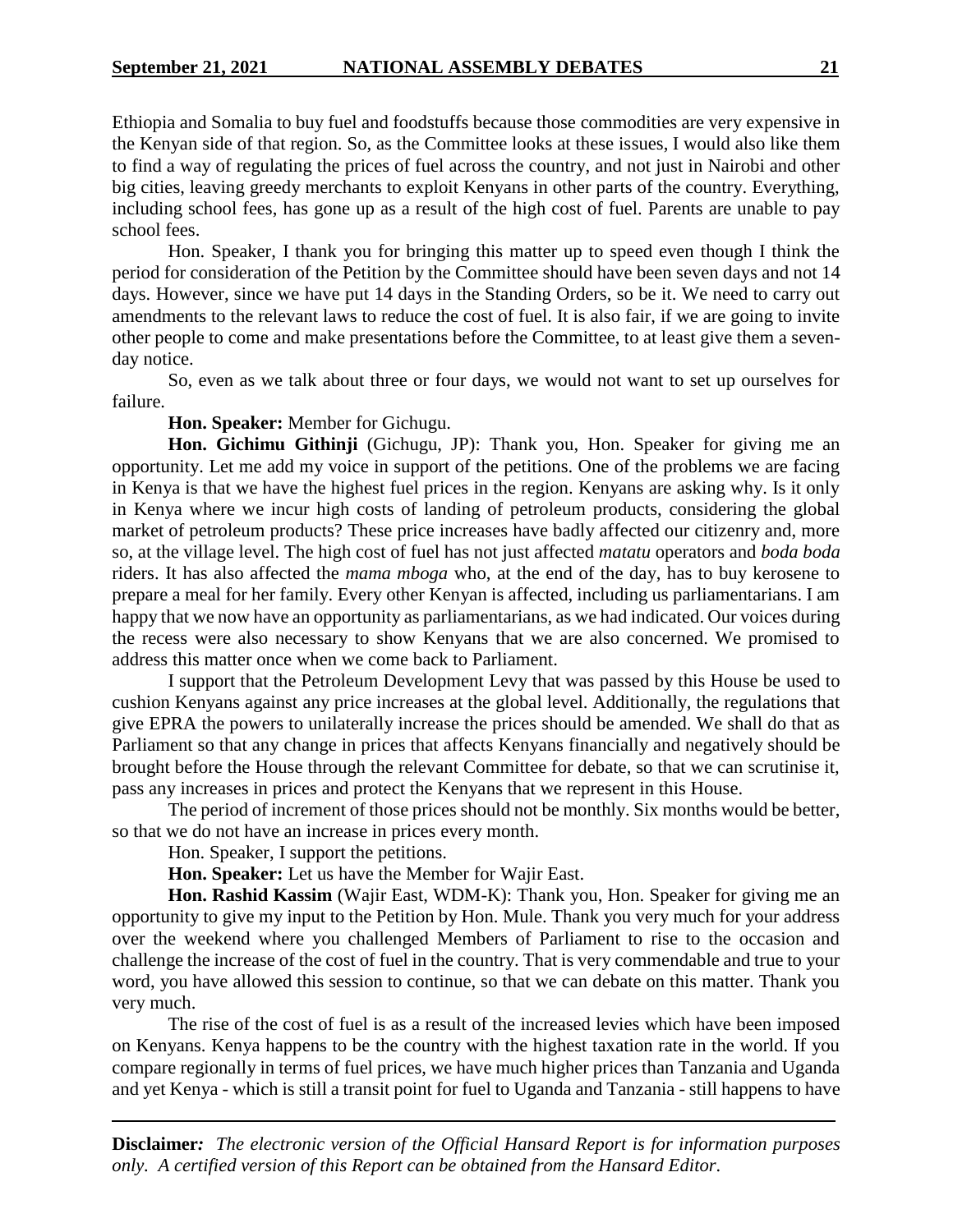the highest cost of fuel. Therefore, we basically attribute this to the Executive which has imposed levies on all the products we use in terms of fuel and other things.

The fuel price in Nairobi is about Kshs139 for petrol and Kshs132 for diesel. However, you find that in Wajir where I come from, it has gone up to Kshs155 and Kshs165 in Mandera. You can understand the impact that it will have on the transportation of food and people. Sincerely speaking, it has affected all of us and all the sectors of the economy.

I attribute this problem to Members of Parliament of this House who have not availed themselves to address this matter. I also blame the handshake which has allowed both the Jubilee Party and the Opposition to come together to pass the VAT and all the other levies. We have been unable to challenge His Excellency the President and the Executive as required. I blame the handshake for most of these problems. We have been unable to challenge the Executive. We have underrated ourselves as Kenyans and let down our electorate. That is basically what has happened. Now that it is late in the day and we are soon facing the electorate, we are coming to defend them. It is false. We should have done our responsibilities much earlier. Nevertheless, this is the time when we can raise 233 Members to avert all those things.

**Hon. Speaker:** Let us have the Member for Buuri.

**Hon. Mugambi Rindikiri** (Buuri, JP): Thank you, Hon. Speaker. I rise to support the Petition by Hon. Mule. One of the things that is disturbing all of us is that there is something seriously wrong with the ministries of Energy, Petroleum and Mining and the National Treasury. They have indicated and shown signs of insensitivity because the cost of fuel, electricity and gas is going up and yet, the country is suffering from COVID-19. The country is undergoing many issues of insecurity and yet, the Government is increasing the cost of fuel.

I come from a large-scale farming community. Currently, many large-scale farmers have started laying off employees as a result of the increase in fuel. The Government needs to be sensitive to the common person. The Government is only interested in executing its mandate through the President. If the President was sensitive to the needs of the people of this country, he would know that this is not the time to continue increasing the prices affecting the common hustler nation people. The timing is seriously wrong and it shows a Government that is not committed to the welfare of Kenyans. We have many issues concerning the economy and transport. The continued adamancy of the Government will be faced with a lot of resistance from many Kenyans.

Currently, even the police security unit cannot afford fuel. I do not even know how they operate. When the Government increases the price of fuel, it also needs to know that even the police department is unable to operate. The Executive needs to come out very clearly. We are the consumers and are feeling it.

**Hon. Speaker:** Let us have the Member for Luanda.

**Hon. Christopher Omulele** (Luanda, ODM): Thank you, Hon. Speaker for giving me an opportunity to add my voice to this.

I have listened to my brothers and sisters speak to this. However, we need to look at the real causes as to why the prices are escalating the way they are. When the Committee investigates this, it needs to do a systemic audit of the system we use to bring fuel to this country.

It is a fact - and I want to stand here and state this - that at the point of discharge between the ship and the Kenya Pipeline, there is something called demurrage. When ships come to dock at Kilindini, Mombasa to discharge fuel into the Kenya Pipeline tankers, there is always a demurrage charge that is raised. I have knowledge and information that every month, we use a total of seven vessels which discharge fuel at Kilindini into the Kenya Pipeline storage. On average, each one of those ships exceeds its time by 48 hours. For every hour that those ships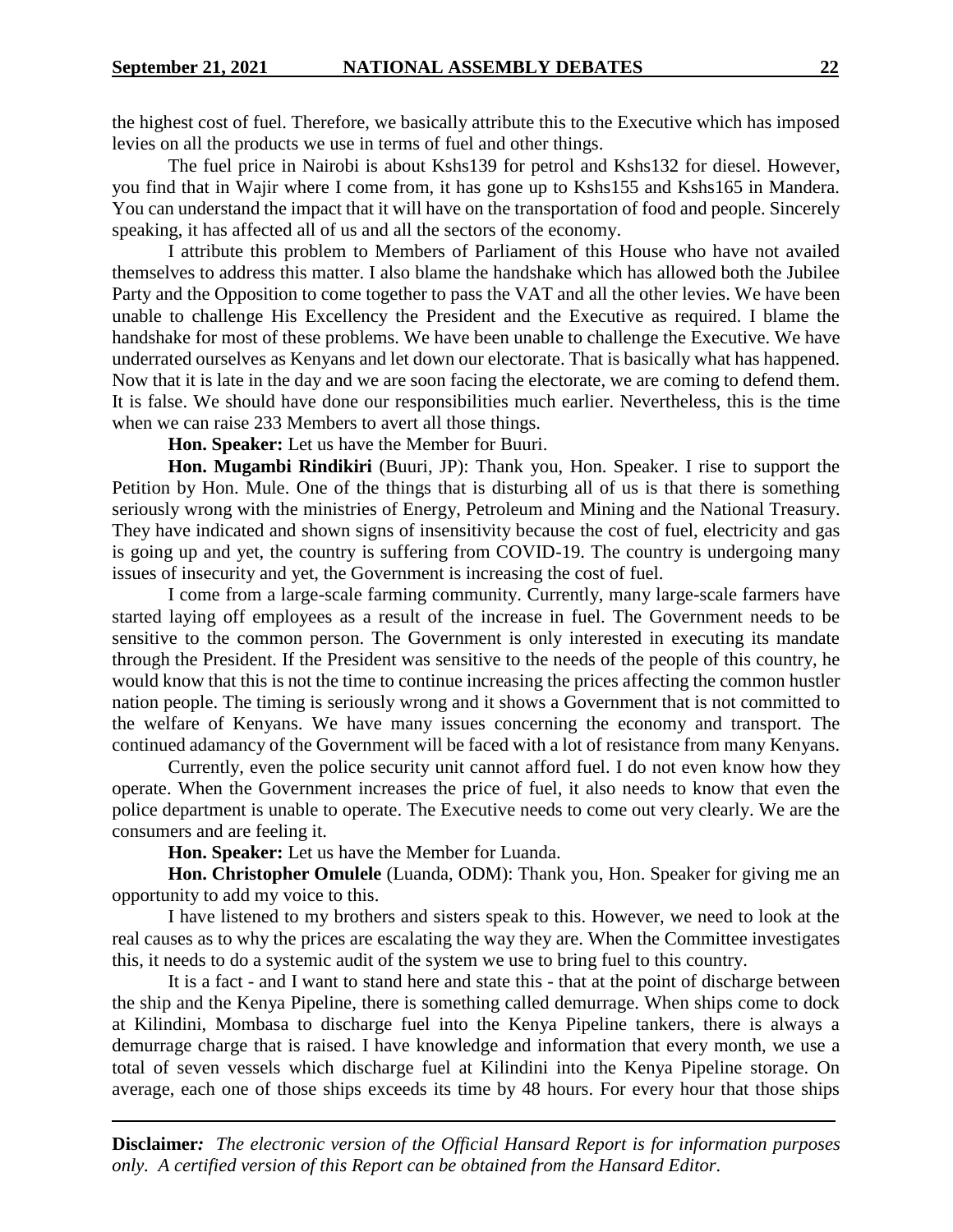spend discharging fuel at Kilindini, we pay Kshs4.5 million to Kshs5 million. When you look at it, each one of those vessels takes away in demurrage charges alone Kshs200 million in two days. Every one of those vessels! There are seven of them every month which totals to about Kshs1.5 billion every month. When you compute that for the whole year, we are looking at in excess of almost Kshs15 billion that is lost on this one item alone and which is factored into the cost of fuel in the country. If that one item alone is taken care of - and this is through carelessness and collusion between the agencies that are mandated to do that job...

I can see my time has run out but this matter needs to be thoroughly investigated.

Thank you, Hon. Speaker, for giving me an opportunity.

# **Hon. Speaker**: Hon. Wangwe.

**Hon. Emmanuel Wangwe** (Navakholo, JP): Thank you, Hon. Speaker. I want to join my colleagues in supporting the Petition by Hon. Mule and other Kenyans. However, I want to take a different dimension. Whereas we would want to look at the issues of taxation, I would like to recommend the Committee to consider the procurement side. I want to speak as a former employee of the industry. I understand the open tender system and importation of petroleum products in the country. There is a big disparity when it comes to the citing of the quotation price overseas as quoted on the price *vis-a-vis* the out-turn prices.

I would like to ask the Committee to look at the arithmetic in between to see when trading on the upstream, it tends to give more margin than those dealing in the downstream. Therefore, with that parity, if at all Energy and Petroleum Regulatory Authority (EPRA) is giving prices, let it also consider what is happening between the purchasing price and the out-turn price in Mombasa.

The Departmental Committee on Finance and National Planning should handle this element together with the Departmental Committee on Energy. We should not just look at what is happening in terms of taxes alone but from where we get the product holistically until the pump price. Finally, this is a true situation because prices have affected Kenyans. It is important that the House rises to the occasion and resolves this situation.

With that, I support.

**Hon. Speaker**: Member for Bonchari.

**Hon. Pavel Oimeke** (Bonchari, ODM): Thank you, very much, Hon. Speaker. I have been privileged to serve in the kitchen where these prices are computed. I support the move taken by the House to look at the specifics that make the prices go up. The entire issue of levies and taxes is wrong because we gave immense powers to the Cabinet Secretary to tax as he wishes. For example, take the Petroleum Development Levy, the CS and PS single-handedly decided to raise it from 40 cents to Kshs5.40. Therefore, the Departmental Committee on Finance and National Planning needs to critically look at the framework and structure of taxation to ensure we have a sustainable system.

I want to be on record to say that the current trend is worrying. Hon. Ichung'wah said that in July 2008, the price of crude oil was about \$147.5 per barrel. We are in 2021 and the price of crude oil is about \$70 per barrel. What will happen to this country when we hit about \$100 or \$120 per barrel? This is a challenge to the Ministry, National Treasury and the Departmental Committee on Finance and National Planning. We need to find sustainable ways of ensuring we do not unfairly burden Kenyans. We have many ways of taxing Kenyans and we know the Government needs money to run this country and also give the county governments money for roads. However, I challenge this because I have realised that, at times, over 50 per cent of the current price of petroleum products is because of taxes. Therefore, we have a reason to worry as a country.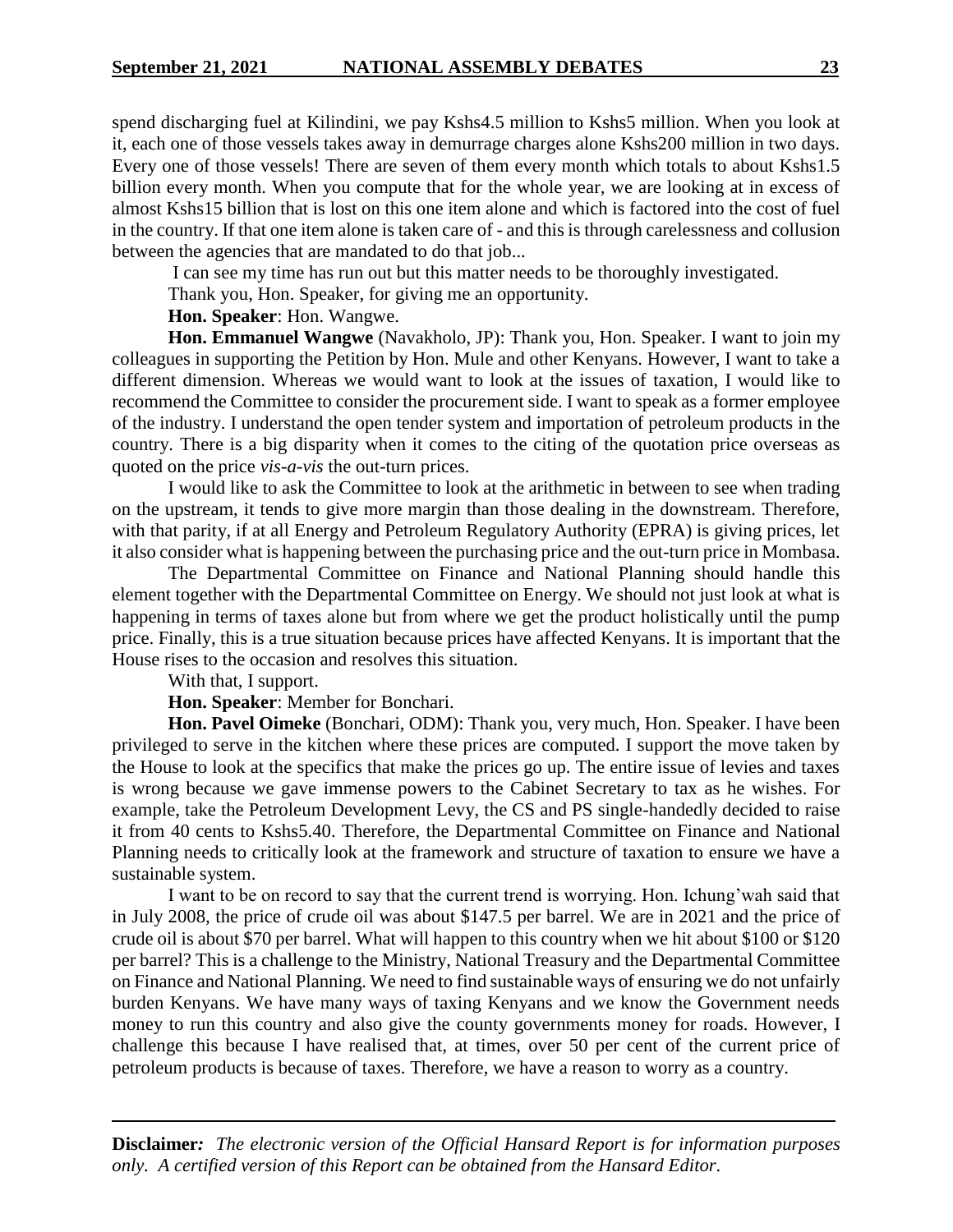I also want to challenge the Departmental Committee on Finance and National Planning to specifically look at the Petroleum Development Levy. I was in the organisation called EPRA and the regulatory framework does not provide subsidy…

**Hon. Speaker**: Member for Soy.

**Hon. Caleb Kositany** (Soy, JP): Thank you, Hon. Speaker for giving me this opportunity. I think we are discussing a very serious matter and it is important to note that you have directed that it goes to the Departmental Committee on Finance and National Planning. We expect this Committee to act expeditiously the way they acted illegally when they were investigating an issue of a businessman who had accompanied the Deputy President to Uganda.

A colleague has mentioned that these are the times when Kenyans miss having an opposition in this country. If we had an active opposition playing its role, some of these checks and balances would have been looked into. I say so because I come from a farming community and we will be harvesting very soon. We hope that these issues will be addressed because our farmers will suffer. It will also be good for the Committee in their findings to inform us about the money raised during the illegal fuel increase. They should find a way of ploughing it back to cushion the business people, Kenyans and hustler nation from the burden that they have to bear.

As a country, it is important that our Government is sensitive, irrespective of the burden of debts they have and duties to discharge. Their priority should be focusing on what is best for Kenyans. At the moment, from where I stand, the best for Kenyans is not increasing fuel prices. This morning, I came from Mombasa and we know Mombasa Road is notorious for traffic jams. But there was no traffic jam. This is because Kenyans have decided to park their cars at home and either walk to work or use other alternative means. It is important for our Government to know they would rather have more cars on the road consuming more fuel than less cars consuming less fuel, whether the prices are high or not.

Hon. Speaker, I rise to support.

**Hon. Speaker**: Member for Tharaka-Nithi.

**Hon. (Ms.) Beatrice Nyaga** (Tharaka-Nithi CWR, JP): Thank you, Hon. Speaker. I stand to support the Petition by our two colleagues. What you have heard is very true that, on the ground, things are very different. When fuel prices rise, everything goes up including food, school fees and transport. As you have heard, university students are now rioting because of increased school fees. This is because the Ministry of Finance is not taking Kenyans seriously.

They just wake up one morning and raise fuel prices. The common people are now unable to feed their families because of this rise and everything is automatically going up. The CS, Ministry of Finance should give notice at least five or six months earlier before increasing fuel prices instead of waking up one morning and telling Kenyans that fuel has risen by Kshs7 or Kshs10. This is very unfair because families cannot buy food or pay school fees. How would one think of increasing fuel prices at this particular time, when we have the pandemic with us and our economy is in the Intensive Care Unit (ICU)? Then, you tell people that they should contribute so as to build the economy. This is not possible.

The Departmental Committee on Finance and National Planning should do something very fast so as to curb this situation in this country. On the ground, mothers are crying because they do not have food. There is drought in this country at this particular time and yet, the CS Ministry of Finance can dare raise fuel prices at this particular time. It is very unfortunate to have people who are not thinking about the Kenyans or what the children are going to eat the following day and yet you hear they are sitting in the office very comfortably. I support and say that the Government should do something today and not tomorrow.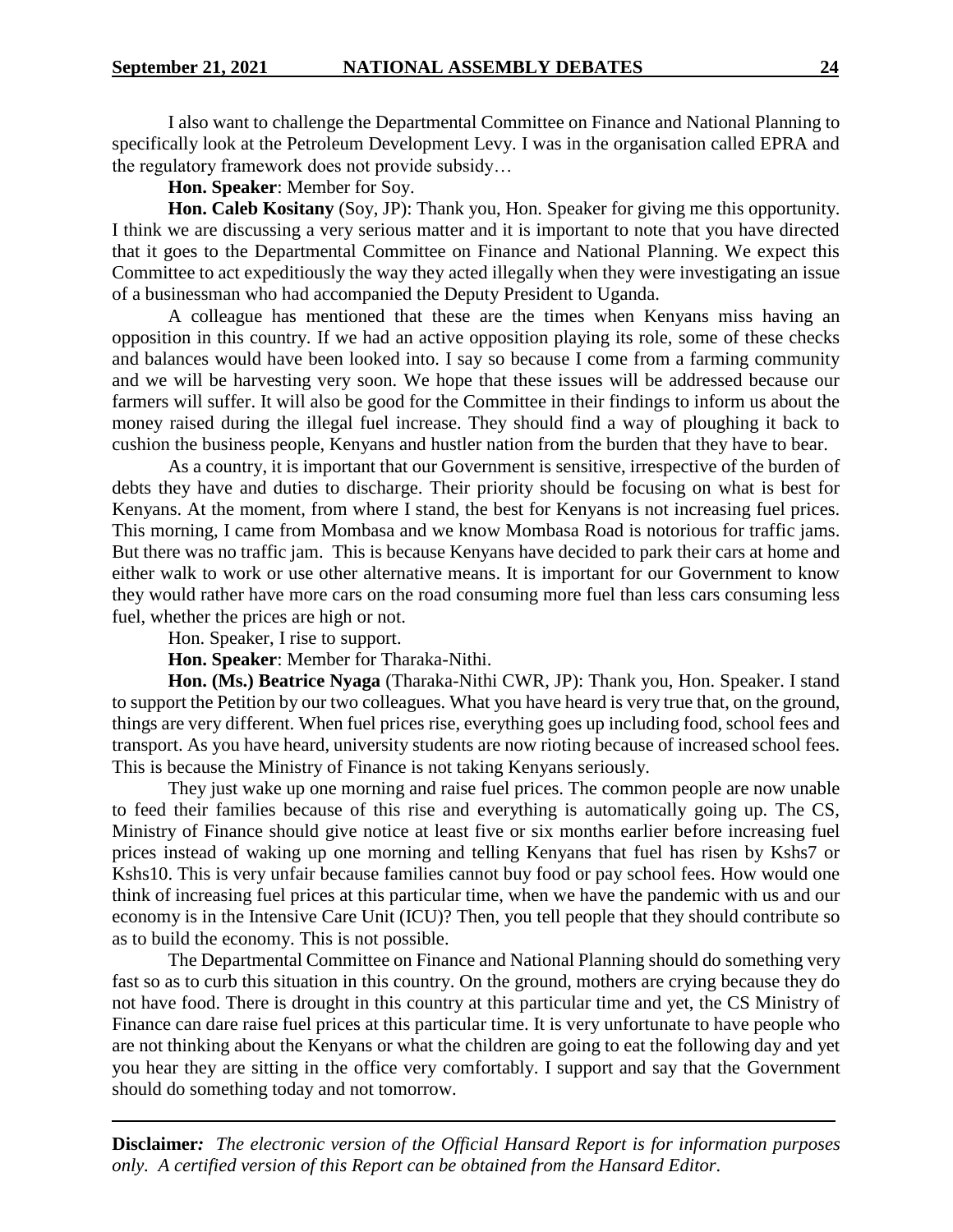**Hon. Speaker:** Member for Central Imenti.

**Hon. Moses Kirima** (Central Imenti, JP): Hon. Speaker, I stand to support the Petition by my colleague, Hon. Mule. We had looked at that Petition. It raises serious issues as pertains to what has been happening from the time the fuel prices were raised.

Look at the countries around us as it has been suggested earlier by my colleagues. When we were in Uganda the other day, we found that a litre of petrol was Ksh70, and that fuel passes through Kenya. One wonders why it becomes very expensive now when it comes to Kenya and we are the ones who are supplying Uganda. It is supposed to be more expensive in Uganda than Kenya. As it has been insinuated by my colleagues earlier, if the Government takes it seriously and considers the common man, whoever is being called *mama mboga* or the hustler, and reduce those taxes which are being levied here now and then by this body which has been given the authority to regulate the fuel… I believe this body is a cartel and this money does not reach the destination which it is meant to reach. It must be enriching very few. It is only few Kenyans, the cartels, who benefit from these taxes. It is not every Kenyan. If it is so, then we could be having a lot of money from the fuel levy or from these taxes levied on fuel. How come when we hear that fuel prices per barrel in the world market have just risen, the following day you find that in our petrol pumps, the prices have gone up. When is that fuel imported from the world market? Is it imported overnight? You find that the fuel prices in the pumps have risen but when it goes down, it does not affect the fuel pumps immediately.

Hon. Speaker, I support this Petition but I am praying that this House, through you, reduces the dates you have given from 14 to be less than seven. Things can be done on emergency basis because the moment it is going to be implemented and it starts working, it means that we will be unable to undo the same and the common man is going to continue suffering for no reason. I hereby support the same. Thank you.

### **Hon. Speaker:** Member for Kiharu.

**Hon. Ndindi Nyoro** (Kiharu, JP): Thank you very much, Hon. Speaker. I rise to support. By the way I have already written to your office proposing that we amend the VAT Act, the Excise Duty Act and also the Fuel Levy Fund Act so that we try to bring the prices of fuel lower. The recent increase in fuel product prices is not just insensitive but it is very inconsiderate to the people of Kenya. At such a time that our economy is at its knees it was despicable to see our Government increasing the cost of life to Kenyans. Our economy runs on fuel products across. Even a big proportion of our electricity is generated from diesel. Therefore, an increment in fuel prices of petrol, diesel and kerosene and recently the LPG gas is a very despicable act.

I want to tell this Government, especially EPRA that sets these prices, that the prices of fuel products in Kenya must fall. As we sit in this House, we are going to do whatever it takes like what I have already done in proposing the amendments in three Acts of Parliament. We are also going to do even extra actions so that this Government can really understand the pain of the people that we represent. 55 per cent of the pump prices is actually money that goes to our Government through taxes and levies. We have an accumulation of nine different taxes and levies that account to over 55 per cent of the fuel prices. The landing cost of fuel in Kenya per litre currently is below Ksh55. Therefore, the Government must rescind the appetite for taxation so that we can pass the benefit to the consumers of fuel by lowering the current prices especially of diesel, petrol and kerosene.

As we amend the VAT Act, we must also amend it in terms of the LPG gas. This is because even as we talk about the pump prices in terms of the liquid, even the LPG gas has skyrocketed to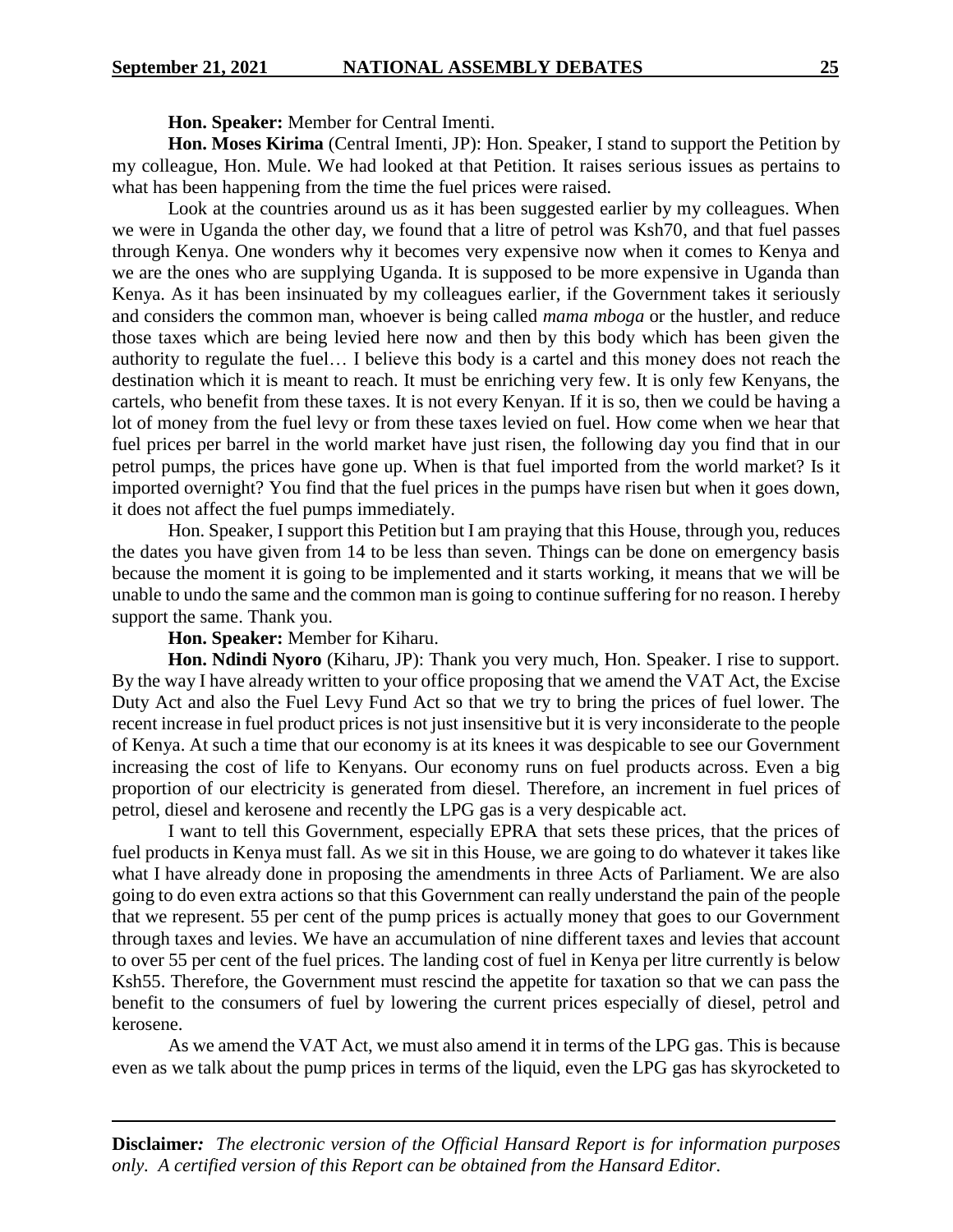an all-time high in this country. As it was said earlier, the global prices of crude oil has remained constant for the last six months. Even at the highest point in 2008…

**Hon. Speaker:** Member for Igembe South.

**Hon. John Paul Mwirigi** (Igembe South, Independent): Asante sana, Mhe. Spika. Pia nami naungana na wenzangu kuunga mkono Ardhilhali hizi mbili. Ukweli wananchi wameweza kuumia sana wakati ule ambapo bei ya mafuta ilipanda. Wakati huu wananchi wamekuwa wakipitia magumu sana. Ni wakati ambapo wameathiriwa na ugonjwa wa corona. Bila serikali kuwajali, ikaenda mbele kuongeza bei ya mafuta.

Mhe. Spika, bei hii ambayo imeenda juu kwa wakati huu imeathiri pia bei ya chakula ambacho wananchi walikuwa wanataabika kutafuta pesa ili waweze kuweka mezani. Kwa sasa kuna shida nyingi kupata chakula kwa sababu mafuta ndiyo hutumika saa zingine kusaga au kutengeneza chakula na vilevile pia kukipeleka sokoni au pia wakati watu wanaenda sokoni kununua bidhaa hizi na wakati bidhaa zinapokuwa *processed*. Kwa hivyo ni jukumu letu sisi viongozi ambao tunawaongoza wananchi tuweze kuhimiza bei hii iweze kuenda chini na ushuru upunguzwe ili wananchi waweze kuyakidhi mahitaji yao. Hii ni kwa sababu wakati wa *curfew* haujaondolewa na wakati huo wananchi huwa wanasumbuka sana kujaribu kutafuta hela lakini kwa sasa hakuna muda wa kutosha wa kutafuta hela. Kwa hivyo ni lazima tuungane hapa tuweze kushughulikia jambo hili ili mwananchi aweze kusaidika. Vilevile, nashukuru sana kwa zile siku ambazo umepeana. Siku 14 sio nyingi sana. Jambo hili litaweza kushughulikiwa kwa haraka. Asante sana.

#### **Hon. Speaker:** Member for Mandera West.

**Hon. Yussuf Adan** (Mandera West, EFP): Hon. Speaker, thank you for this opportunity. I also echo what my colleagues are saying that increasing fuel prices haphazardly means increasing the whole life and livelihood of Kenyans. Fuel is everything. It is the driver of all the economy. Today morning as I was driving along Mombasa Road, it was very unusual indeed in that there was no traffic. This is because most of the Kenyans today morning could not afford to drive themselves to work which means they take a walk and take a long time to reach their work places. They spend a lot of time on the way and that means we lose a lot in the economy.

There was this lady who was using kerosene to prepare and sell tea. At the end of the day, she would maybe make about Kshs200 to feed her children. It was in the media yesterday that she was now going to look for firewood. We are going to destroy our vegetation. That will mean that we will be polluting our environment. We will not even get oxygen. All this is as a result of this haphazard increase of fuel prices. The period that we review fuel prices - which is monthly - is just too short. The petrol stations come with big supplies of fuel. By increasing the prices, we are doubling prices at the expense of the rural Kenyans and others including me and you. Therefore, this is our obligation as a House to ensure that we intervene on anything that affects the *wananchi* negatively, by bringing amendments to some of these laws and ensure that *wananchi* do not suffer. That is our primary responsibility.

Therefore, I am happy that we have all debated and we are still debating on this but what we need is for the relevant departments to come up with those amendments as soon as possible. Fuel price reviews should be done maybe by…

# **Hon. Speaker:** Hon. Prof. Oduol.

**Hon. (Prof.) Jacqueline Oduol** (Nominated, ODM): Thank you, Hon. Speaker for giving me this opportunity. I would also like to support the Petition because it is indeed clear that this cost that was raised is the highest in ten years. It is unsustainable. It is understandable that we need,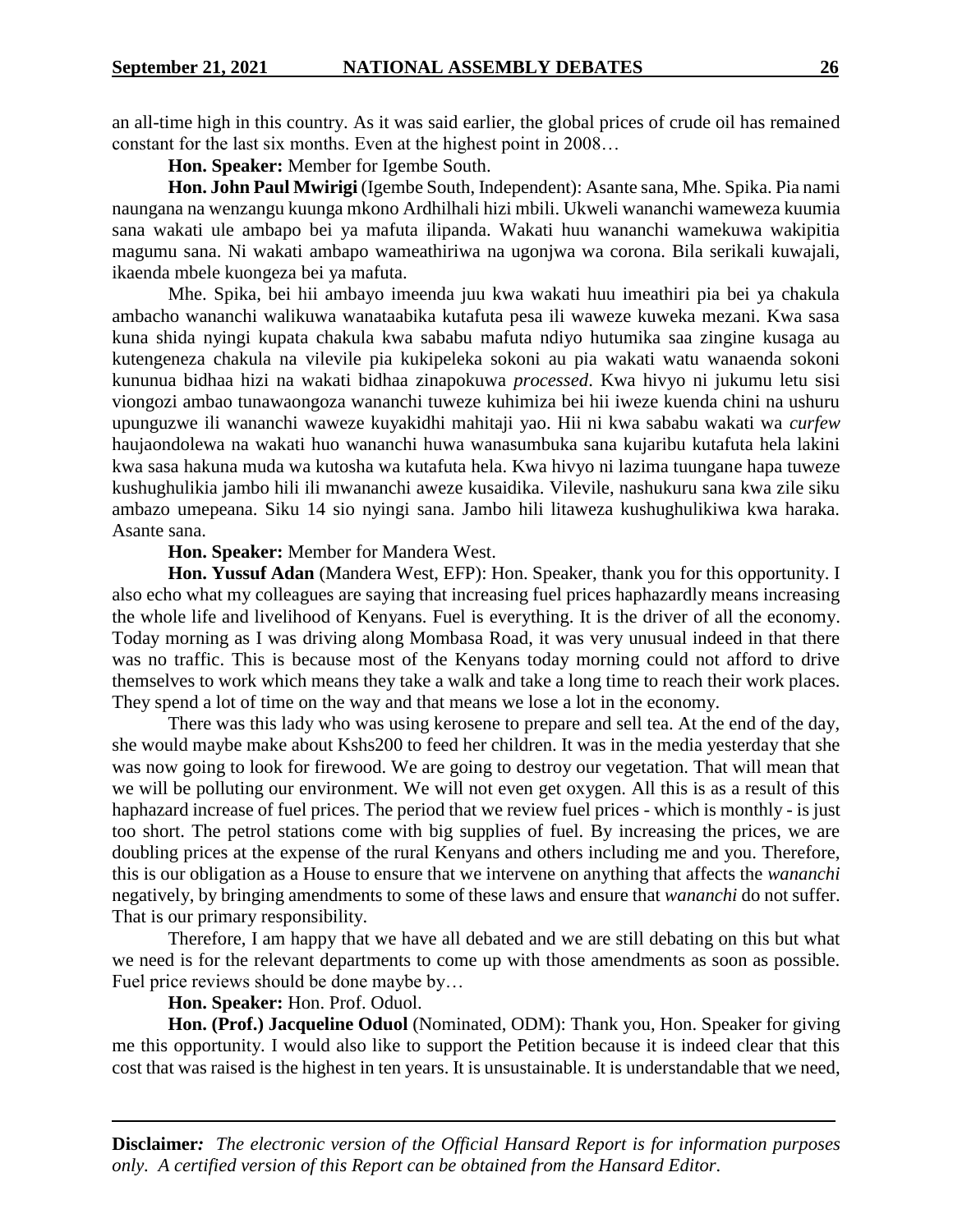in the context and circumstances, to balance policy decisions. But there is a clear way given the impact and repercussions of those decisions.

Since today is also the international day of peace, allow me to indicate that this is a wakeup call to ensure that we speak for all the citizenry. However, it is a bit disheartening that even on the day of peace, we sometimes seek to bring divisions among us and not rise up to take responsibility to help us make decisions. Therefore, as I support the Petition, I am glad that we can get the Departmental Committee on Finance and Planning to deal with it. I would also like to remind all hon. Members that, as legislators, we be truly united and there should be ways in which regardless of whether there were handshakes or earthquakes or other issues happening outside this august House, when we step in here, we should take responsibility, provide solutions and speak for the people instead of scapegoating and theatrics.

Thank you, Hon. Speaker.

**Hon. Speaker:** Very well. Hon. Members, from my Intervention Box, I have allowed every Member who pressed their intervention button to speak. We are through now. We must come to an end. This is not about *bonga* points. Remember I promised everybody who knows how to operate the machines that they will get a chance. Now it is over. The Petition is referred to the Committee. I can hear the Vice-Chairperson of the Departmental Committee on Finance and Planning. Take the least time

**Hon. Isaac Ndirangu** (Roysambu, JP): Thank you very much, Hon. Speaker for allowing me this opportunity to acknowledge and appreciate the Member for Matungulu, Bw. Mule for bringing this Petition. The Petition was brought on behalf of Mr. Manyala and the two other Members, Hon. Sossion and Hon. Simba Arati, who expressed the desire to know what is happening in the petroleum sector. As you have guided, our Committee will move with speed in the 14 days to carry out the investigation and establish the reasons for the hiking of oil prices. Our terms of reference have been clearly stated by you and the Members of Parliament who have spoken here. Among others, what I have detailed is that we must investigate the fuel Stabilisation Fund, the role of EPRA in setting prices, the open tender system for fuel importers and I would request that we also bring in the Ministry of Mining officials particularly the Principal Secretary, who have a big role to play in the open tender system for fuel importers.

We have also been charged to investigate the demurrage charges for ships docking at the Kilindini Port when they are discharging fuel. We will also need to ask ourselves questions considering our national oil strategic reserves. This country only retains two weeks' worth of fuel which means that if there is an international problem and we cannot have ships docking with oil at the Kilindini Port, our country will come to a standstill. This country should develop sufficient storage facilities to cater for fuel storage for up to five months like the way we do for our foreign currency, where we have a buffer stock of about six months.

So, on behalf of the Committee, we undertake to do those investigations and bring a report. We look forward to the cooperation of the Departmental Committee on Energy.

**Hon. Speaker:** In doing that, do not be limited in the number of people that you may wish to invite to come and shed light on some of the issues. Do not be scared of any person out there, be they PSs, CSs or any other person. You talked of, 'you might require'. Hon. Waihenya, feel free to invite anybody that you think has any role to play. You are doing it on behalf of Kenyans.

Next Order!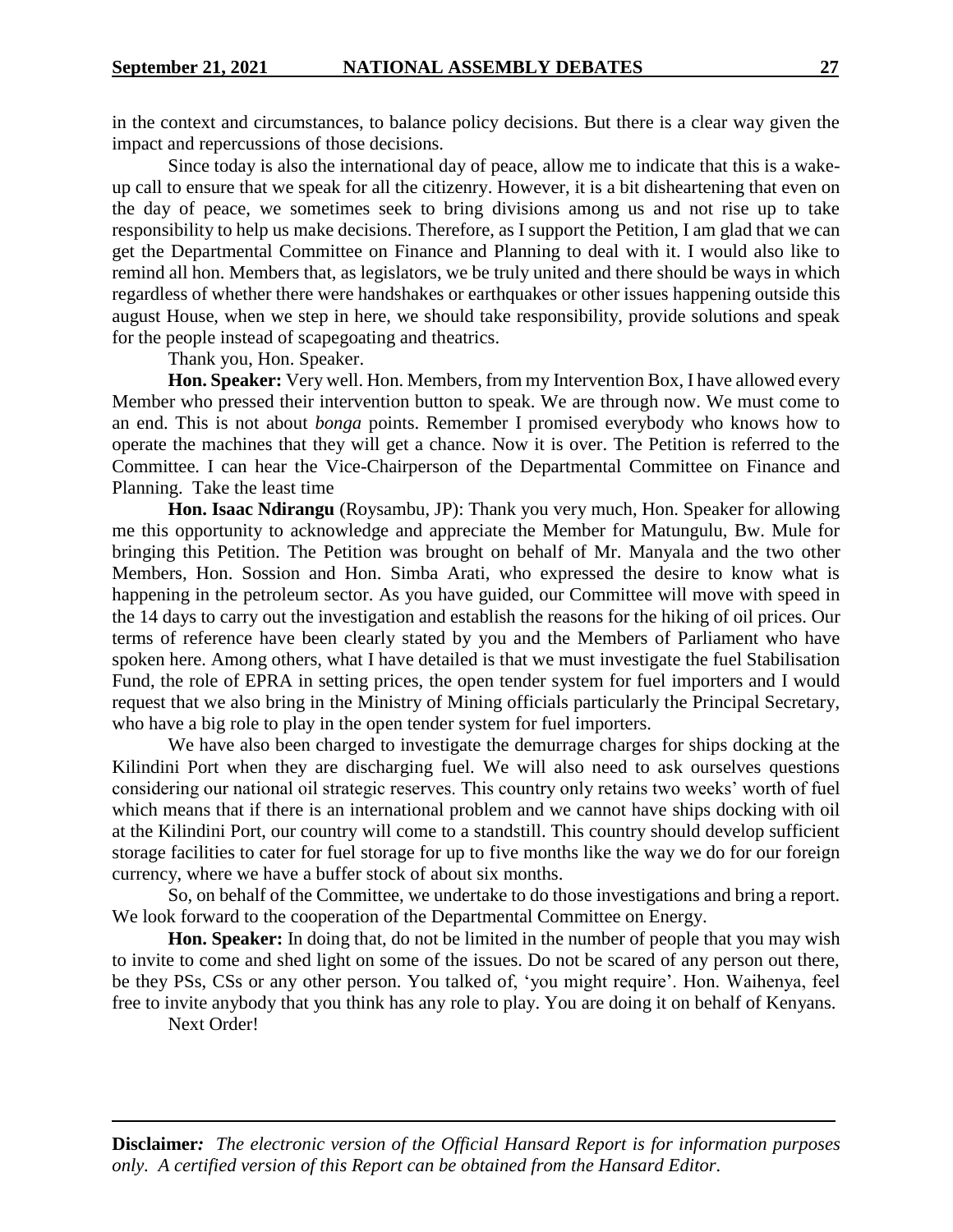# **PAPERS LAID**

**Hon. Speaker:** The Leader of the Majority Party.

**Hon. Amos Kimunya** (Kipipiri, JP): Hon. Speaker, I beg to lay the following Papers on the Table of the House:

Legal Notice No. 7 of 2021 relating to the National Youth Council Election Council Members Regulations of 2021 and Explanatory Memorandum from the Ministry of ICT, Innovation and Youth Affairs.

Sessional Paper No. 3 of 2021 on the National Action Plan on Business and Human Rights from the Office of the Attorney-General and Department of Justice.

The Performance Report for the period of July-December 2020 from the Independent Policing Oversight Authority (IPOA).

The 2020/2021 Annual Report of Parliament on the Constitutional Requirement under Article 153 of the Constitution from the Ministry of East African Community and Regional Development.

Report of the Cabinet Secretary for Lands and Physical Planning to the National Assembly on Achievements and Progress Made in the 2020/2021 Financial Year;

Annual Status Report on Water Sanitation and Irrigation from the Ministry of Water, Sanitation and Irrigation;

Annual Report for the 2020/2021 Financial Year from the Ministry of Interior and Coordination of National Government;

The Second Quarterly Report of the Ethics and Anti-Corruption Commission (EACC) covering the period from  $1<sup>st</sup>$  April 2021 to 30<sup>th</sup> June 2021; and,

Reports of the Auditor General and Financial Statements in respect of the following institutions for the year ended  $30<sup>th</sup>$  June 2019 and their certificates therein:

- (a) the Kenya Rural Roads Authority;
- (b) the Tana and Athi Rivers Development Authority;
- (c) the Godoma Technical Training Institute;
- (d) the Jeremiah Nyagah Technical Institute; and,
- (e) Lands Limited.

I thank you, Hon. Speaker.

*(Hon. Amos Kimunya laid the documents on the Table of the House)*

**Hon. Speaker:** Very well. Next is the Chair of the Committee on Delegated Legislation. **Hon. Kassait Kamket** (Tiaty, KANU): Hon. Speaker, I beg to lay on the Table of the

House a Report of the Committee on Delegated Legislation on its consideration of the following: (i) the Public Finance Management (Biashara Kenya Fund) Regulations (Legal

Notice No.55 of 2021);

(ii) the Public Finance Management (Uwezo Fund) (Revocation) Regulations (Legal Notice No.56 of 2021);

(iii) the Public Finance Management (Women Enterprise Fund) (Revocation) Regulations, 2021 (Legal Notice No.57 of 2021);

(iv) the Public Finance Management (Youth Enterprise Development Fund) (Revocation) Regulations, 2021 (Legal Notice No.58 of 2021); and,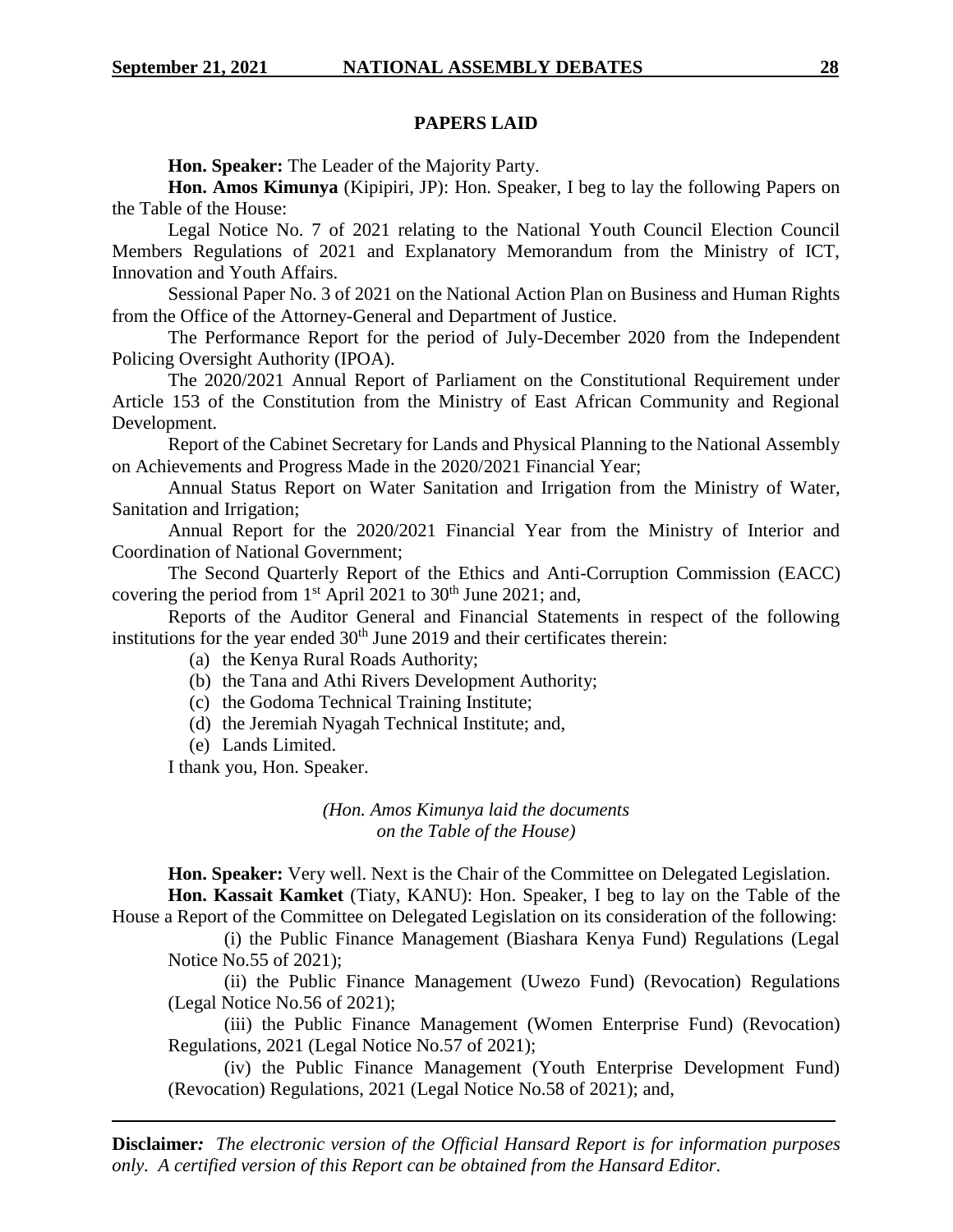(v) the Public Finance Management (Sinking Fund) Guidelines, 2021 (Gazette Notice No.5085 of 2021).

*(Hon. Kassait Kamket laid the documents on the Table of the House)*

**Hon. Speaker:** Very well. Next Order.

#### **NOTICES OF MOTIONS**

#### ADOPTION OF REPORT ON VARIOUS DELEGATED LEGISLATIONS

**Hon. Kassait Kamket** (Tiaty, KANU): Hon. Speaker, I beg to give notice of the following Motions: -

THAT, this House adopts the Report of the Committee on Delegated Legislation on its consideration of the Public Finance Management (Biashara Kenya Fund) Regulations, 2021; the Public Finance Management (Uwezo Fund) (Revocation) Regulations, 2021; the Public Finance Management (Women Enterprise Fund) (Revocation) Regulations, 2021; and the Public Finance Management (Youth Enterprise Development Fund) (Revocation) Regulations, 2021, laid on the Table of the House on Tuesday, 21<sup>st</sup> September 2021 and pursuant to the provisions of Section 18 of the Statutory Instruments Act, 2013, annuls the Public Finance Management (Biashara Kenya Fund) Regulations, 2021 published as Legal Notice No.55 of 2021; the Public Finance Management (Uwezo Fund) (Revocation) Regulations, 2021 published as Legal Notice No.56 of 2021; the Public Finance Management (Women Enterprise Fund) (Revocation) Regulations, 2021 published as Legal Notice No.57 of 2021; and the Public Finance Management (Youth Enterprise Development Fund) (Revocation) Regulations, 2021 published as Legal Notice No.58 of 2021.

> ADOPTION OF REPORT ON PUBLIC FINANCE MANAGEMENT (SINKING FUND) GUIDELINES, 2021

THAT, this House adopts the Report of the Committee on Delegated Legislation on its consideration of the Public Finance Management (Sinking Fund) Guidelines, 2021, Gazette Notice No.5085 of 2021, laid on the Table of the House on Tuesday,  $21^{st}$ September 2021; and, pursuant to provisions of Section 13 of the Statutory Instruments Act, 2013, annuls the Public Finance Management (Sinking Fund) Guidelines, 2021 published as Gazette Notice No.5085 of 2021.

I thank you, Hon. Speaker.

**Hon. Speaker:** Very well. Next Order.

#### **QUESTIONS AND STATEMENTS**

**Hon. Speaker:** On Question No.343/2021 by the Member for Lamu West, Hon. Stanley Muthama has written to request that the Question be deferred. The request has been acceded to. Therefore, the Question is deferred.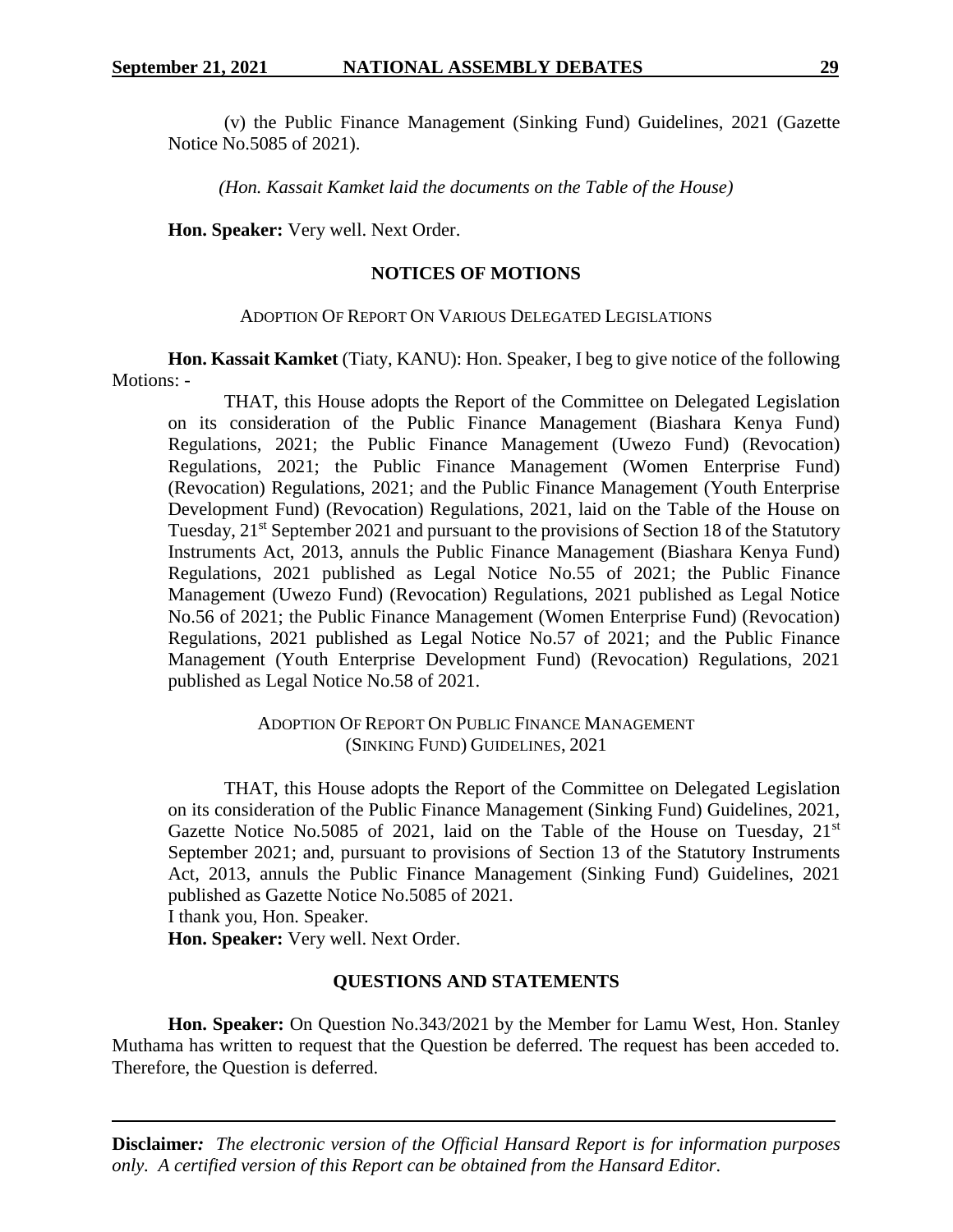# *Questions No. 343/2021*

# MEASURES TO MITIGATE EFFECTS OF FAMINE IN LAMU WEST CONSTITUENCY

*(Question deferred)*

**Hon. Speaker:** Next is Question No.344/2021 by the Member for Laikipia County, Hon. Catherine Waruguru, who has similarly written to request that the Question be deferred. The request has been acceded to. Therefore, the Question is deferred.

*Question No.344/2021*

# UPDATING OF INUA JAMII CASH PROGRAMME REGISTER

*(Question deferred)*

**Hon. Speaker:** Next is Question No.346 by the Member for Nyandarua County, who is in the Chamber.

# **ORDINARY QUESTIONS**

# *Question No.346/2021*

# COMPENSATION FOR VICTIMS OF HUMAN/WILDLIFE CONFLICT IN NYANDARUA COUNTY

**Hon. (Ms.) Faith Gitau** (Nyandarua (CWR), JP): Hon. Speaker, I rise to ask the Cabinet Secretary for Tourism and Wildlife the following Question:-

- (i) What steps has the Ministry taken to stop hippopotamuses from straying into farms and homes near Lake Olbolosat in Oljororok and Ndaragwa Constituencies in Nyandarua County, terrorising the area residents and destroying crops and livestock around the lake?
- (ii) When will the victims of human/wildlife conflict in Nyandarua County, who lodged claims for compensation as far back as 2013, get compensation; particularlythosewhohavesufferedinjuries and farmerswho have lost crops and livestock due to attacks by hippopotamuses?

I thank you, Hon. Speaker.

**Hon. Speaker:** The Question will be replied to before the Departmental Committee on Environment and Natural Resources.

Next is Question No.349/2021 by the Member for Nandi County, Hon. (Dr.) Tecla Tum, who has requested that the Question be asked on her behalf by Hon. (Ms.) Halima Mucheke.

*Question No.349/2021*

# MEASURES TO ADDRESS FINANCIAL CHALLENGES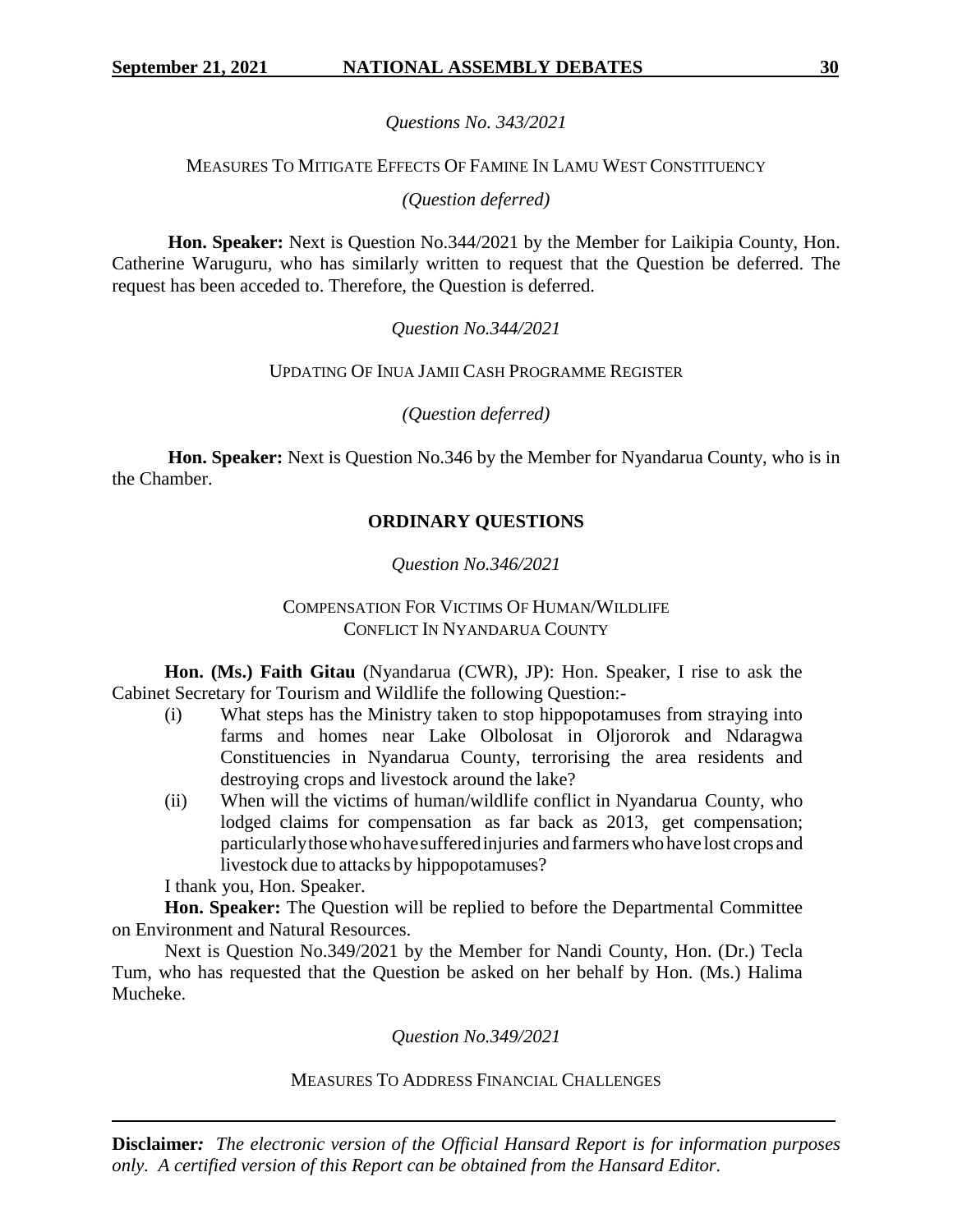# IN PUBLIC UNIVERSITIES

**Hon. (Ms.) Halima Mucheke** (Nominated, JP): Thank you, Hon. Speaker. I rise on behalf of Hon. (Dr.) Tecla Tum to ask the Cabinet Secretary for Education the following Question: -

- (i) What plans has the Ministry put in place to harmonise disparities amonguniversities onthemandatory retirement age for lecturers who are holders of Doctor of Philosophy (PhDs)?
- (ii) What steps is the Ministry taking to address financial challenges currently facing public universities in the country, which have led most universities to institute unusual austerity measures such as suspension of promotions and deferment of new hiring and putting embargo on engagement of lecturers serving on contract terms?

I thank you, Hon. Speaker.

**Hon. Speaker:** The Question will be replied to before the Departmental Committee on Education and Research.

The last Question is by the Member for Central Imenti, Hon. Moses Kirima.

# *Question No.350/2021*

# DEMARCATION OF BOUNDARY BETWEEN THARAKA NITHI AND MERU COUNTIES

**Hon. Moses Kirima** (Central Imenti, JP): Hon. Speaker, I rise to ask the Cabinet Secretary for Lands the following Question: -

- (i) When will the disputed boundary between Tharaka Nithi and Meru Counties, along Central Imenti and Tharaka Constituencies, be demarcated as recommended by the Interim Independent Boundaries review Commission – known as the Andrew Ligaleled Commission – in its Report dated  $27<sup>th</sup>$  November 2010 as well as contained in the Zachary Ogongo-led Task Force Report?
- (ii) Could the Cabinet Secretary undertake to cause the marking of the boundary points between Imenti Central and Tharaka Constituencies as recommended by the Ogongoled Task Force Report?
- (iii) Why are the residents of Kiamuni B area in Central Imenti Constituency yet to be issued with title deeds despite all preliminary procedures having been concluded in 2003, and could the Cabinet Secretary indicate when the said title deeds will be issued?

**Hon. Speaker:** The Question will be replied to before the Departmental Committee on Lands.

We have no request for Statements, so we proceed to the next Oder.

# **MOTION**

# SESSIONAL PAPER NO.4 OF 2020 ON THE NATIONAL COOPERATIVE POLICY

Hon. Speaker: Chairman of the Departmental Committee on Trade, Industry and Cooperatives.

**Hon. Ali Adan** (Mandera South, JP): Hon. Speaker, I beg to move the following Motion: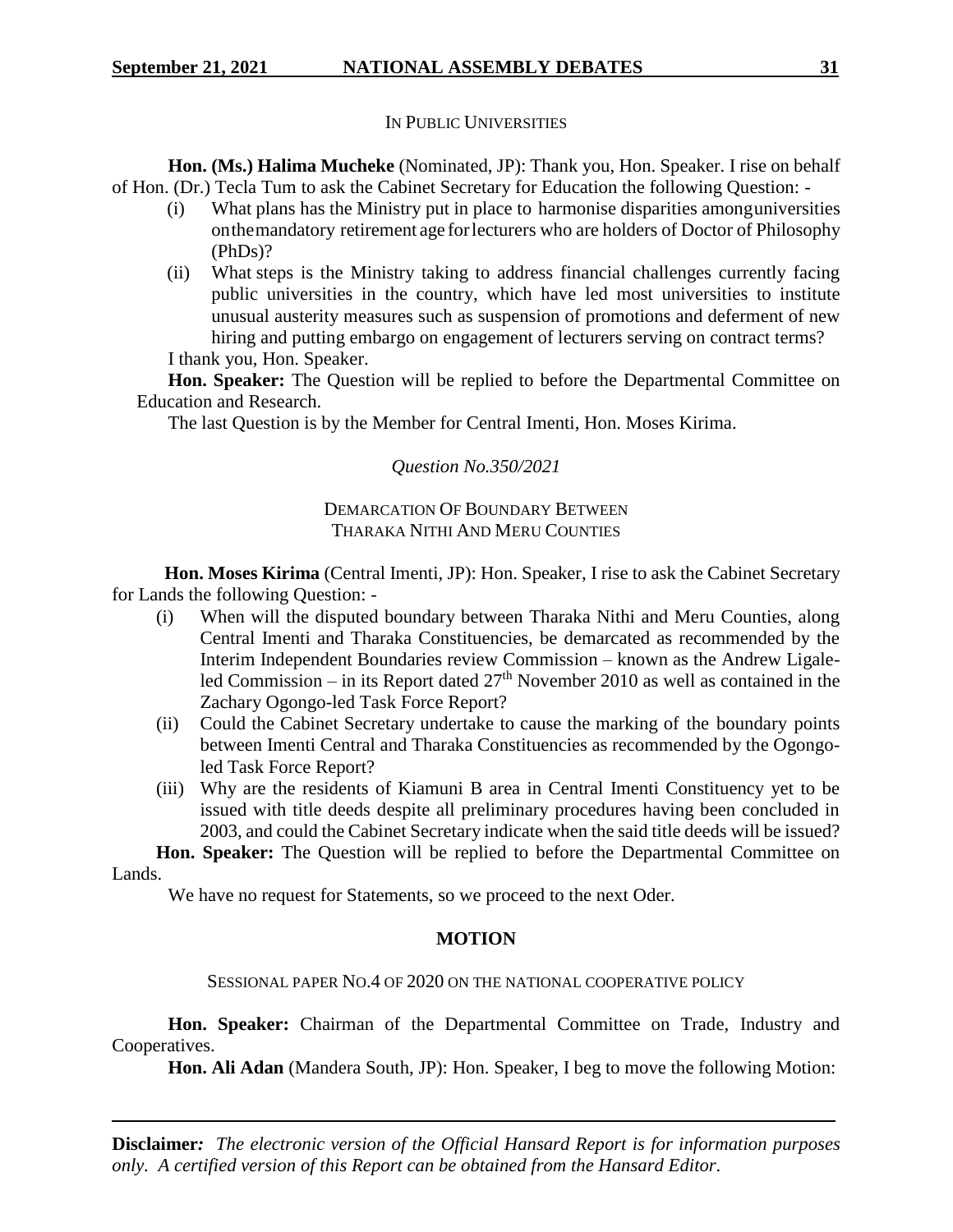THAT, this House adopts the Report of the Departmental Committee on Trade, Industry and Co-operatives on Sessional Paper No.4 of 2020 on the National Co-operative Policy on Promoting Co-operatives for Socio-economic Transformation laid on the Table of the House on Thursday, 19<sup>th</sup> August 2021, and further approves Sessional Paper No.4 of 2020.

Hon. Speaker, Sessional Paper No.4 of 2020 on National Co-operative Policy on Promoting Co-operative and Social-economic Transformation was laid on the Table of the House by the Leader of the Majority Party on 24<sup>th</sup> September 2020 and thereafter stood committed to the Departmental Committee on Trade, Industry and Co-operatives for consideration.

*[The Speaker (Hon. Justin Muturi) left the Chair]*

*[The Temporary Deputy Speaker (Hon. Christopher Omulele) took the Chair]*

Co-operatives have played a significant role in social-economic development of nations for centuries and are a reminder to the international community that it is possible to pursue both economic viability and social responsibility. It is against this background that the United Nations declared the year 2012 as the international year of cooperatives.

The objectives are fairly comprehensive. The objectives that guide Kenya's development agenda were first established in Sessional Paper No.10 of 1965, on African Socialism and its application to planning in Kenya. This Paper promoted africanisation in all spheres of the economy through political equity, social justice, human dignity including freedom of consciousness, freedom from want, disease and exploitation. Equally, it promoted creation of opportunities and a high growing per capita income, which is equitably distributed. One of the outcomes of the Sessional Paper No.10 of 1965 was the enactment of the Co-operative Societies Act No.39 of 1966. It accelerated the formation of co-operatives that facilitated transfer of land to indigenous Kenyans, marketing of agricultural produce, and formation of financial institutions to support the co-operative movement.

The Constitution of Kenya 2010 brought about the fundamental changes in the management of public affairs. The Constitution established two levels of Government: the national and the 47 county governments. The National Cooperative Policy aims at aligning the changes in the governance structure in the country as well as the socio-economic environment.

The functions assigned to the county governments under the Fourth Schedule include: cooperative development and regulation that was unbundled by the Transitional Authority through Legal Notice No.137 of 9<sup>th</sup> August 2013. One of the objectives of devolution is to promote social and economic development and provisions of easily accessible services throughout Kenya under the Constitution in Article 174. In doing so, all actors will be guided by the principles and values espoused in Article 10 of the Constitution. The policy review has been necessitated by change in the governance structure of the country as well as the socio-economic environment. The Constitution established two levels of government, that is, both national and county governments. The Government of Kenya has over the years demonstrated its commitment to the development of co-operatives and governance structure to enhance co-operative growth through robust legislation and sustained allocation of resources to the sector. However, despite substantial allocation of resources and the notable achievement attained, the sector still faces major challenges. Some of the challenges relate to lack of uniform or standard regulations, insufficient capital for investment,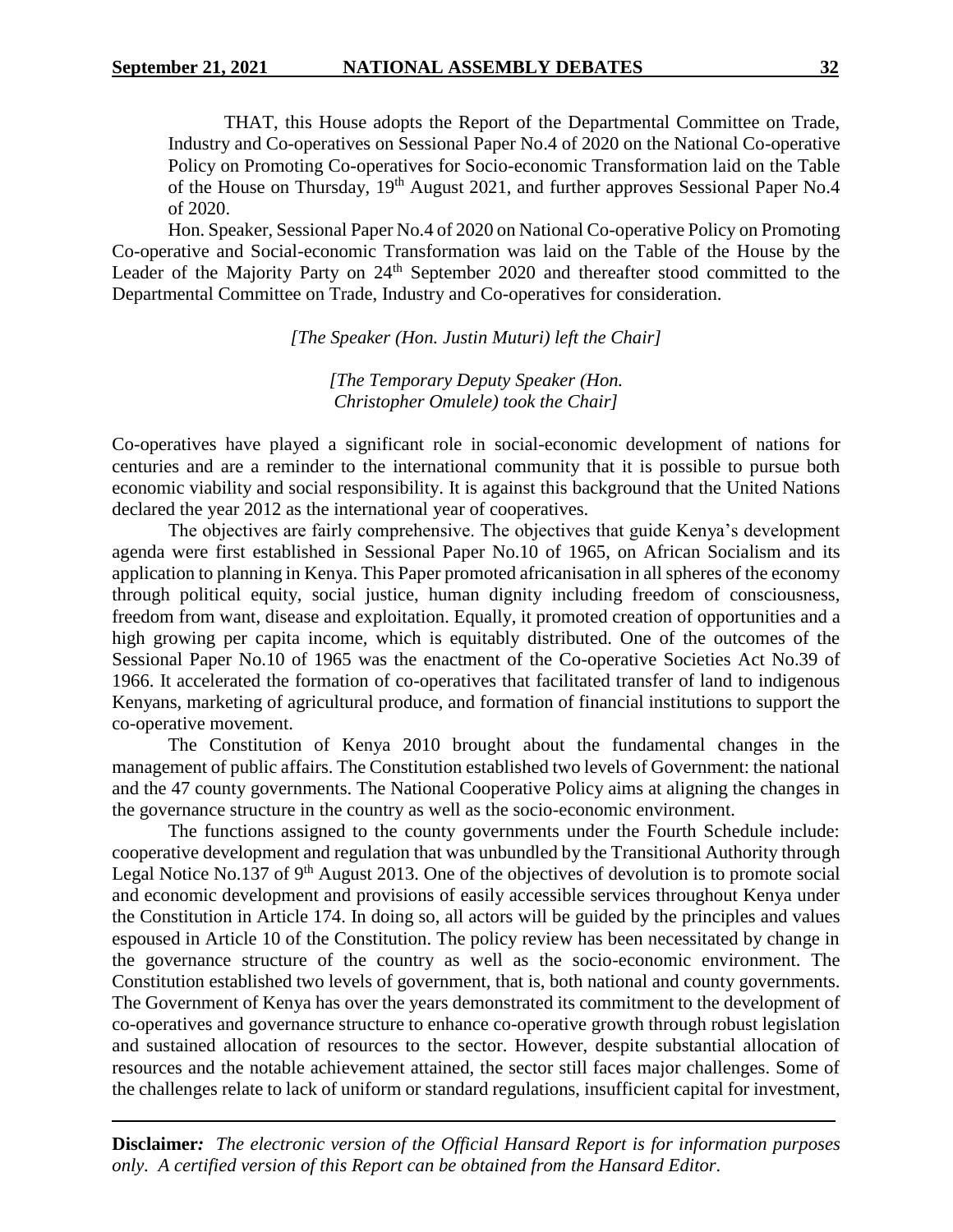corruption, and mismanagement of resources among others. It is against this background that the National Co-operative Policy, 2020 on Promotion of Co-operatives for Socio-economic Transformation was developed to reinvigorate and re-align the sector to the Constitution of Kenya 2010.

In addition, it is desired to address the administrative and management issues within the sector while enhancing the realisation of members' common bond. As a consequence to the National Co-operative Development Policy, the Ministry of Agriculture, Livestock, Fisheries and Cooperatives will develop sector legislation and regulations that will provide a comprehensive framework and support the co-operative oversight.

A brief objective of the Policy is as follows:

- 1. Accelerate the growth and development of the co-operative sector through legal and institutional reforms.
- 2. Promote co-operative production access to shared resources and values addition and marketing.
- 3. Enhance financial deepening and investments through co-operatives.
- 4. Establish and institutional framework for enhancement of co-operation, consultation and co-ordination of co-operative management.
- 5. Promote governance in co-operatives.
- 6. Develop the capacity of co-operatives through training education and research.
- 7. Promote adoption of ICT in co-operatives.
- 8. Mainstream issues related to climate change, special interest groups, and human rights in co-operatives.

The Committee researched in other jurisdictions with similar co-operatives movements in a bid to enrich the Policy and address the gaps identified. The jurisdictions included Brazil, the Philippines and South Africa. The findings on the operation of co-operatives in these countries are highlighted in the Committee's Report.

On public participation and stakeholder engagement, Article 118(1)(b) of the Constitution provides that Parliament shall facilitate public participation involvement in legislative and other business of Parliament and its committees. Consequently, despite the State Department for Cooperatives demonstrating that it carried out adequate public participation while developing the Policy, the Committee, too, through the office of the Clerk of the National Assembly placed advertisements in two local dailies, *the Nation* and *People Daily* on 11th February 2020 calling for submissions of memoranda on the subject matter. The Committee did not receive any written submission on the Policy following the advertisement in the dailies. The Committee held consultative meetings with the State Department for Co-operatives, the Co-operative Alliance of Kenya, the county governments, Council of Governors, and the Kenya Union of Savings and Credit Co-operatives Limited (KUSCCO) where members pointed out gaps existing in the National Co-operatives Development Policy, 2020.

The Committee further identified and invited key stakeholders for a physical meetings. We invited the Co-operative Alliance of Kenya, Kenya Union of Savings and Credit Cooperatives Limited, Sacco Society Regulatory Authority, National Co-operative Housing Union and the Council of Governors.

At its sitting held on 29th July 2021, the Committee considered Sessional Paper No. 4 of 2020 on the National Co-operative Policy and unanimously resolved that it should be adopted by the House. At this juncture, the Committee wishes to thank the offices of the Speaker and the Clerk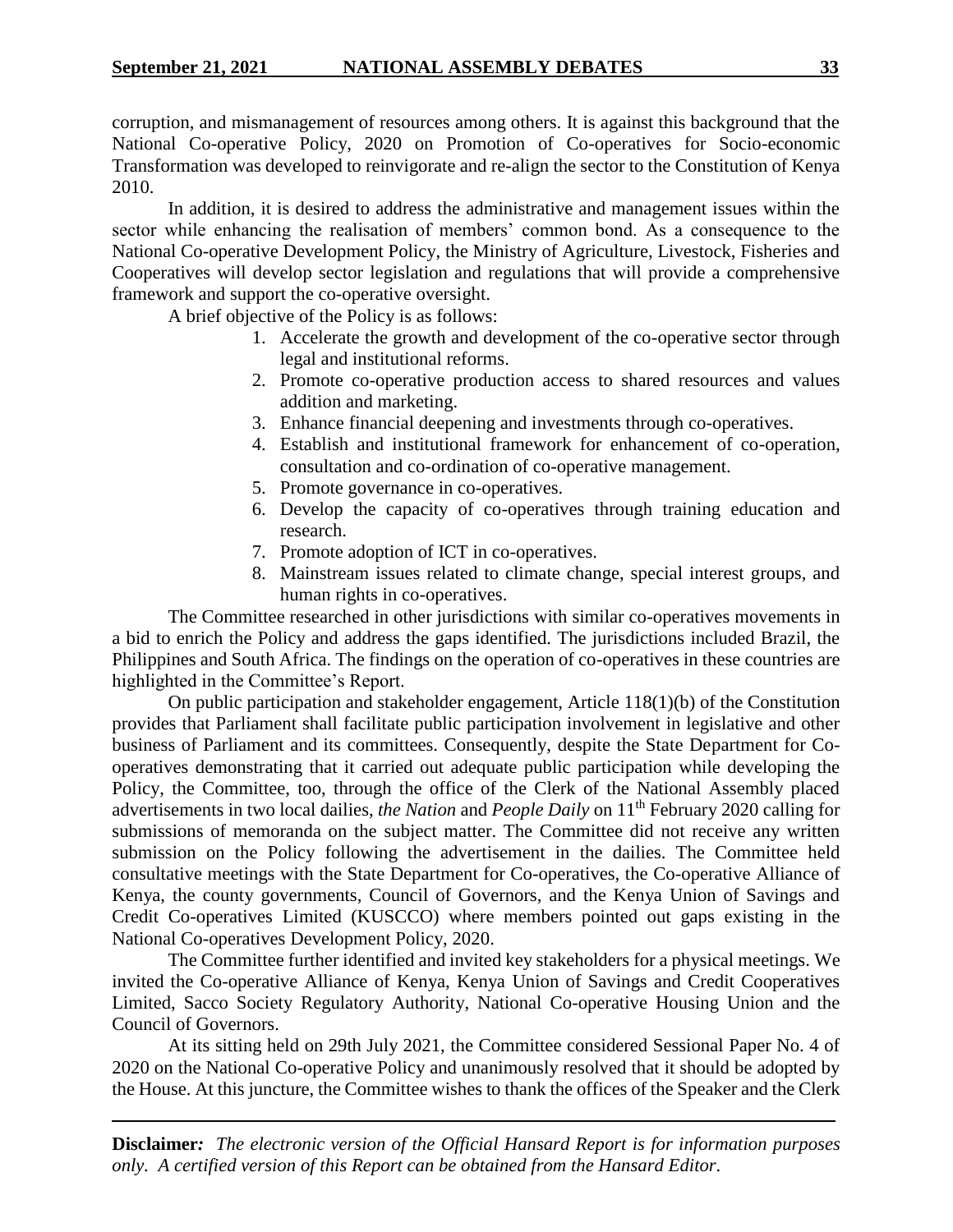of the National Assembly for the support accorded to Members in fulfilment of the Committee's mandate. Further, I wish to express my own appreciation to the members of the Committee for their commitment and valuable contributions during the sittings to deliberate on the policy and the writing of the report. I commend the Committee secretariat for exemplary performance in providing technical and logistical support to the Committee.

Upon consideration of Sessional Paper No. 4 of 2020, the Committee made the following observations. I will run the House through a synopsis of what those observations are:

- 1. The national co-operative policy provides a framework for accelerating the growth of Kenya's co-operative sector in a dynamic and competitive global environment. It replaces Sessional Paper No. 6 of 1997 on co-operatives in a liberalised economic environment, which is anchored on the Co-operative Societies Act (Cap. 490), the Co-operative Rules and Regulations, 2005, the Sacco Societies Act, 2008 and the Sacco Societies Regulations, 2010. The policy provides for a new structure that stratifies the co-operative movement by establishing a federation and strengthening the apex organisation in a bid to promote integration and enhance self-regulation as opposed to regulation per se.
- 2. The national co-operative policy aims to accelerate the growth and development of the co-operative sector through legal and institutional reforms to promote cooperative production, access to shared resources, value and marketing, enhance financial deepening and investment through co-operative, establish an institutional framework for enhancement of cooperation, consultation and coordination of co-operatives, develop the capacity of co-operatives through training, education and research.
- 3. The policy seeks to re-align the existing legal and regulatory framework with the Constitution. Article 186 of the Constitution and the Fourth Schedule delineate the mandate and functions of the national and county governments. In this case, the policy seeks to uphold the sanctity of cooperative values and principles and functional delineation as a way of enabling the growth of cooperative enterprise in the nation.
- 4. The policy also provides for the involvement of the youth, women and non-State actors, both as key policy framework implementers and in pulling resources to bolster livelihoods through co-operative society movement.
- 5. The policy proposes measures that will structure the office of the commissioner for co-operatives.
- 6. Remittance of members' contributions and deductions lacked an alternative approach to ensure that employers remit what is owing to employees to cater for lost opportunities to persons whose funds were not remitted.
- 7. With regard to impact assessment, there have been many changes. Members wondered whether impact assessment was carried out prior to formulation of this policy. Concerns were raised on whether saccos were ready to implement the new policy.
- 8. Audit function and impact assessment have been apportioned to county governments whose capacity is limited and, therefore, the national government shall provide technical support to realise optimum bargain.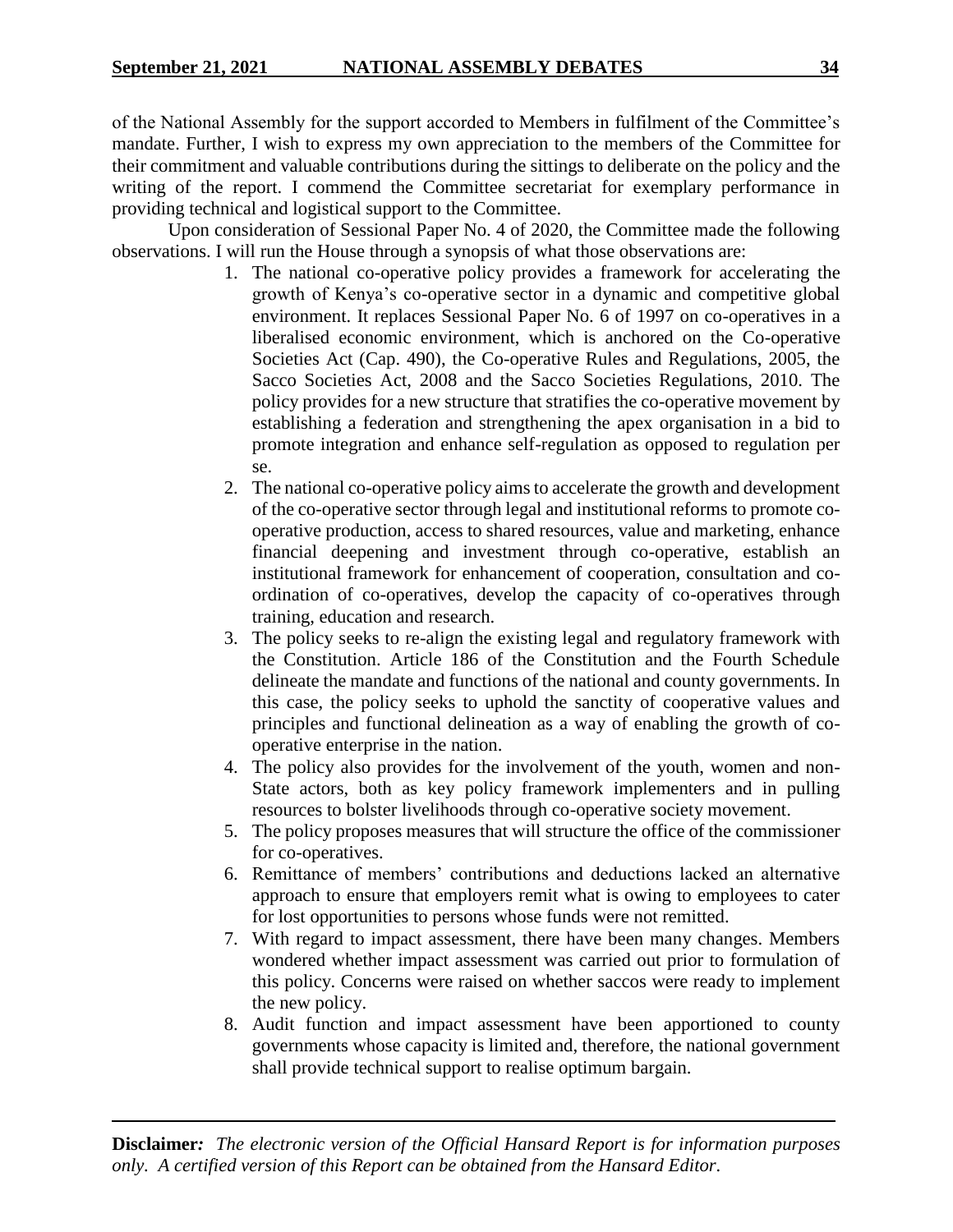The final observation made by the Committee was that the government is aware of international trends in co-operative development and notes that intergovernmental forums are critical in the cooperative sector to facilitate growth while keeping abreast with the trends to the extent possible whilst having regard to any particular local circumstances that must be taken into account from time to time. To this end, the government will, in consultation with all stakeholders, continually review the policy and cooperative development. The Committee therefore recommends as follows:

- 1. That the House adopt this report and approves Sessional Paper No. 4 of 2020 on the national cooperative policy on promoting cooperatives for socioeconomic transformation; and
- 2. The Ministry of Agriculture, Livestock and Fisheries fast-track the implementation of Sessional Paper No. 4 of 2020 in order to put in place an institutional and legal framework to accelerate the growth and development of the cooperative sector.

I beg to move and request Hon. Wangari to second the Motion. Thank you.

**The Temporary Deputy Speaker** (Hon. Christopher Omulele): Hon. Wangari.

**Hon. (Ms.) Wangari Mwaniki** (Kigumo, JP): Thank you, Hon. Temporary Deputy Speaker. I rise to second the Motion. This policy aims at creating a vibrant co-operative sector that will develop or be a vehicle for economic transformation of our country, particularly in the rural areas. This House may recall a time when we had a very powerful commissioner of co-operatives. What this Paper seeks to do is to align the old co-operative legal mechanism with the Constitution.

Under the Fourth Schedule of the Constitution, the co-operative sector was devolved to the county governments. However, you realise there are huge co-operatives like the Mwalimu Sacco, the Police Sacco and the Harambee Sacco that may not necessarily belong to one county as such. There is also SASRA that provides mechanisms for regulating financial co-operatives. So, the policy that this House seeks to adopt will create a mechanism where the national government will collaborate with county governments. There will be mechanisms for consultations and re-aligning areas where the national government will create policy and oversight mechanisms. Promotion of development in the rural areas will be done by the county governments, so that even the special circumstances within which those co-operatives operate under can be taken into account.

Hon. Temporary Deputy Speaker, the Chair who has just moved that Motion gave examples of Brazil and South Africa, where the Ministry visited to kind of bench mark. However, I would like to give an example of Germany. At a time when there was a biting recession in the world, Germany's economy remained intact because of a strong Sacco movement where the base was sufficiently sensitised to save money. So, whenever there is recession, the people in Britain hold the money. The impact of global recession has not affected the Germany economy. That is why in the 1970's, when our county had not been shaken by the effects of liberalisation, the cooperative sector supported our economy and it remained strong. So, we need to strengthen our cooperative movement. The cooperative movement was hardly hit by the liberalisation policies then but it is now time to enhance it and make it stronger as a vehicle for economic transformation.

I also want to give an example of Japan. It has used a similar model as our cooperative sector. They have driven industrialisation. Various small segregation of equipment is then brought together and assembled to make a car like Toyota. Corporations like Mitsubishi are producing components that are used to make Boeing air planes in the USA. Seventy per cent of Boeing's components are made of small aggregates equipment produced by similar organisations equivalent to our cooperative societies in Japan. So, once passed, this policy will provide an enabling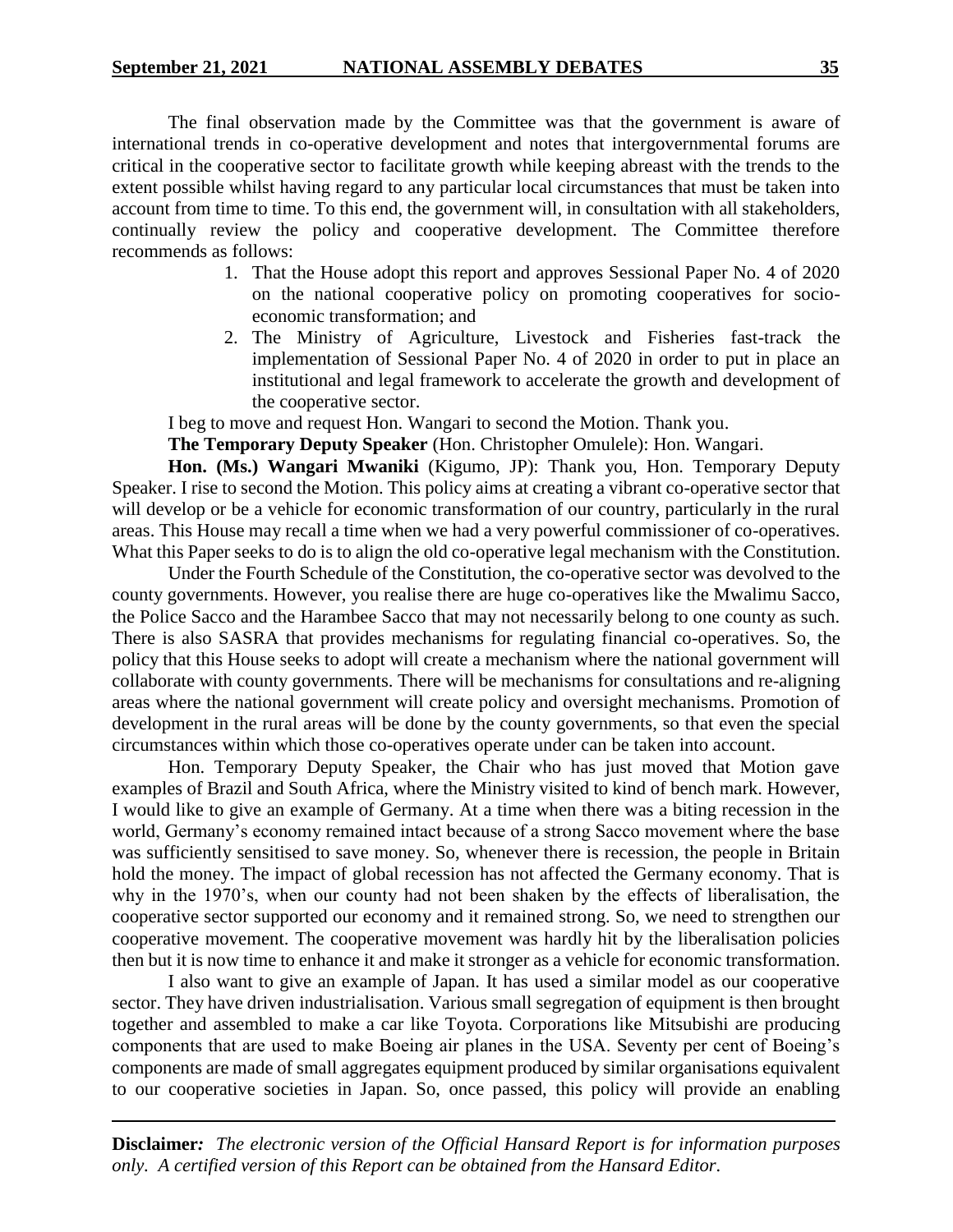environment for the sector to thrive. It will also sensitise the base to develop a saving culture and hold the money so that it can be brought together and used as a vehicle for economic transformation.

With those few remarks, I second.

# *(Applause)*

### *(Question proposed)*

#### *(Question put and agreed to)*

**The Temporary Deputy Speaker** (Hon. Christopher Omulele): The first contribution will be from the Leader of the Majority Party, Hon. Amos Kimunya.

**Hon. Amos Kimunya** (Kipipiri, JP): Thank you, Hon. Speaker. I rise to support the Report of the Committee and call upon the House to support the approval of this Sessional Paper on the cooperative movement. This is a sector that most of us in this House have probably come to know and become part of as an integral part of their lives. We are talking of farmers' cooperative societies and credit and savings cooperative societies – the whole essence of people coming together and harnessing the power of unity of small farm holders or small savers and creating a bigger pool from aggregation of their small investments. We are talking of small farm agricultural producers enjoying the benefits of economies of scale and translating this into better prices and better marketing opportunities. Be it farmers, fishermen or all manner of people engaged in smallscale production; in their disaggregated state will never be able to succeed. However, when these groups of people are aggregated through the cooperative movement, they are able to enjoy the benefit of economies of scale plus the quality controls that come with it.

This is something we know since the cooperative movement has been with us since 1908 even though this Report has not mentioned it. It is something that has actually been with us for more than100 years. Lessons have been learnt in the operations of the cooperative movement. I believe Kenya is among the first countries to embrace the cooperative movement in Africa. Most countries, including South Africa, have learnt from Kenya. Even some countries across the world learnt from the operations of the cooperative movement in Kenya. It evolved from the original socialism of "Let us put together" and "I am because we are. So, let us work together for the common good rather than individualistic operations."

I am happy that with this policy, we will be able to streamline the cooperative movement in Kenya and align it with the relevant constitutional provisions, especially taking into account the scheduling of functions within the Constitution. A number of these things were taken to the counties. Some have been left at the national level. However, the dividing line is usually vague. This policy aims at refining what has remained at the national level and what has gone to the county level so that people can take responsibilities for what needs to be done where. The cooperative sector is something we need to save.

Hon. Speaker, you may remember that the cooperative movement in Kenya was initially a success story but towards the late 1980's and parts of the 1990's, the sector was invaded by all manner of buccaneers and thugs; and people who had no idea how the sector operated were appointed to run it. So, they invaded the cooperative sector and ripped it apart. Following its death, most farmers became hopeless. Small-scale farmers in agricultural subsectors like dairy and pyrethrum were aggrieved. Small-scale traders in these subsectors ended up losing out. I hope we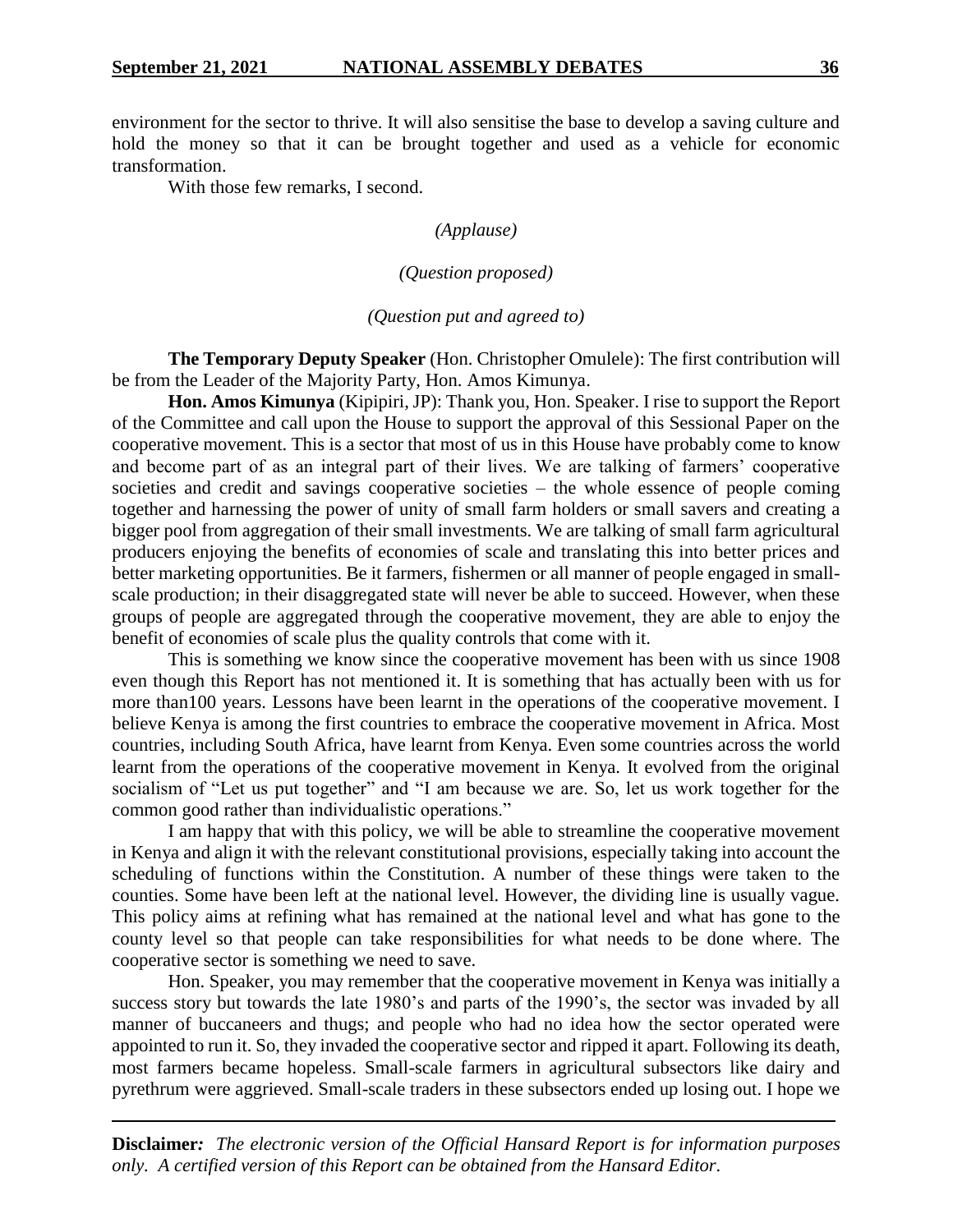will never get into that kind of situation again because when you look at it, the cooperative sector is real and is the vehicle that will empower our people. Forget about the sloganeering that we hear. This is the viable empowerment strategy for our people. The real bottom-up empowerment strategy is the kind of policies that we are embracing to ensure that we consolidate farmers at this level. Anything else you hear is mere sloganeering. We need to get the cooperative movement revamped. We need to congratulate His Excellency President Uhuru Kenyatta for the effort he has made in reviving the agriculture sector. This is the bedrock of the economic transformation of this country, especially through promotion of the ---

**The Temporary Deputy Speaker** (Hon. Christopher Omulele): Leader of Majority Party, are you done? I will give you an extra minute to wind up.

**Hon. Amos Kimunya** (Kipipiri, JP): Thank you, Hon. Temporary Deputy Speaker. I hope this House will give this not only the attention it deserves but also the push it needs. When it comes to considering the regulations that will be developed, we should be able to look at them and ensure that we anchor them into law so that, together with the policy, they provide a legal framework that will empower farmers, small scale traders, *jua kali* associations and saccos. A thriving success story is *Harambee* Cooperative House, which is owned by office messengers, police officers and other low cadre workers within the Office of the President. We would like to see the cooperative movement aggregating *matatu* owners to own trains and a motorbike factory in Kenya. That is the kind of development I hope to see in future as we implement Sessional Paper No.4 of 2020.

I could go on and on, but I support.

**The Temporary Deputy Speaker** (Hon. Christopher Omulele): Hon. Members, I wish to remind you that on 10<sup>th</sup> February this year, you decided that all contributions on Sessional Papers shall be for five minutes for all Members speaking, including the Leader of the Majority Party. So, the second chance goes to Hon. Maanzo Gitonga, Member for Makueni, who has a deep interest in this area.

**Hon. Daniel Maanzo** (Makueni, WDM-K): Thank you, Hon. Temporary Deputy Speaker for giving me an opportunity to contribute to this very important matter. At one point, I was an administrative secretary in the Ministry of Co-operatives Development and Marketing immediately after the promulgation of the Constitution of Kenya, 2010. I was on the team which framed this Policy and I can see a number of improvements have been made since I left.

So as to get Members thinking, Harambee Sacco, which is close to us, is bigger than most banks in Kenya. The main contributors to it are Government officers in the Army and the Office of the President. Fifteen million Kenyans belong to the co-operative movement. We have a number of national co-operative associations, including the New Kenya Co-operative Creameries (KCC) and the Co-operative University that has been set up. It used to be the Co-operative College when I was there. We have the Kenya Union of Savings and Credit Co-operatives (KUSCCO) which is an umbrella body for all Saccos. We have the National Co-operative Housing Union (NACHU) and the Sacco Societies Regulatory Authority (SASRA) which is the regulatory body. We have the Co-operative Bank which we all know and the Co-operative Insurance Company (CIC). We now have farmers' cooperatives. We also have coffee and tea in that area.

However, many Saccos and co-operatives which do well are the land-owning co-operatives and the people under NACHU. Many Kenyans are familiar with that.We already started a project for Members to own houses. That is how many Kenyans get to own houses. You remember the savings co-operative in Parliament.

Although policy informs the laws to be made, there has been a proposal from Senator Zani, in the Senate, to come up with a new co-operatives law. However, the question begs - and I think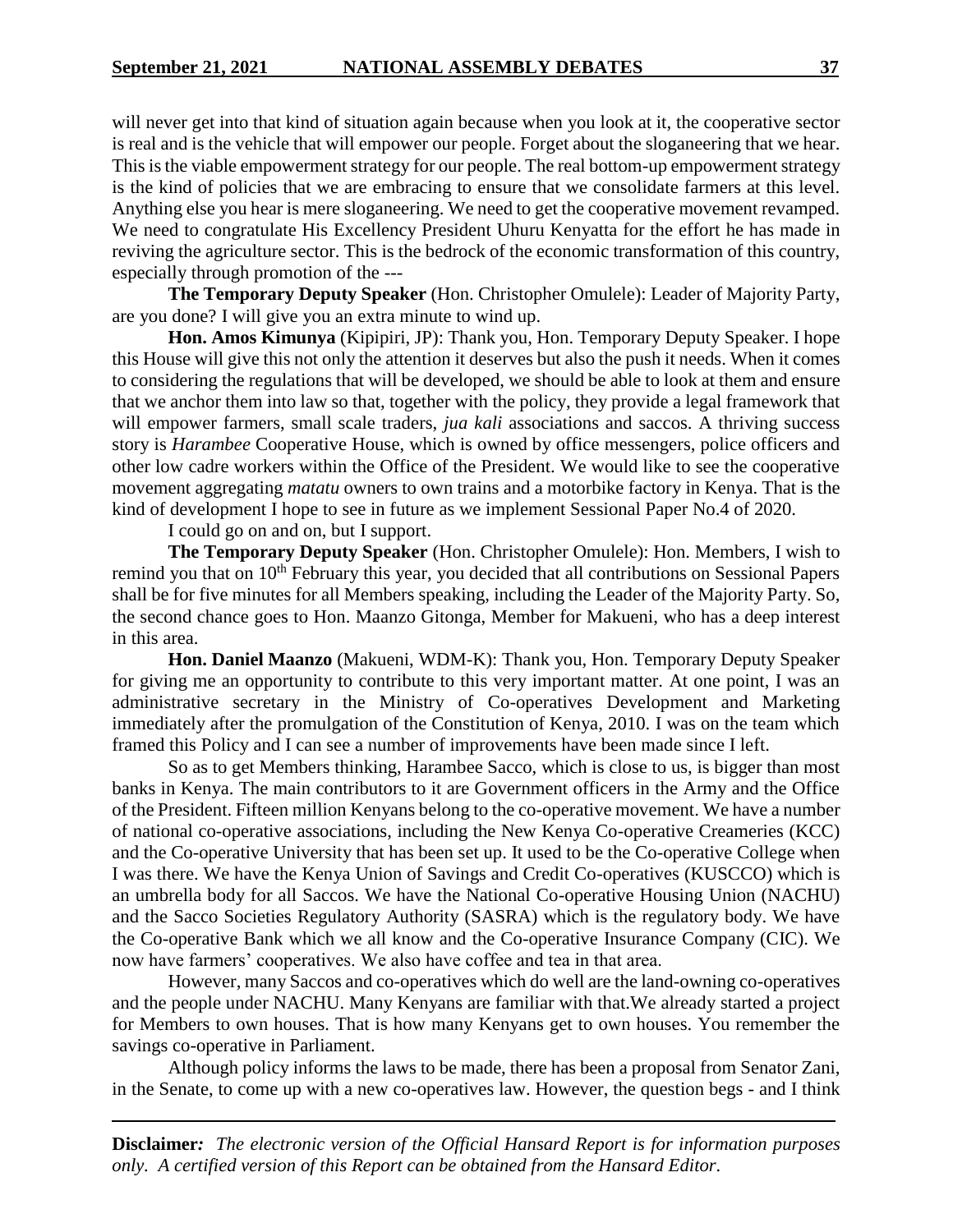this is very good for the Leader of the Majority Party - when you come up with an Act of Parliament, which has financial implications, should it not have been started in this House? It has serious financial implications. We have many Saccos such as those in the transport sector and the *matatus* you see. There is the auditing of co-operatives which I have been talking about whereby the national Government is making an effort to ensure that that is followed.

Co-operatives begin from the village and have their apex bodies which even go up to the counties. That is why under the new Constitution, they are managed by the county governments because of the need to promote co-operatives at the grass-root levels. There are also national bodies like the Co-operatives Alliance of Kenya (CAK) and KUSCCO. There are also international cooperatives. KUSCCO now belongs to an international body called the World Council of Credit Unions (WOCCU) and the International Co-operative Alliance (ICA) which is where the Cooperative Alliance of Kenya belongs. Kenya is a leader in Africa and usually vies on the world stage.

Kenya has done well in the co-operative movement. The national savings are in billions and that begins with ourselves. You know what our own sacco does for us. That is what saccos are doing for many Kenyans. The challenge has been that counties have been slow in remitting to the saccos at the county level. That has really been a challenge. We have the Co-operative Tribunal whereby a presiding officer at the level of a magistrate sits there. When there are disputes like the one I mentioned of people who do not want to remit or where there are disputes within cooperatives, it deals with that.

There is also something called co-operation of co-operatives. For example, with regard to the CIC, we were assisted to set it up by a co-operative in Canada. The credit unions of the United States of America (USA) have really helped their economy. There are many co-operatives in Europe. Even in Dubai, all that construction you see is done by co-operatives. In Israel, they have the Moshav and the Kibbutzim for farming and marketing their crops. There are many examples in the world where a lot has been done.

We want to encourage co-operatives in the country and that is why we are coming up with this Policy. I support it and beg Members to support it. It is a great idea. The earlier we pass it, the better. It is so that it can guide the legislation in this regard.

**The Temporary Deputy Speaker** (Hon. Christopher Omulele): Very well done, Hon. Maanzo. Let us have Hon. Sankok.

**Hon. David ole Sankok** (Nominated, JP): Thank you very much, Hon. Temporary Deputy Speaker for giving me this opportunity to support this very important Sessional Paper No.4 of 2020 on the National Co-operative Policy on Promoting Co-operatives for Socio-Economic Transformation.

There was something that caught my attention when the Chairperson was moving the Motion. He said the Committee did not receive any memorandum. If that is so, there must have been something very wrong in how they called upon the stakeholders. This is a very important discussion. The Sessional Paper on co-operatives ought to have attracted all Kenyans because most of us belong to one or two cooperative societies that have assisted us in overcoming the socioeconomic challenges in our country.

I also welcome the Leader of the Majority Party who said that when well-organised, cooperatives are actually a bottom-up economic model. Thank you very much. I welcome you to have that particular conversation.

We know that what killed co-operative societies in this country in the 1990s was the trickledown economic model where, apart from investing resources, we invested a lot of laws in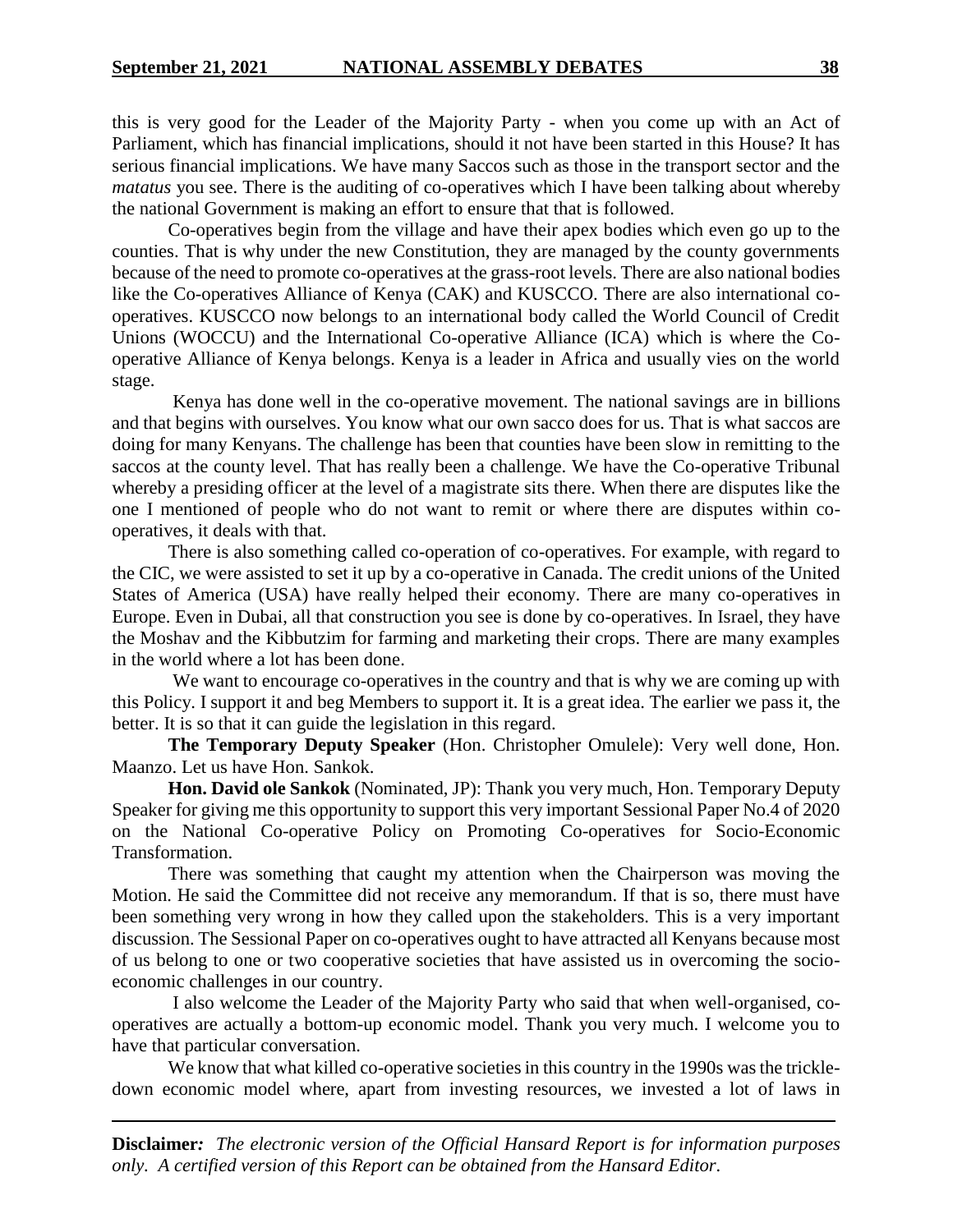protecting monopolistic individual and private companies at the expense of the co-operatives. If I can give an example, we had killed KCC – it was a co-operative by farmers and was assisting them - in order to promote, through legislation, monopolistic private industries like Brookside and others. At times, they end up buying milk at a low price. Sometimes they buy milk at Kshs22 or even less than Kshs30 a litre. They skim the milk. They remove the ghee and butter, package and then sell to us the skimmed milk, which is almost water, at Kshs60 for half a litre! That is robbery without violence!

There are many advantages of having co-operatives. In co-operatives, though the members in their individual capacities have very few resources, when they pool their resources together, they can market their products even internationally. When they harness their resources together, they can have a value addition chain. I can give an example. If we had very strong co-operative societies in our pastoralist regions, we could easily harness our resources, have bigger tanneries within our regions and change hide and skin into shoes, wallets, and jackets. In that value addition, we will be able to earn a lot more. In Kenya, we currently import 25 million pairs of shoes. If the 25 million pairs of shoes were made from our hides and skins, the pastoralists would be selling hides and skins more expensively than meat. I can go on and on and even talk of Kenya Breweries Limited, which is a monopolistic kind of industry owned by cartels and big individuals. If it was owned by farmers, we would have breweries owned by barley farmers and they would have value for their products.

I support the Sessional Paper.

**The Temporary Deputy Speaker** (Hon. Christopher Omulele): Let us have Hon. Rono Kipkogei, Member for Keiyo South.

**Hon. Daniel Rono** (Keiyo South, JP): Thank you, Hon. Temporary Deputy Speaker, for giving me this opportunity to weigh in on the issue of co-operatives. Earlier on I had queued to discuss the matter that was before the House on fuel, unfortunately I did not get an opportunity. I will pass the points I had to the Departmental Committee on Finance and National Planning, especially on removal of the formula used by the Energy and Petroleum Regulatory Authority (EPRA), so that competition can be left to reign in the industry.

The co-operatives sector, as we have heard from the Members who have contributed, is very important. We have heard Hon. Maanzo rightfully saying that Kenya is doing quite well in the co-operatives sector and can do better. For example, countries like Brazil and Indonesia are quite ahead in the co-operatives movement. You will find their farmers pulling resources together. They have been raised economically because of co-operative movements.

Counties in Kenya need to take co-operative issues seriously. This is because agriculture is devolved and it can do very well if we promote co-operatives. For example, rural economies can only do well when resources are pooled. When farmers A and B collect their milk together, they are able get better prices. When the Brooksides of this world and Kenya Co-operative Creameries (KCC) collect milk, they always prefer to give better prices where they collect a big quantity of milk. The only place in a rural economy where you can collect a good quantity of milk is in a cooperative. So, there is no way our farmers will benefit if we do not encourage and promote cooperative movement.

For example, there are co-operatives which used to do very well in the 1970s and 1980s. Some collapsed but they had to be revived and are doing very well at the moment because people have known the goodness of co-operatives. Hon. Sankok commended the Leader of the Majority Party for actually mentioning the bottom-up economy, which stems from co-operatives. We will promote this sector through the bottom-up economy. There are those who almost lost the journey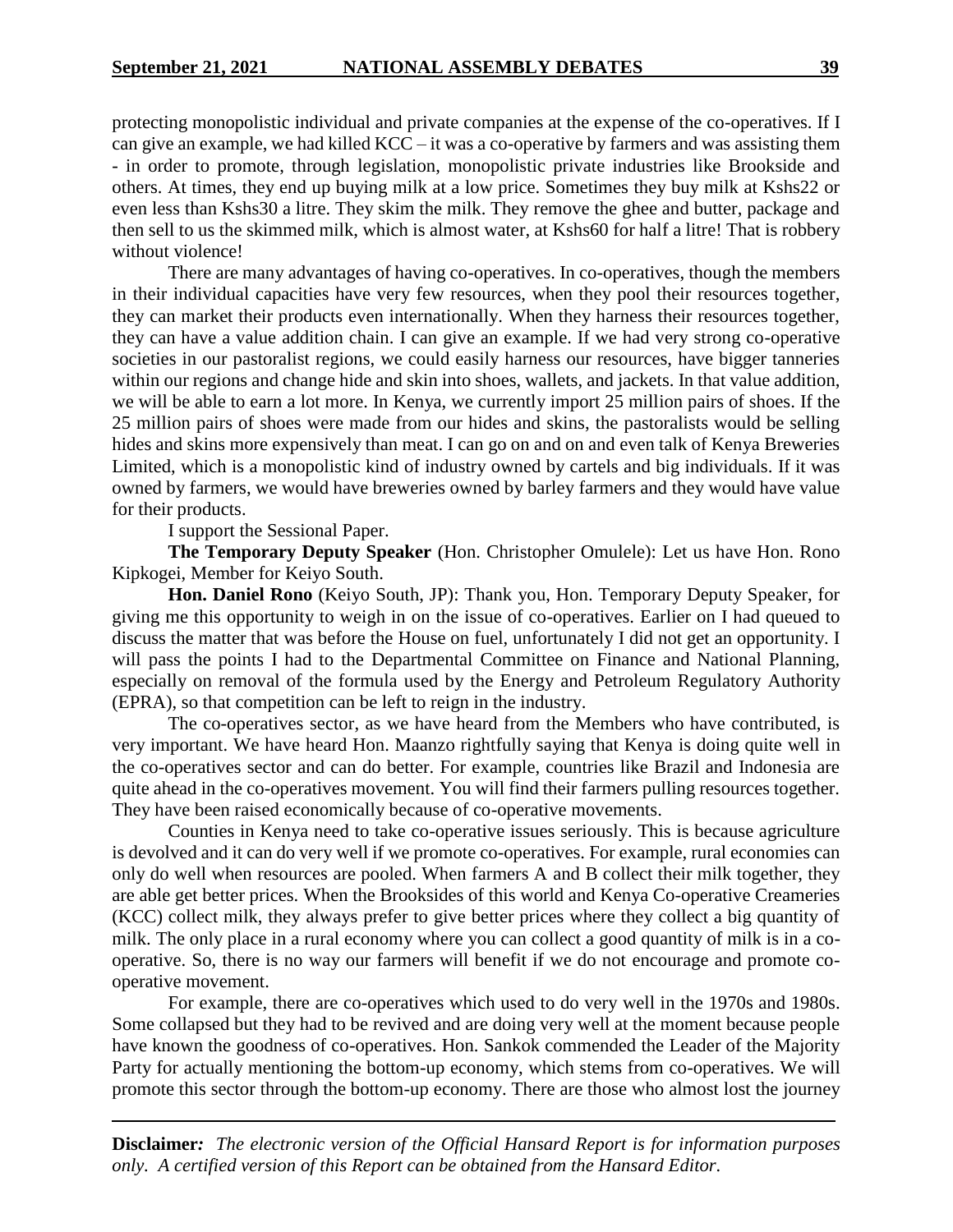of co-operatives like Mwalimu National Savings and Credit Cooperative Society (SACCO) when they went into banking and forgot how they became big. That is why they are facing problems.

As I conclude, we need to strengthen co-operatives for marketing purposes and better prices for our goods like tea, milk and coffee. This way, we will build Kenya's economy in a better way. I support this Report on co-operatives. Thank you, Hon. Temporary Deputy Speaker.

**The Temporary Deputy Speaker** (Hon. Christopher Omulele): Hon. Prof. Oduol Adhiambo.

**Hon. (Prof.) Jacqueline Oduol** (Nominated, ODM): Thank you, Hon. Temporary Deputy Speaker, for this opportunity to contribute to the debate on Sessional Paper No.4 on co-operatives. I support this Sessional Paper because it is clearly based on the best practices and there is evidence that the co-operative movement's growth and organisation is in line as we can see from the Report of the Committee. This is a key factor in not only addressing and enhancing socio-economic development, but also in helping us make progress from the kind spirit and direction we had in Sessional Paper No.10 of 1965 on African Societies and its application to planning in Kenya.

When we speak of the co-operative movement, we are truly speaking of how it is. As we all know, even with regard to our fingers, there is no way the thumb, no matter how big it is, it can lift a glass or make a desired result. The sum total of what we can do when we pull together far outweighs what would be done by any individual, be it in agriculture or trade, as reflected by women groups and organised categories that never had economic power or voice.

I support this Sessional Paper because it allows us room to concretise and provide a framework. It will enable us create a common agenda of those who are like-minded and would like to contribute to the economy. Also, it helps us with the re-alignment of county governments and the national Government. This will ensure county governments, because their purpose was to be closer to the people, to translate what in the past would be merry-go rounds that would be seen for entertainment and Christmas into what can be economically viable.

I hope we can see clearly from this Sessional Paper that as legislators we need to rise to the challenge of looking at how we can take figures and begin to build on how to appreciate the successes and outputs that have come so far.

Thank you, Hon. Temporary Deputy Speaker. I support this Sessional Paper and hope as we continue to debate, we will look into the interest of pulling together interest groups and not necessarily our own interests.

**The Temporary Deputy Speaker** (Hon. Christopher Omulele): The contribution by the Hon. Prof. reminds me of a great saying by the great Mandela Rolihlahla, who said, "If you want to go quickly then you go alone, but if you want to go far, then go as a group." Thank you, for your contribution.

Hon. Luyai Amisi, Member for Saboti.

**Hon. Caleb Luyai** (Saboti, ODM): Thank you, Hon. Temporary Deputy Speaker for allowing me to also add my voice to this very important debate. In fact, this debate is palatable in the sense that it has come at a point where there are different economic models being discussed by various leaders in this country. At least it is a serious one, and not like the fake models. That we are holding a discourse about this serious matter, is a major milestone. I come from an agricultural county, Trans Nzoia, which is often referred to as the bread basket of the Republic.

Cooperatives were started a long time ago by the colonialists. In fact the colonial governments came up with this specifically for marketing purposes but cooperatives, as it is envisaged in this policy, are going to be expanded into value chain and marketing boards coming together for different economic progress. We have cooperatives even in real estates and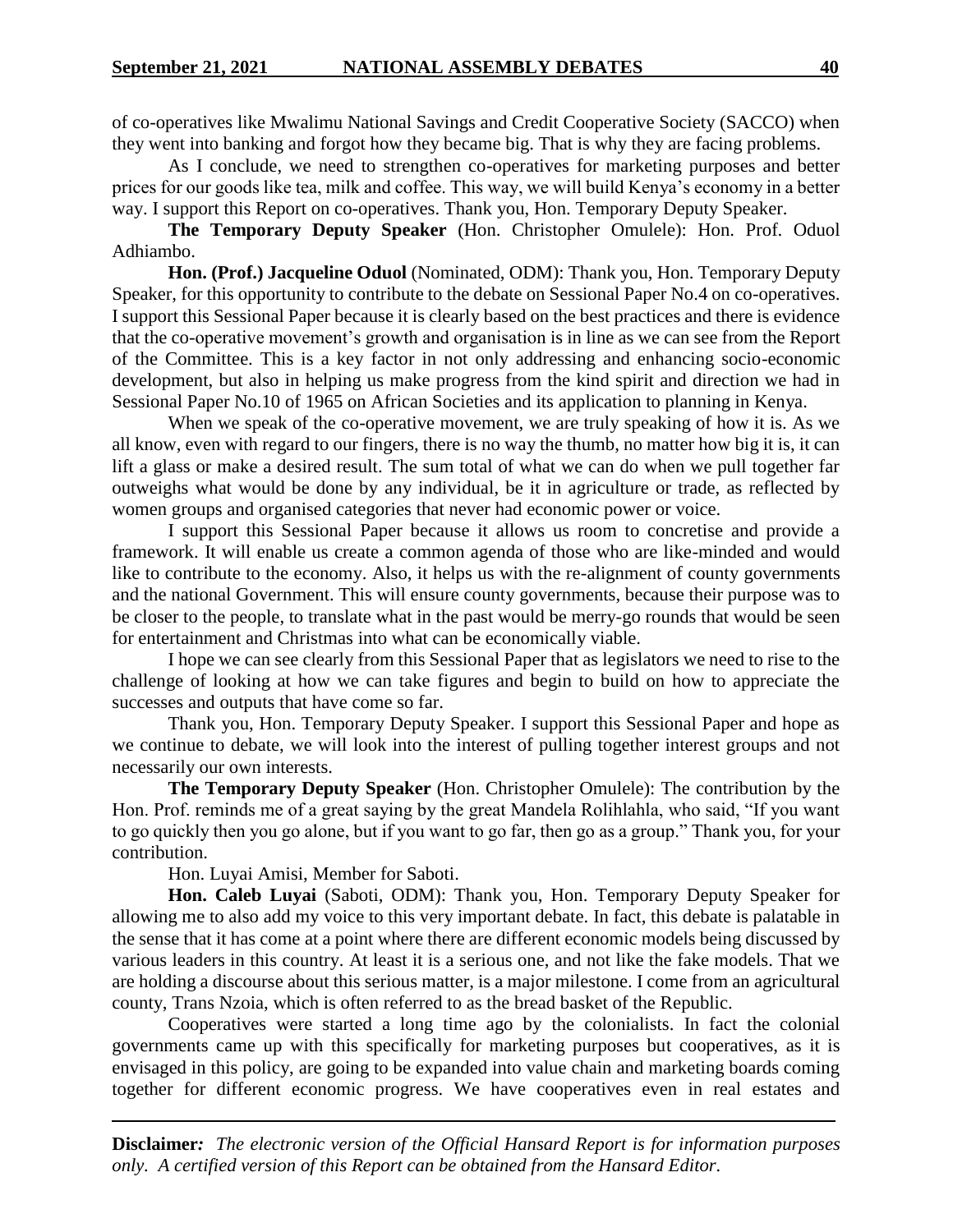cooperatives in various sectors of our economy as opposed to when it was just for the marketing segment.

So, from an agricultural point of view, cooperatives play a key role when farmers come together to put resources together so that they can reach the required market and they can also be able to advance in value chain. This is because these are areas that need resource mobilisation. As you rightfully put that you cannot walk alone, you have to put resources together for you to advance rapidly. If you look at the economies that have been given as an example like Brazil, South Africa and Philippines, you can clearly see these are the economies that have advanced. They have been facing the same scenario like our country. They do not have the natural resources. They do not have the oil and gas but they have come up with economic models that are conducive for economic progress. This is where our country should go. This is the conversation us Kenyans should be having.

We must actually look at an economic council aside from our political promises and pledges or political blueprint. We need to look at an economic council specifically to revamp our economy. We should look at the overall structure. We reengineer our economic models so that this country is on a trajectory. This is because we have mixed economy and politics and we have gotten it wrong. If we have an independent economic council that is specifically looking at revamping the overall economic structure of our country, then we will put ourselves on the right trajectory just like other countries have done like Singapore and South Korea, which were at par with our nation. These are some of the things that have helped them improve and actually make our country an attraction to the economic flow of income. If you make a nation stable with right models of economy, you are attracting the global flow of income. We will have industries set near because we have the right policies and economic models in place conducive enough to attract the global flow of income. This is the direction our nation needs to go.

I applaud the Committee for this wonderful report. I have read that they undertook several examples from various countries, compared them and came up with right policies that will govern the economic model of our nation going forward.

I support. Thank you, Hon. Temporary Deputy Speaker.

**The Temporary Deputy Speaker** (Hon. Christopher Omulele): Hon. Mabonga Mwambu, Member for Bumula.

**Hon. Mwambu Mabongah** (Bumula, Independent): Thank you, Hon. Temporary Deputy Speaker, for giving me this opportunity to air my views on this Sessional Paper No. 10 on the National Cooperative Policy. Many things are happening in this country and we can all agree with the poverty index that we had just the other day in this country that almost a half of Kenyans are living below the poverty line. It is a challenge that today most of the developing countries are struggling to see how to pull the people who are at the lowest point of the pyramid. However, the way they do it may not be right. This policy paper is coming at the right time and many policies have been formulated but the problem is the implementation and the timeframe of it. If we can be serious with the things we discuss here and follow it up to be put in place for action, we shall be dealing with many of the problems that Kenyans are facing today.

I had opportunity to interact with some Asians when I was in Malaysia and you realise that most of them who are in business today are being supported by the cooperative movement. There are Asians who have been sent in this country who are doing business but you realise that even their empowerment is coming right from their cooperative society from their country. When can we reach here? The intention of the cooperative movement was to accommodate the small scale holders. It is not for the billionaires club but it is unfortunate that when the cooperatives started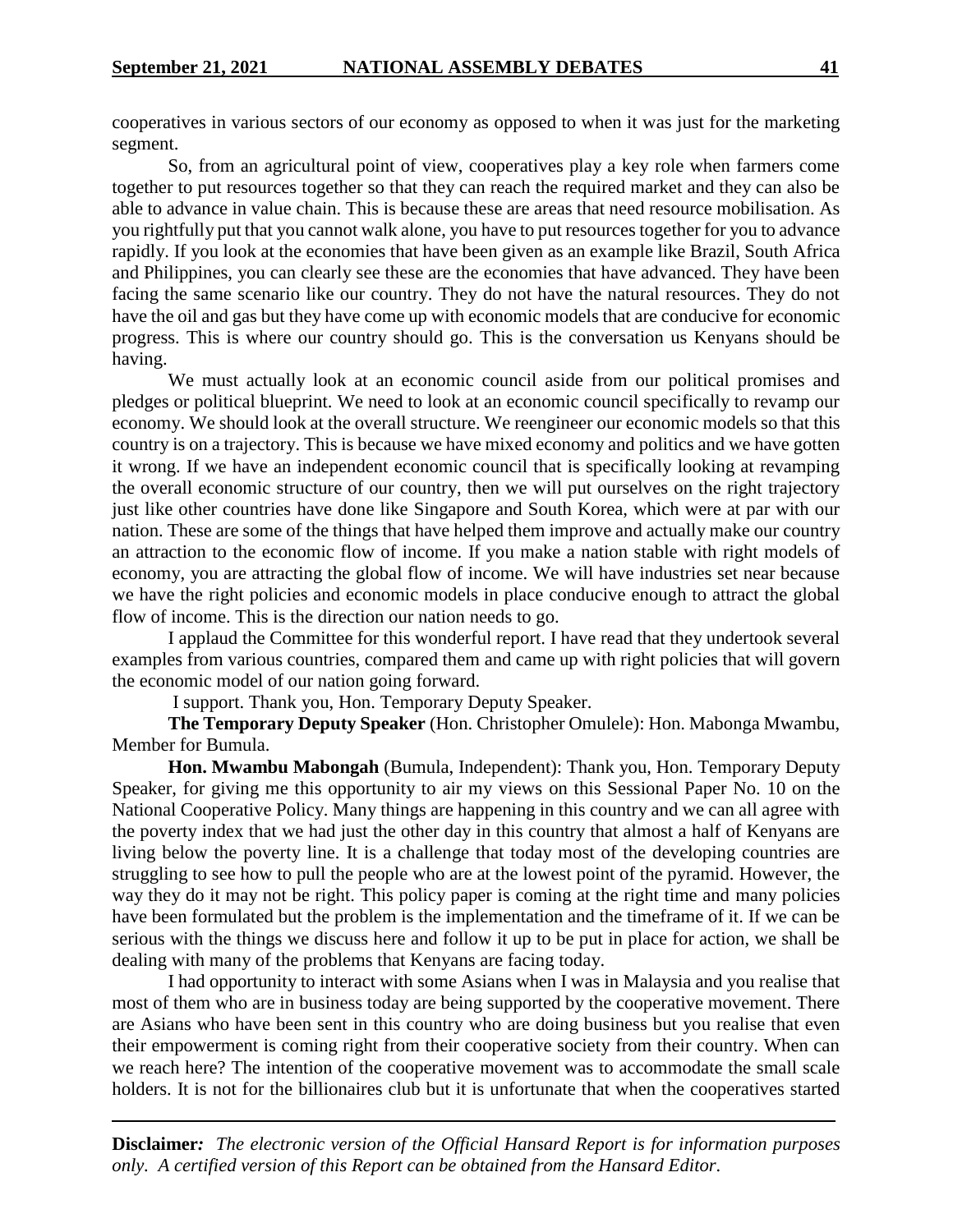picking up, the same fellows who were up there joined the cooperatives to frustrate some of them. It is true we may be doing well but it is true again we have to agree that we have left quite a number of people away. If this policy is followed to the latter, you will realise that it is going to actually solve this problem of employment.

Today in the entire world we have millions of people who are in very good jobs because of the cooperative movement. We are talking of even food security in this country but today you go back with this policy and do civic education to the very small people on the ground especially the *mama mbogas* we discuss every day and the *bodabodas.* Just be sensitive enough that the culture of saving can save quite a number of them. You will be shocked that at the end of the day, definitely some of those fellows can easily own these big buildings you are talking of in this country.

Today we are talking of gender imbalances and some of the things we are struggling with here. If you go just to Rwanda, things that began like table banking and turned into CBOs which most of our people are trying to do at home right now have been formulated back to cooperatives and most of nonworking people in the villages have been accommodated in the cooperatives. You find people are very busy now doing very productive engagement like farming, poultry and all those things which are doing very well in our villages and even getting market outside the country.

This is a very important policy document and policy report that the Committee has worked on. If only we can be serious and make sure that it is implemented to the latter, most of the challenges that Kenyans are struggling with today are likely to be captured. I agree with the Leader of the Majority Party that we are not here to outdo each other but we are here to pull our community together so that the nation moves together. We do not go on struggling and punishing some groups of people while promoting the other people but we want to see the nation moving in one direction accommodating everybody because everybody has the idea to move this country forward. I thank you, Hon. Temporary Deputy Speaker. I support this Report.

**The Temporary Deputy Speaker** (Hon. Christopher Omulele): There being no further interest in this, I call upon the Mover to reply.

**Hon. Ali Adan** (Mandera South, JP): Hon. Temporary Deputy Speaker, I thank you for giving me the opportunity to reply. Before I do so, I wish to thank all Members who have contributed to this important Sessional Paper. I just want to make it clear that when the advertisement was run requesting for memoranda, indeed it is true that we never received written memoranda. However, a lot of stakeholders purposed to appear before the Committee and we have accommodated those sentiments and they have been captured in the Report. I also want to thank my committee members and my able deputy for actually staying the whole time to be able to prosecute this very important matter.

I beg to reply. Thank you.

**The Temporary Deputy Speaker** (Hon. Christopher Omulele): Very well. I direct that the Question for this particular business be put when the matter is next set down on the order paper. I direct that we move to the next Order.

*(Putting of the Question deferred)*

#### **BILL**

*Second Reading*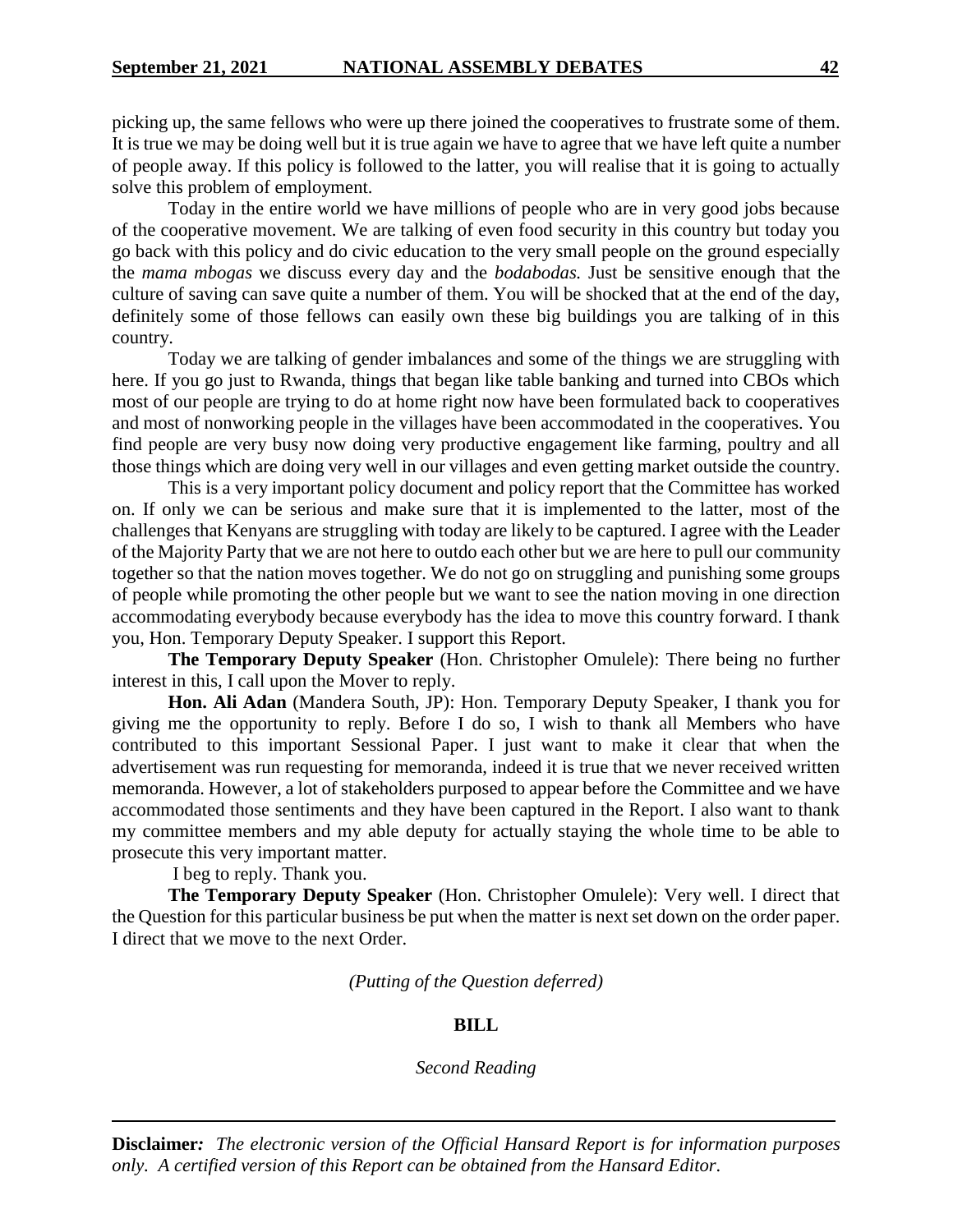THE HEALTH LAWS (AMENDMENT) BILL

**The Temporary Deputy Speaker** (Hon. Christopher Omulele): The Leader of the Majority Party.

**Hon. Amos Kimunya** (Kipipiri, JP): Thank you, Hon. Temporary Deputy Speaker. In our House Business Committee today, we had planned for this matter to come on the Order Paper subject to the Report of the Committee having been tabled. It has not been tabled hence I would like to ask that we step it down to allow the Committee to table the Report and then we can process it.

**The Temporary Deputy Speaker** (Hon. Christopher Omulele): I accede to the request by the Leader of the Majority Party. I direct that this business be stepped down.

*(Bill deferred)*

Next Order.

# **BILL**

#### *Second Reading*

### THE SOCIAL ASSISTANCE (REPEAL) BILL

**The Temporary Deputy Speaker** (Hon. Christopher Omulele): The Leader of the Majority Party.

**Hon. Amos Kimunya** (Kipipiri, JP): Hon. Temporary Deputy Speaker, I beg to move that the Social Assistance (Repeal) Bill, be now read a Second Time, this being National Assembly Bill No. 16 of 2020. As you know, social assistance broadly refers to both actions of transferring resources by government or by non-government actors. It is transferring resources to people whose vulnerability warrants such transfers as part of affirmative action or assistance. We have seen that happen since the commencement of the Cash Transfer Programme. The pilot programme was started in 2004 and it has been since scaled up. It was started with a few households and lessons were learnt. I think only 500 people participated in the first phase. Remember, at the time, we did not have other mechanisms of transferring money except by actually paying them. Mpesa came in in 2007. So there were lots of challenges at that point, but at least the programme started.

It was scaled up and covered a different variety of people. It started with the elderly, the orphans, vulnerable children and then eventually moved to the older persons and people with severe disabilities. By and by, it has increased from the initial 500 to an estimated 1.2 million in all the constituencies. Right now, every Kenyan who is older than 70 years is actually entitled to be on the programme. I know there have been some late registrations and there are people who were 65/66 years during the last registration who have now hit 70 years. It is something that has proved popular and has helped people, especially when you look at the challenges that have come with the onset of the COVID-19 pandemic, where people are being rendered jobless and our social protection in this part of the continent is mainly through the working populations who take care of the elderly. Now, when the working population were rendered jobless, then the social protection through this cash transfers has come in handy to protect the elderly and vulnerable people especially within the rural areas and even within the urban areas.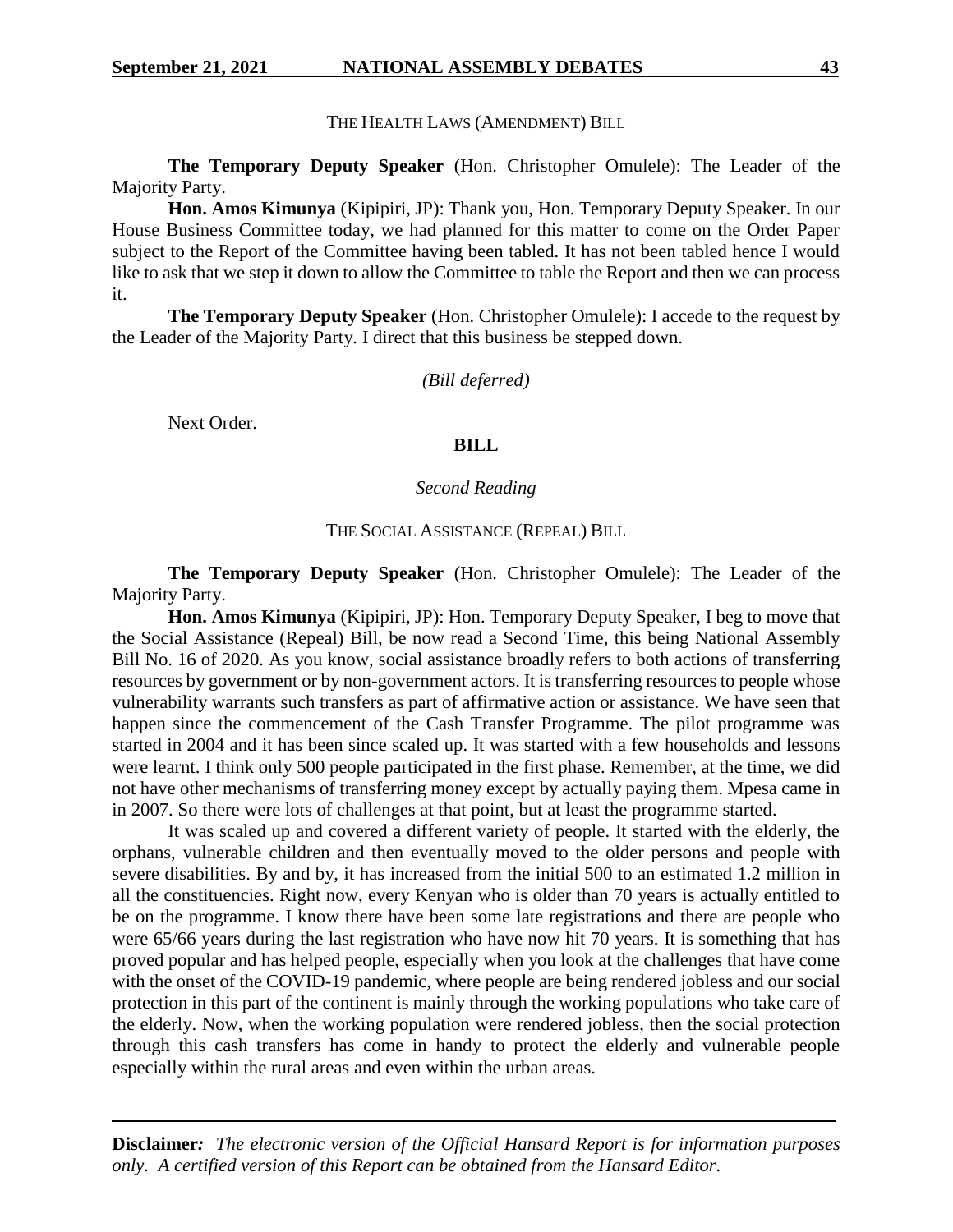Social Assistance Act was promulgated in 2013. It was supposed to help sort out the mechanisms of identifying who is vulnerable, modalities of identifying how the money will be disbursed, and even increasing the money and the transfer mechanisms. This was pursuant to Article 43 (1) (e) of the Constitution, which provided for this assistance to the people. This Act went on to even create a Social Assistance Authority and, like I said, the criteria for determining who benefits and all that. The fund that was created was never operationalised because of inconsistencies with other laws particularly, the Public Finance Management (PFM) Act, which basically sets out how funds may be created. So, we have an Act, the National Social Authority, the Social Assistance Act all purporting to create a fund, yet those funds are supposed to be done through the PFM Act. Despite the good intentions, that fund has never been operationalised because of inconsistencies in the law. Looking through various bottlenecks that have been identified, the question begs: how do you transfer challenges? So long as you are touching on the PFM Act, you end up with other challenges.

We need to now establish a fund that is consistent with the law and complies with the current government policy that all national public funds should be established under Section 24(4) of the Public Finance Management Act of 2012, which is anchored on the provisions of the Constitution. The fact is that the social assistance Act of 2013 is not harmonised with the existing national policy on social protection. Also, it has some inherent flaws which were assigned in terms of the roles or regulation policy formulation standards to an authority, yet those roles are already assigned to the sector ministry. Because of all these inconsistencies, it becomes prudent that the best thing to do is, first of all, to remove this law from our statute books to cure the inconsistencies that are there and the conflicts that it is creating. It is not adding any value anyway because it is inconsistent with the other laws!

So, this Bill seeks to basically do a very simple yet very important exercise which is to repeal that law that was created with a good intention of facilitating the social systems programme, but, perhaps, without a lot of thinking in terms of what should have been done. No blame for those who did it. However, in trying to create the vehicle for propagating social assistance, we seem to have hit more headwinds than what we were supposed to do. Hence, when we repeal this one, we then end up continuing with what is happening with partial operalisation through regulation of money flowing through in accordance with the PFM Act and the other issues that will continue through the Ministry. So, we actually do not need a social assistance authority because since 2004 to now, everything is working. It is said that if it is working, do not fix it. Let us not create more barriers though some bureaucracies that basically stifle the progress of the delivery of the social assistance programme. We are, therefore, urging that we pass this law, which in effect repeals the Social Assistance Act of 2013.

The Bill also provides for the transitional mechanism to ensure that the repeal does not leave any legal gap. Again, it is a really straightforward matter. It identifies that this issue is a matter for the national Government, so we do not have to consult the counties. It does not occasion any additional expenditure because we are basically repealing the law. In fact, it should lead to savings because we do not need an authority when the ministry can do all the work that is being done. Most importantly, we will not have a situation where laws passed by this House conflict with each other especially on matters finance.

Hon. Temporary Deputy Speaker, I rest my case. It is a straightforward matter. I urge the House that we team up and clean our legal books through the repeal of the Social Assistance Act.

I beg to move and ask the Chairman of the Departmental Committee on Labour and Social Welfare, Hon. Josphat Kabinga, to second.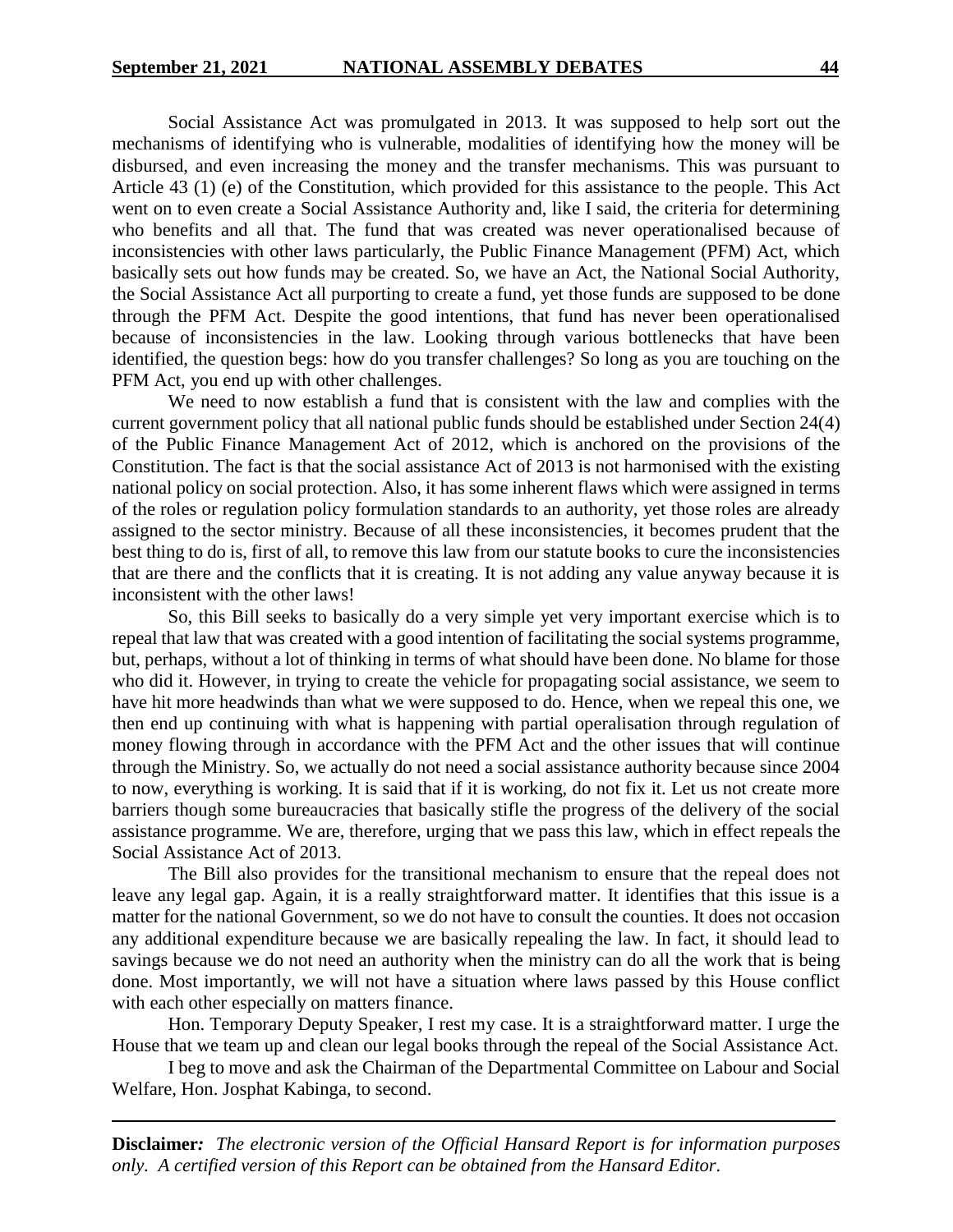**The Temporary Deputy Speaker** (Hon. Christopher Omulele): Let us have Hon. Josphat Kabinga.

**Hon. Josphat Kabinga** (Mwea, JP): Thank you, Hon. Temporary Deputy Speaker. I beg to second the Second Reading of the Social Assistance (Repeal) Bill (National Assembly Bill No.16 of 2020) sponsored by the Leader of the Majority Party.

As stated by the Leader of the Majority Party, this particular Bill simply seeks to repeal the Social Assistance Act that is currently in existence to pave way for the creation of an Assistance Fund as advised by the Cabinet Secretary for the National Treasury.

The Leader of the Majority Party alluded to the fact that there have been many challenges in the implementation of the Social Assistance Act. In fact, it has never been implemented since it was put in place. This particular Act was sponsored by the late Hon. Joyce Laboso and it has not been implemented since then due to various challenges, some of which I would like to highlight.

First, it was realised that the Social Assistance Act was not aligned to the broad policy recommendation and encapsulated in the National Social Protection Policy.

Secondly, Section 34 of the Act does not provide for the National Social Assistance Fund to receive funds from Exchequer. Therefore, the Fund has not been operationalised since its passing.

Third, there have been inherent challenges in operationalising the Board of Management as it has both functions of oversight and implementation. The mandate of the Social Assistance Authority Board of Management established in Section 3 of the Act is not clear. It is not known whether it should be involved in the direct provision of social assistance or whether it would only be the regulator of the social assistance programme. That negates the spirit of good governance which recognises that an institution cannot oversee its actions since accountability would not be ensured.

For those three reasons, the Social Assistance Act has not been implemented. Because of that, there has not been any framework that could have provided assistance to the current Social Assistance Authority, especially to the elderly through the Inua Jamii Programme which has been implemented successfully but with a lot of challenges. Some of the challenges include the budget. Currently, the budget for the Inua Jamii Programme is about Ksh28 billion. They require about Ksh32 billion. That is a deficit of Ksh4 billion which means that there are many elderly people out there who are over 70 years old and qualify to be supported but cannot because of budget constraints. The creation of the Fund is meant to address some of those challenges by opening it up to other players, including donors, who would then be able to find a legal framework through which they can also make contributions to support the elderly.

Listening to Members around, nearly all constituency Members have challenges back home where they have elders who may not be currently registered as Inua Jamii beneficiaries or are registered but are not receiving assistance. It is for that reason that as a Committee, we moved out there, listened to various stakeholders and the Ministry of Labour and Social Protection and felt that there was an urgent need for the creation of the Fund. By repealing this Act, the Ministry will then be able to prepare regulations that can find their way into this House. Once approved, the regulations will pave the way for the creation of the Fund. Under the Public Finance Management (PFM) Act, the two cannot go together. You cannot have an existing Act and then you come up with regulations that are independent of that Act yet the Act itself is active.

That is why the Ministry, through the Leader of the Majority Party, had to come up with this very simple Bill to repeal the current Act, so that the Fund can be created. I urge Members to move with speed to approve this Bill, so that we give a chance to the Ministry that has occasionally